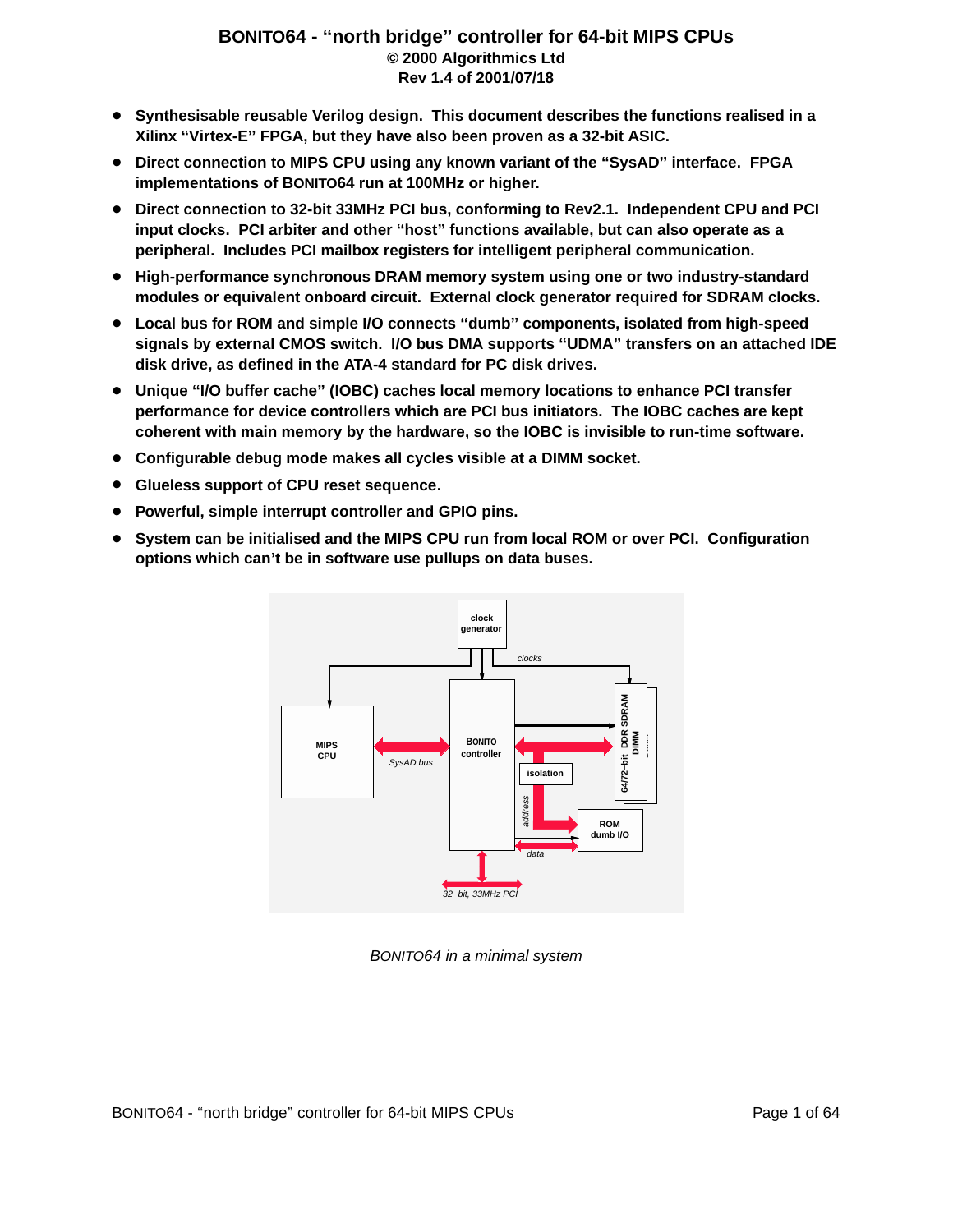# **Contents**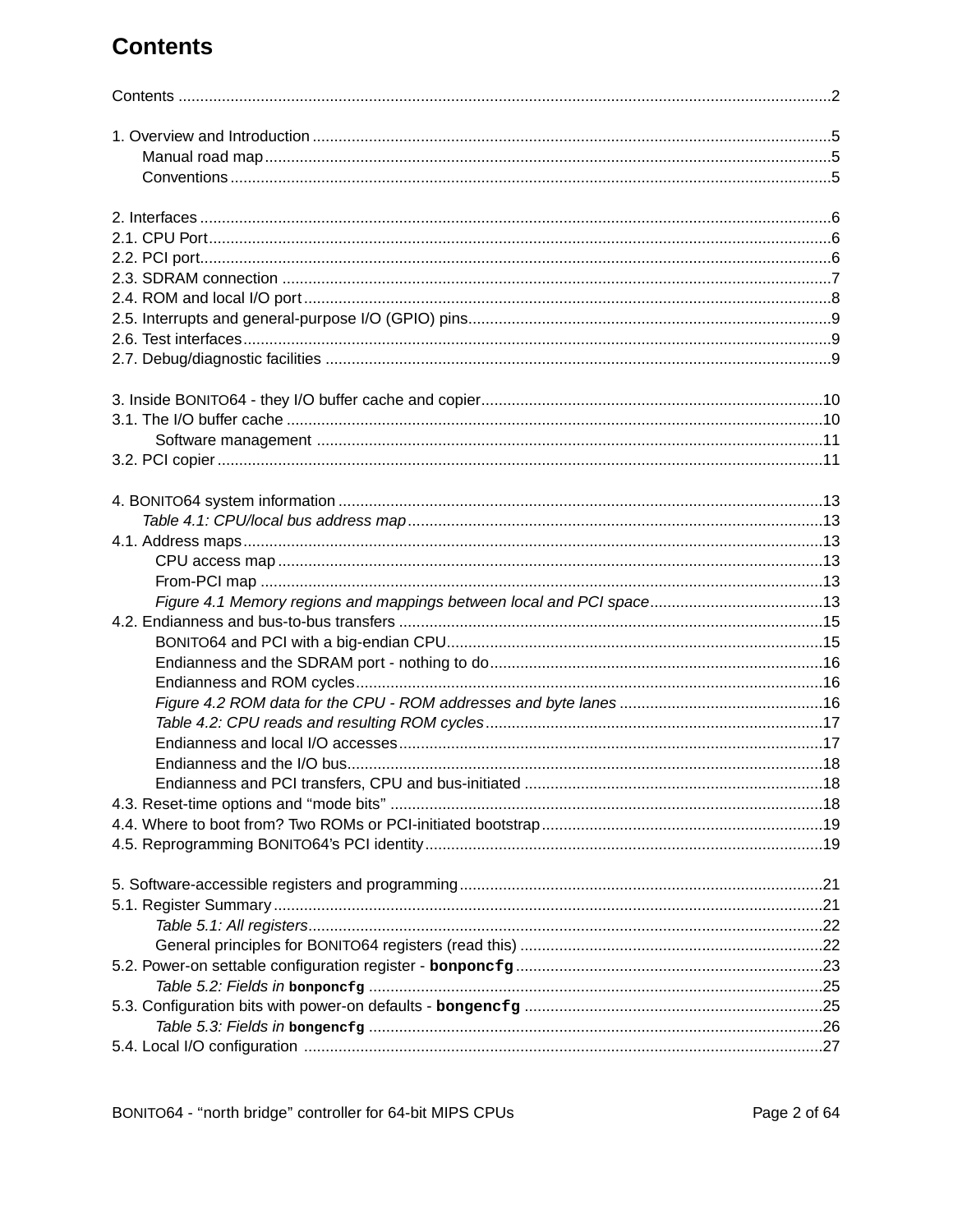| Table 5.9: Fields in pcicmd - PCI configuration space "Command" register35 |  |
|----------------------------------------------------------------------------|--|
|                                                                            |  |
|                                                                            |  |
|                                                                            |  |
|                                                                            |  |
|                                                                            |  |
|                                                                            |  |
|                                                                            |  |
|                                                                            |  |
|                                                                            |  |
|                                                                            |  |
|                                                                            |  |
|                                                                            |  |
|                                                                            |  |
|                                                                            |  |
|                                                                            |  |
|                                                                            |  |
|                                                                            |  |
|                                                                            |  |
|                                                                            |  |
|                                                                            |  |
|                                                                            |  |
|                                                                            |  |
|                                                                            |  |
|                                                                            |  |
|                                                                            |  |
|                                                                            |  |
|                                                                            |  |
|                                                                            |  |
|                                                                            |  |
|                                                                            |  |
|                                                                            |  |
|                                                                            |  |
|                                                                            |  |
|                                                                            |  |
|                                                                            |  |
|                                                                            |  |
|                                                                            |  |
|                                                                            |  |
|                                                                            |  |
|                                                                            |  |
|                                                                            |  |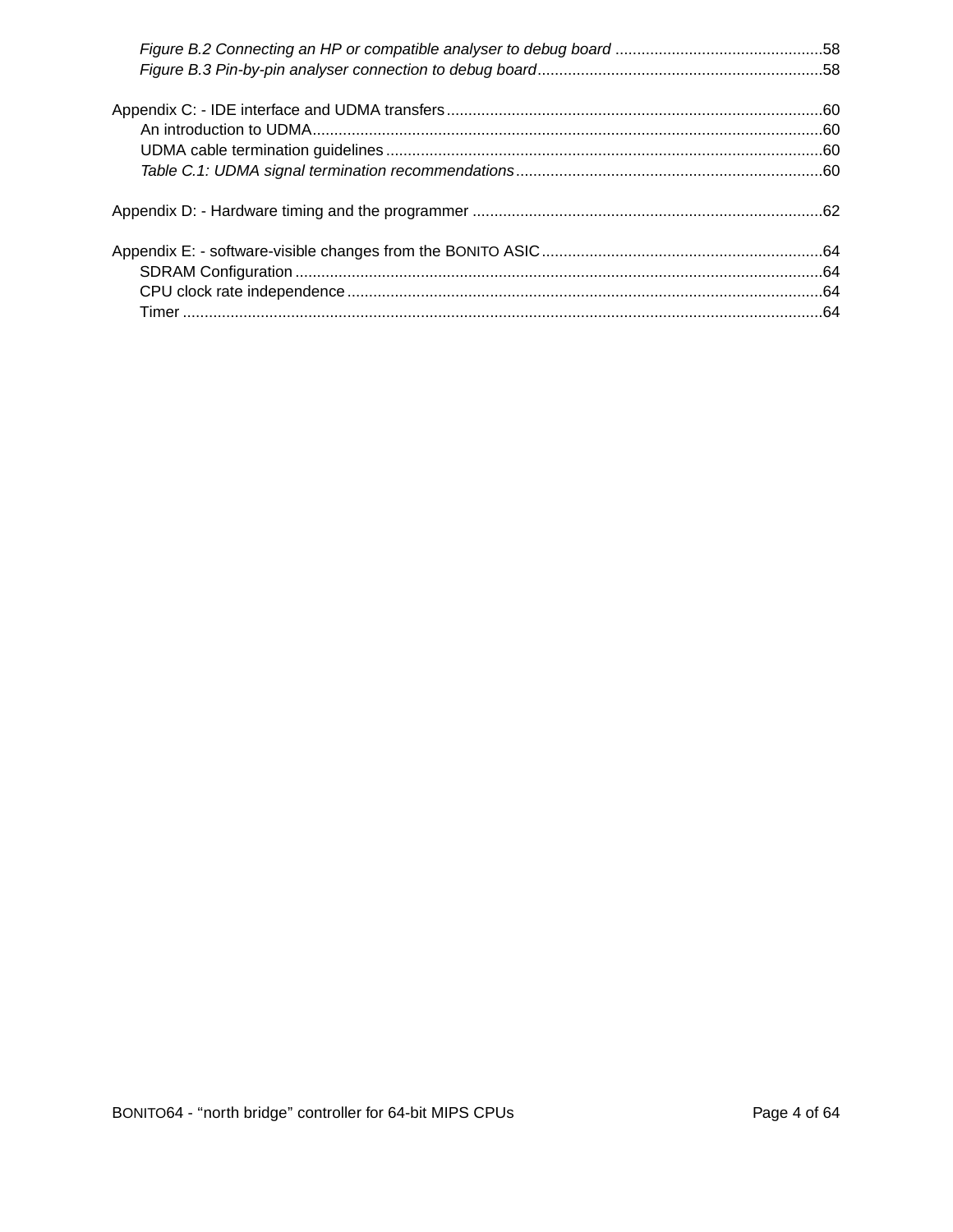# **1. Overview and Introduction**

This device has four ports: the CPU's SysAD, PCI, SDRAM and local ROM & I/O. In some packaging options some SDRAM signals are used during some local ROM & I/O cycles to provide more addresses. A minimal system block diagram is shown in the figure on page 1.

The CPU-side and PCI clocks are independent inputs, and need have no timing relationship. The SDRAM system is operated synchronously to the CPU-side clock and should be fed (with the CPU and BONITO64) with matched low-skew clock inputs.

BONITO64 handles tasks which are common to many of those systems where a MIPS CPU is used with a PCI bus and a local memory system, including:

- Managing the CPU reset sequence and supporting common configuration options.
- System bootstrap from local ROM/flash or over PCI.
- $\bullet$  A flexible and high-performance interrupt controller, see §5.15.
- A few general-purpose I/O pins sufficient, for example, to provide access to the signature EEROM of a memory DIMM.

BONITO64 itself does not include any specific I/O device - not even a UART. It's cheap and easy to add such devices on the I/O bus.

Compared to other MIPS system controllers, BONITO64 offers a simple, fast, memory controller, outstanding real-life PCI performance, and a high level of integration to minimise glue logic.

BONITO64 is available for license from Algorithmics as reusable Verilog code.

### **Manual road map**

The sections are like this

- Interfaces: goes through each port in turn describing what they do
- Inside BONITO64: describes the I/O buffer cache (used for PCI master accesses into local memory) and the PCI copier (used to move data from local memory to other PCI locations).
- BONITO64 system information: memory maps, endianness, bootstrapping and PCI options
- Software-accessible registers and programming: all the registers and programming how-tos.
- Hardware description: signals, pinout and packaging.
- Appendices : A: register address summary; B: debug interface and the debug board; C: IDE interface design information; D: hardware timing and the programmer

#### **Conventions**

Software register names are written in **bold-monospace**; register names have no spaces and are not meant to be case-sensitive. Signals are written in SmallItalics and active-low signals are indicated by an asterisk suffix: ActiveLow\*. Web addresses (URLs) are shown as monospace.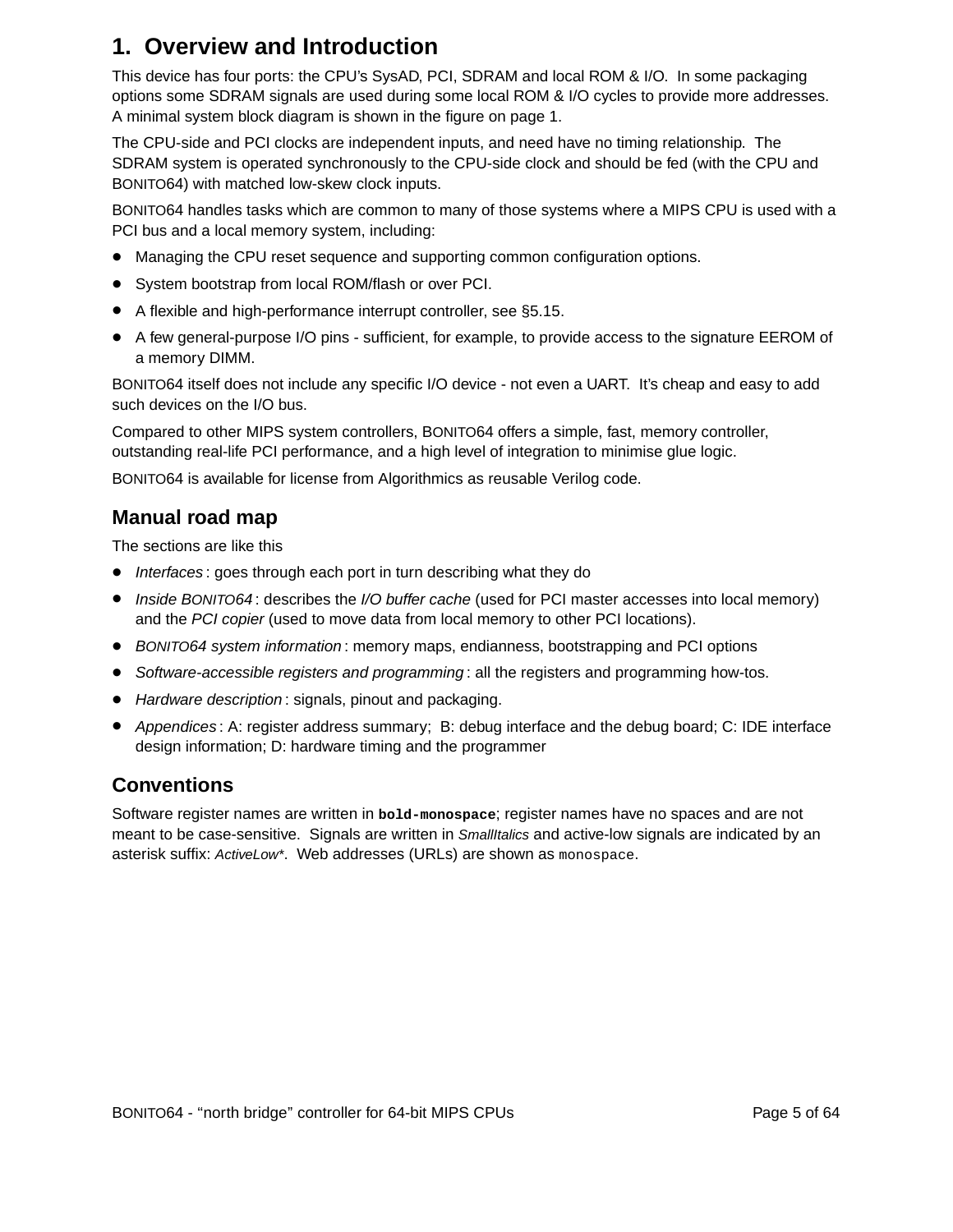## **2. Interfaces**

One way to introduce this multi-faceted part is to go around its interfaces and describe each in turn. So we'll do that for the CPU, PCI, SDRAM, ROM and I/O, GPIO, test and debug interfaces.

## **2.1. CPU Port**

BONITO64 connects directly to the MIPS "SysAD" bus. Parity is passed through to the local SDRAM system, and generated/checked on other cycles; but parity checking can be disabled if you'd rather use 64-bit (not 72-bit) memory.

BONITO64 manages the CPU's reset sequence. A complete reset of BONITO64 from its SYSRESET\* pin or the PCI RESET\* signal where BONITO64 is configured as a peripheral - causes the CPU to be driven through a cold-reset. It's also possible to do a cold-reset of the MIPS CPU by writing a register bit; this can be used as a self-reset by CPUs which need to put themselves in a non-standard configuration: see §4.3 for more information.

In some cases a system may be managed by a host across PCI; it's possible to configure BONITO64 to wait with the local CPU stalled while an external PCI host configures the chip and uploads software to local memory; see §4.4.

BONITO64 has an internal interrupt controller which connects to two of the MIPS CPU interrupt inputs.

## **2.2. PCI port**

BONITO64 conforms to the PCI specification (rev 2.1), can act as initiator or target on a PCI bus, and when required can perform all host roles other than clock generation - it has a PCI arbiter onboard, can source the PCI reset signal, and can initiate configuration cycles.

The CPU can directly read or write PCI space. CPU partial-word read or writes to PCI space are signaled with exactly the byte enables you programmed. The byte enables (and byte lanes) used can surprise you when your CPU is "big-endian"; see §4.2. CPU burst accesses to PCI are supported to the extent necessary to run any software uncached (some 32-bit CPUs use bursts to implement uncached 64-bit loads/stores), but software needs to be aware that PCI accesses may fail, and monitor for bus errors (on reads) and PCI errors reported by interrupts and BONITO64 registers (on writes).

PCI "configuration space" provides special address ranges used to initialise devices. BONITO64 can configure devices on the local PCI bus (type 1 cycles) and also devices connected via a PCI bridge (which need ''type 2'' configuration cycles). Configuration cycles are programmed through a pair of registers (one sets up the PCI address bits, and the other is a data register).

CPU writes to PCI are "posted"; there's a BONITO64 register peimstat which software can read to check when all posted writes have been completed on  $PCl<sup>1</sup>$ .

CPU reads from PCI space may be quite slow. Although BONITO64 handles the reads in sequence, CPUs adver tised as supporting ''non-blocking reads'' or ''multiple outstanding requests'' can continue to run while waiting for data. BONITO64 will continue to provide the CPU with access to local DRAM and I/O space. But PCI operations, however delayed, are always completed in the order in which they were submitted.

BONITO64's PCI arbiter handles up to six external initiators (seven bus masters including BONITO64 itself) and operates in round-robin only. A configuration-time option allows the arbiter to be disabled, for systems whose arbiter is elsewhere; in this mode two of the arbiter signals are reconfigured to become BONITO64's own request/grant lines.

 $1$  Posted writes can cause software porting problems: see Appendix D for a discussion of problems and solutions.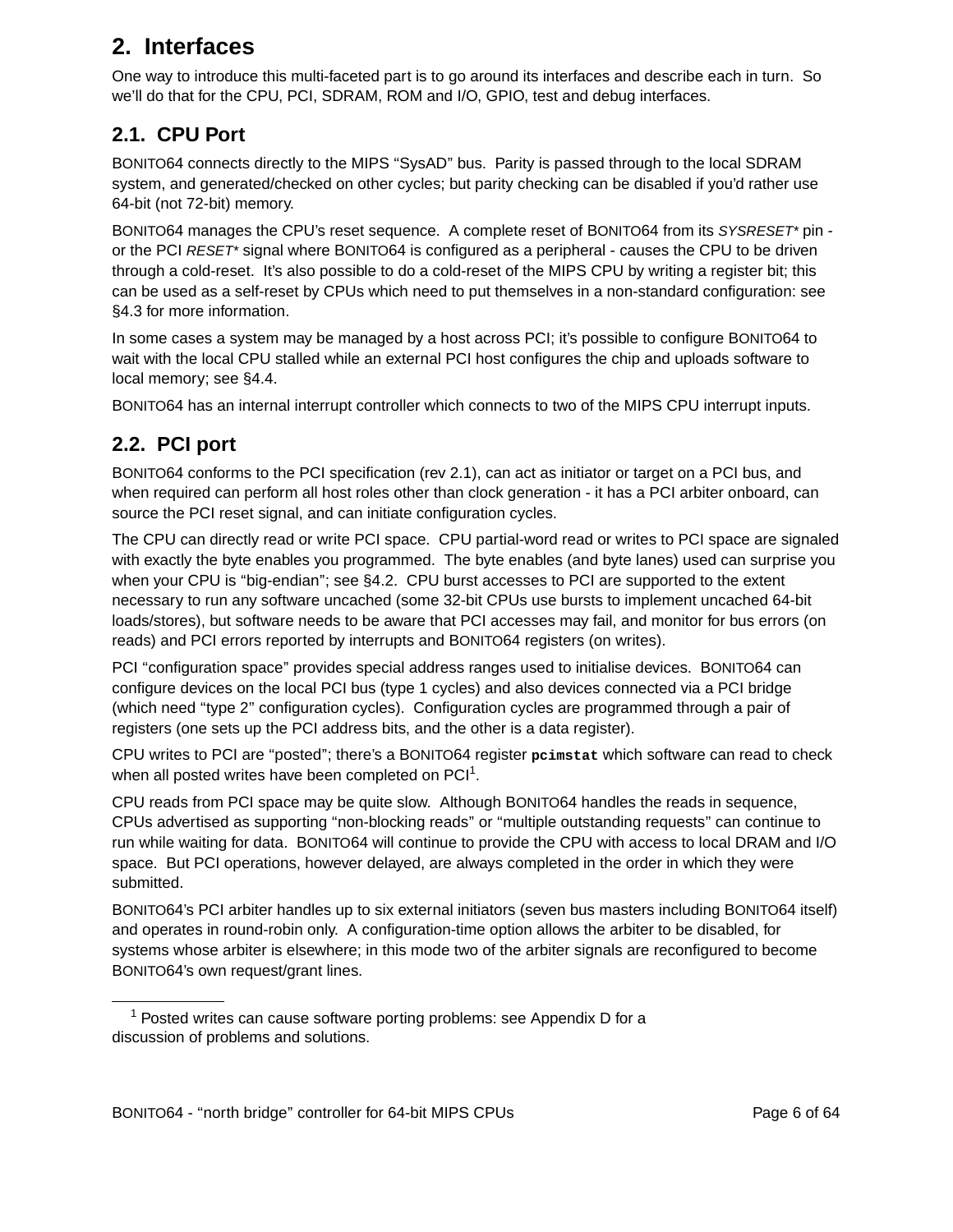BONITO64 makes some or all its local DRAM memory available to external PCI bus masters. PCI initiator/local memory transfers go through the "I/O buffer cache" (IOBC), described in §3.1 below, to maintain high throughput with minimal impact on the CPU's access to local memory.

BONITO64 provides all the mandatory standard PCI-visible configuration registers. But software running on the local MIPS CPU can modify some of these register contents and arrange that the registers are not visible until they have been changed, so that BONITO64 can take on a different identity as part of an intelligent PCI controller; see §4.5.

BONITO64 can be configured to respond as a PCI target to three PCI address regions. One is hard-wired for BONITO64's own PCI-accessible registers, and two are used for access to attached local SDRAM or I/O devices - the size, location and transfer characteristics of these two windows are configurable. PCI access to the local I/O bus is provided for diagnostics and system initialisation; no guarantees are made about performance.

BONITO64 implements mailbox registers. A PCI write to a mailbox register generates an interrupt condition for the CPU, which can retrieve the data through a locally-readable register.

#### **2.3. SDRAM connection**

The memory interface is optimised to run burst-mode SDRAM cycles in CPU native word order (sub-block or linear) using industry-standard modules. It is synchronised in frequency and phase with the CPU interface to minimise CPU access time. It can drive systems with a fan-out of up to 8 loads on each DRAM control output. Larger systems require high-drive registered buffers (74ALVCH16374 or similar) for the multiplexed address lines and address-time control signals (which go to every DRAM device). When the registered buffers are used, you must configure the SDRAM controller to delay all data timings by one clock.

In many package options the SDRAM data bus is also used to carry addresses for I/O accesses requiring more than a few address bits; in particular, for ROM cycles. BONITO64's Isolate signal can be used to control a bus-switch device for this purpose - see the box called ''isolation'' in the figure on page 1. Where this trick is used ROM and other I/O cycles using the SDRAM data bus cannot - of course - be run concurrently with an SDRAM access; but most I/O device accesses need only the hard-wired addresses.

There's no support for DRAM "open pages"; the cache refill and write-back traffic from the CPU has little locality of reference, and PCI traffic will be ferociously interleaved with CPU references. In this environment open pages cannot be expected to make a big impact on performance - but they make the SDRAM controller much more complex.

The SDRAM controller is optimised for 8×doubleword burst cycles (here and throughout this manual a ''word'' is 32 bits and a ''doubleword'' is 64 bits). The controller also runs single 64-bit reads or writes. Memory systems supporting parity generally don't directly support writing only some bytes of the SDRAM array, so BONITO64 implements writes smaller than a doubleword with a read-merge-write sequence - not visible to software but relatively slow. Programmers are not expected to use uncached accesses to SDRAM except for bootstrapping and diagnostics.

The SDRAM control signals are designed to attach to a 64/72-bit array. Parity generation and checking are supported so long as (as is usual) the CPU bus is the same width as the DRAM bus.

PCI traffic has unconditional priority over CPU traffic for SDRAM, but PCI traffic is slow enough relative to the memory system that there are always plenty of cycles left over for the CPU.

BONITO64 performs DRAM refresh cycles in pairs at regular intervals - optimally about  $15\mu s$ . Like many other timings in BONITO64 the refresh interval can be set accurately only if you set up the pre-scaler **iodevcfg.cpuclockperiod** as described on page 27.

You can configure BONITO64 to support synchronous PC-100 SDRAMs or PC-200 DDR SDRAMs. It will support devices with up to 13 row and/or column addresses. Configuration is software driven, and is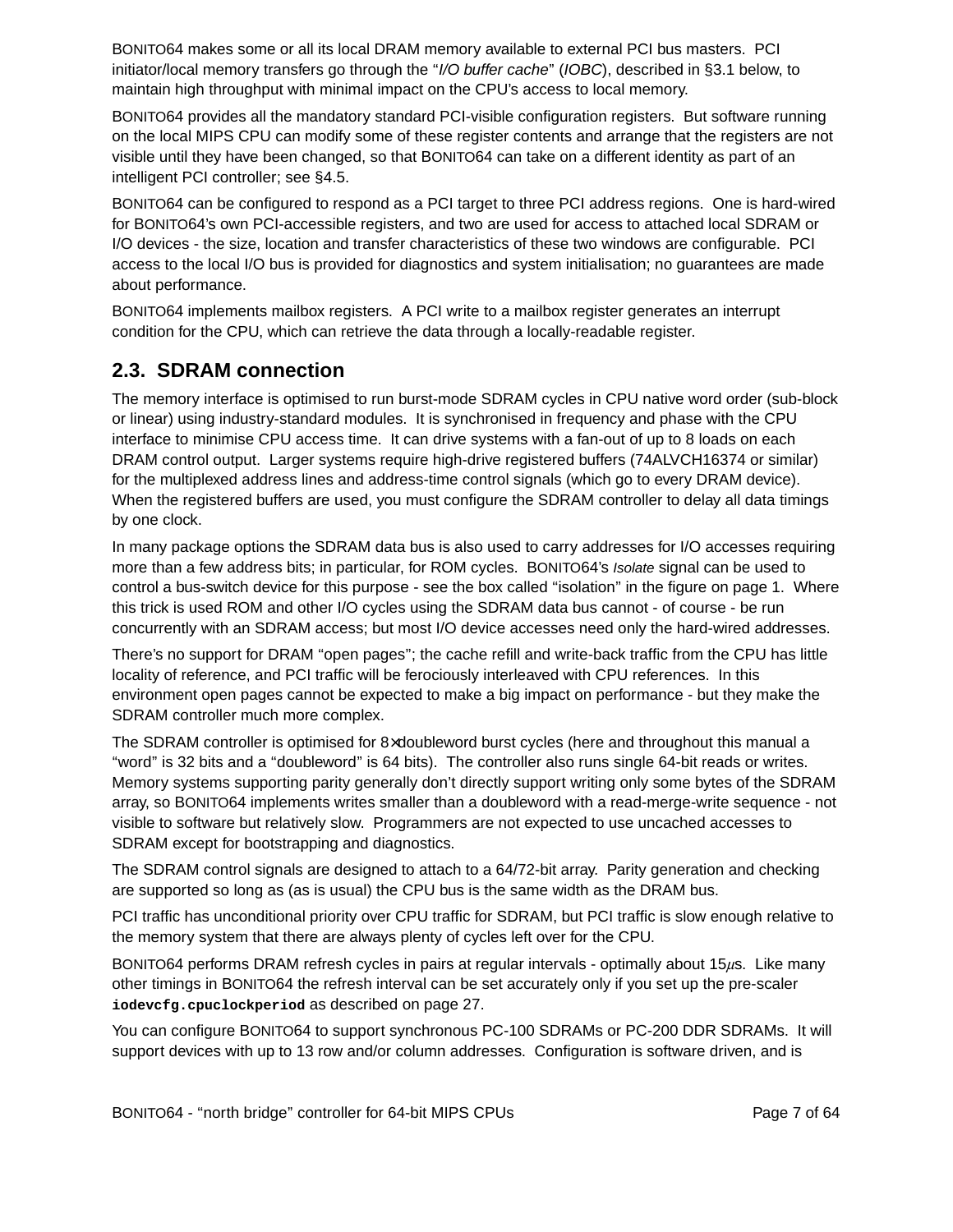detailed in §5.5 on page 29. If your system uses DIMMs which include the industry-standard ''selfportrait" EEROM, then system software can read the on-DIMM configuration EEROM using two GPIO pins, and use that to figure out how to set up the memory controller.

### **2.4. ROM and local I/O port**

A dedicated local 16-bit I/O data bus is provided, with five dedicated I/O bus address bits. I/O bus cycles requiring more addresses find them multiplexed (according to how BONITO64 is configured at build time) either on the I/O data bus lines at the start of the I/O cycle, or on the SDRAM data bus.

When the addresses are provided on the I/O data bus you need a latch to capture and drive the addresses.

When the SDRAM data bus is used, it's desirable to isolate the I/O and ROM devices from the high-speed SDRAM cycles; so a signal *Isolate* is provided to control a bus switch or simple buffer on the address lines. It is always left disabled during SDRAM cycles.

BONITO64 generates Intel-style I/O device control signals, two ROM chip selects, and four I/O chip selects. ROMs must be 160ns or faster. Two fixed I/O timings are supported, corresponding to read/write pulse widths of approximately 200 and 600ns, respectively. BONITO64 does not aim to support byte addressing for I/O devices; 8-bit controllers should be wired to data bus bits IOD0−7 and should get addresses from IOA2 upwards. That means that device registers will be at 4-byte intervals in CPU or PCI space.

BONITO64 will perform multiple reads from a ROM to service CPU word or burst reads, allowing the system to run - and to run cached - from a single 8- or 16-bit device. The order with which ROM data is returned in a burst needs to match the CPU's preferred burst order, which can be either "sequential" (MGB Link CPUs) or ''sub-block'' (SysAD CPUs), under the control of the **bonponcfg.burstorder** register bit - see Table 5.2 below.

The assembly of ROM bytes or half-words into 64-bit words on the CPU bus is done in a peculiar way which is not simply related to the "endianness" of the CPU; see §4.2 for an explanation.

Multi-cycle ROM transfers may be interrupted by SDRAM cycles, so that a CPU running from ROM does not cause unacceptable PCI access delays.

#### **2.4.1. ''DMA'' for local I/O**

This function may not be needed, or provided, by all Bonito implementations.

BONITO64's local I/O bus is, quite deliberately, highly compatible with the ''ISA'' bus found inside all PCs. In turn that means that it is also very similar to the "IDE" disk drive interface (which started life as "ISA on a cable'').

IDE peripherals are very cheap and widely available, and IDE disk drives offer very high performance where DMA is available. Recent standards like "ATA-4" have defined a series of improved DMA protocols, and BONITO64 implements several up to and including ''UDMA'' (''Ultra-DMA'') with its 33-100Mbytes/s burst transfer rates.

BONITO64's DMA accelerator automatically cycles the local bus to read or write data in bursts of up to 32 bytes of data between a local bus DMA device and an on-chip DMA buffer. The DMA buffer can be configured to auto-flush to or auto-fill from an incrementing local memory address to provide classic DMA.

Accelerator cycles on the I/O bus are requested with a DMARQ input and select the port to read/write with a DMACK\* signal.

DMA I/O bus cycles don't share any DRAM bus signals, so they can be overlapped with SDRAM accesses.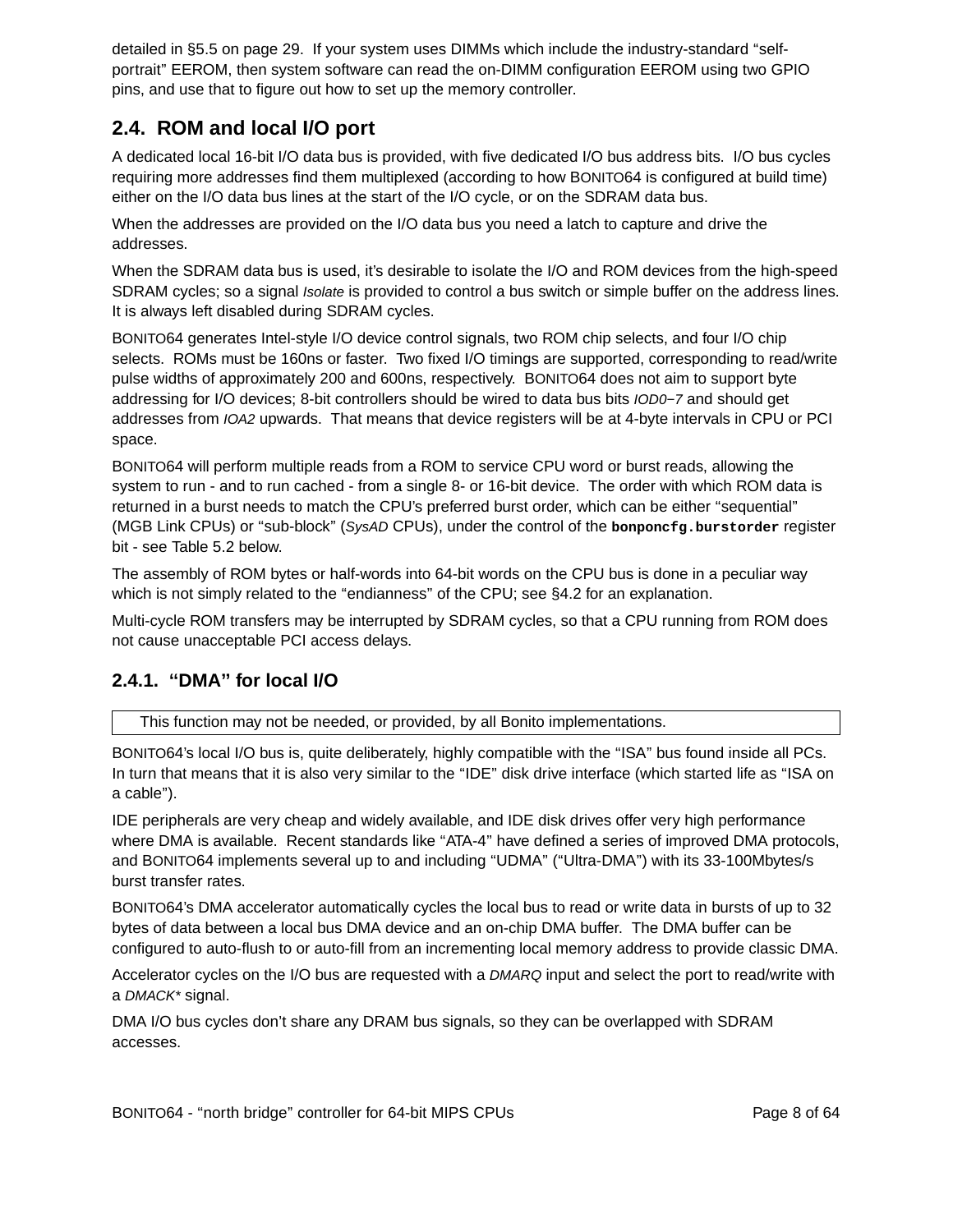### **2.5. Interrupts and general-purpose I/O (GPIO) pins**

BONITO64 provides nine GPIO pins, programmable as input, output or tristate, and six dedicated input pins. The input pins are particularly good places to wire device interrupts, but some bidirectional pins are available to the interrupt controller too, as described in 5.15.

See the signal list for hardware connections.

#### **2.6. Test interfaces**

The chip has a JTAG interface for boundary scan testing.

### **2.7. Debug/diagnostic facilities**

When bringing up software or fault-finding in an embedded system it can be very valuable to be able to follow CPU, PCI and other transfers on a logic analyser.

BONITO64 is designed so that a ''debug board'' plugged into a DIMM socket can see the address and data of any cycle in the system. The use of the SDRAM bus for this has some effect on performance, so debug tracing can be disabled with a configuration bit.

The debug board requires onboard logic - registers to capture address and data from the SDRAM pins, and logic to interpret the SDRAM-like protocol and generate address/data triggers. It's even possible to build I/O devices onto the debug board, and have them accessible in the CPU's memory map.

Electrically, the debug connector is similar to the DIMM module it supplants.

Debug signaling and the debug board is described in Appendix B.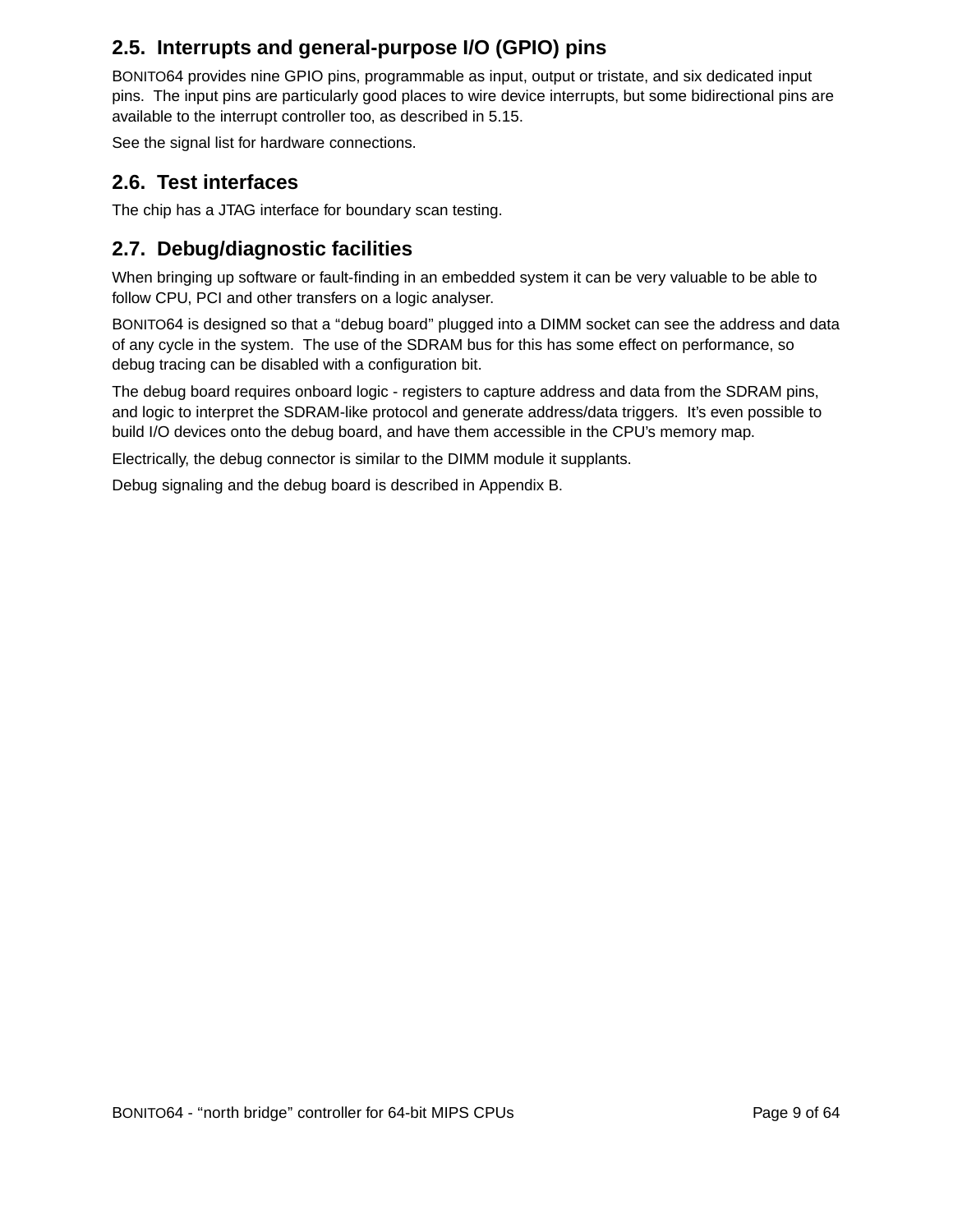## **3. Inside BONITO64 - they I/O buffer cache and copier**

Two significant pieces of hardware are not directly related to any one of BONITO64's ports, so we haven't mentioned them yet. They're:

- the I/O buffer cache ("IOBC"), which is responsible for providing a temporary home for data in transit between local memory and an external PCI initiator;
- The PCI Copier, which provides a way to transfer large blocks of data between PCI and local memory with only the occasional involvement of the CPU.

### **3.1. The I/O buffer cache**

July 2001: a major redesign of the IOBC coming soon will change this software interface substantially, and make software-driven invalidation and writebacks unnecessary. More ambitiously, it will work together with CPUs offering hardware cache coherence to produce a completely software-transparent cache system.

The IOBC is a small internal cache of local SDRAM locations, but it does a job you'd more often see given to a FIFO. It is used when external PCI initiators read or write BONITO64's local SDRAM memory; most PCI controllers are "bus masters" and this is a critical part of many system workloads.

The IOBC translates the PCI's stream-like data accesses to the aligned cache block transfers supported by the local memory. It provides low-latency reads and writes for non-CPU transfers, and causes minimal disruption to the performance-critical CPU/memory traffic. The IOBC uses heuristics to schedule prefetches and write-backs to keep locally-sequential data flowing efficiently.

The IOBC has the following characteristics:

- There are only four lines, each with its own address tag and set of state flags.
- Each line holds two 8×64-bit buffers for data, which are used in "ping-pong" fashion so one buffer can be filling from or writing back to memory while the other is involved in a PCI transfer.
- All IOBC memory fills and writebacks are done as 8×64-bit bursts.

Although the cache is small - absurdly small, by CPU cache standards - it performs well (with a low "miss" rate") because PCI accesses show very strong locality of reference.

The IOBC is a write-back cache: data written from PCI into the cache is not simultaneously forwarded to SDRAM, but retained in the cache for a while.

CPU write-back caches are usually write-allocate - when the CPU writes data to a location which is not currently in the cache, the cache-line is first read in from memory and the data written on top to create a complete and perfect copy of the data.

But the IOBC is not write-allocate; the IOBC never reads data from memory to service a write. Instead, the cache keeps track of every byte which has been written by the PCI side; when the IOBC line data is eventually written back to memory, the IOBC performs a read-merge-write operation if the line is incomplete.

The IOBC relies on two heuristics to improve throughput:

- Read-ahead: whenever a PCI master reads local memory (loading an  $8\times 64$ -bit block of data into the IOBC) the IOBC will automatically schedule a read of the following block of memory into the other half of the cache line. For sequential transfers, this means that the memory access and the PCI transfer operate concurrently.
- Write-behind: when a PCI master writes local memory the IOBC will automatically schedule a writeback of a line when it detects a PCI write to an address in the immediately following block of memory. This allows a sequential transfer to be handled efficiently while just occupying one line of the IOBC.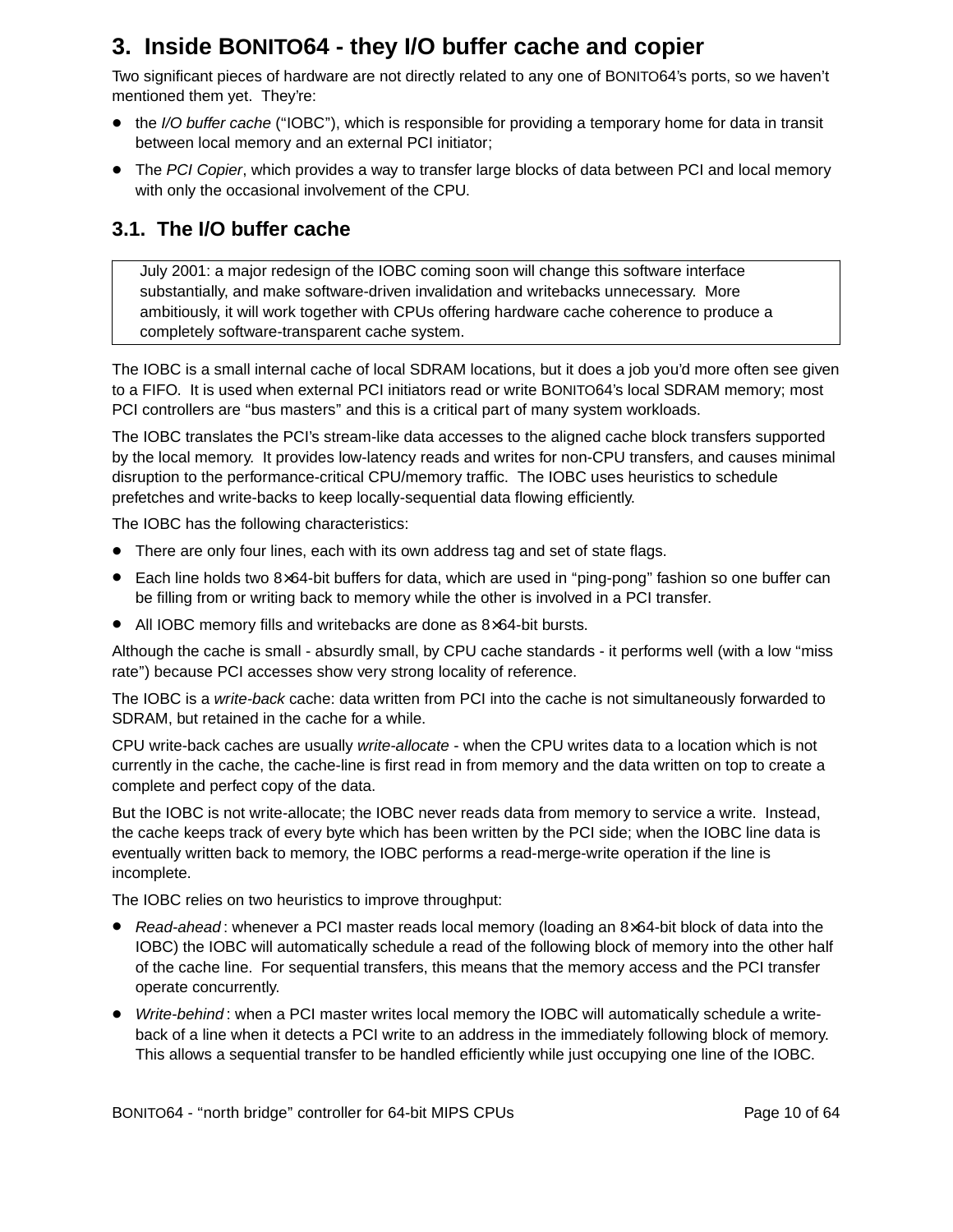#### **Software management**

Uncached MIPS CPU reads and writes to memory are ''snooped'' by the IOBC controller to ensure that the IOBC and local memory remain coherent.

But the snooping has a performance impact, so it isn't done for cached accesses. As a result the IOBC's operation is visible to drivers for PCI ''bus master'' devices, and the driver must sometimes intervene to prevent data being lost.

Software management is only required for I/O buffers which are cacheable to the MIPS CPU, where the driver must also intervene to writeback and/or invalidate MIPS cache contents.

The IOBC management required is this:

- After a PCI bus master writes into local memory, any IOBC line holding data from the transfer must be written back to memory;
- Before a PCI bus master reads from local memory, any IOBC line holding an old copy of data from the buffer must be invalidated.

The IOBC provides means for software to discover what data is in which line, and to invalidate or writeback any line. See §5.10. (''Registers for IOBC management'') on page 41 for programming details.

### **3.2. PCI copier**

Some applications need to copy large chunks of memory between local and PCI memory. This process can be carried out by the CPU, but the high latency and burst semantics of PCI make this inefficient, so it's useful to have an automated engine which can carry out the copy and interrupt the CPU on completion. Such facilities are often described as ''DMA'' but we prefer to reserve that acronym to describe transfers which are device-triggered.

Memory-to-memory copies are problematic on the PCI bus, because large memory-to-memory copies tend to absorb all available PCI bandwidth, increasing worst-case latency for all other bus users. BONITO64 tries to avoid this by using relatively short bursts for the copier, and giving the copier the lowest priority of any onchip process competing for the PCI or SDRAM. The short bursts are cache-line sized, which simplifies the memory controller too.

To initiate a copy the CPU writes the (word-aligned) PCI address, the cache-block-aligned local SDRAM address and a block count<sup>2</sup>. Flags determine the direction of the transfer and whether an interrupt should be raised on completion of the transfer.

Copy requests are ''double-buffered'', so the CPU can set up a second transfer immediately it has started the first. When the first finishes, the second will start immediately - and software can arrange to get an interrupt to warn it to set up a third transfer and so on, to keep data flowing.

Once activated the copier transfers cache-line-sized lumps of data between the PCI and local memory, until the count is exhausted. The block count is limited to 16 bits, corresponding to a 2Mbyte copy; larger transfers must be made of a chain of smaller units.

The copier only bursts to/from PCI for data which fits inside a 32-byte memory "cache block". At block boundaries it drops the PCI bus request for at least one clock to permit other PCI initiators, or other activities within BONITO64, to gain the bus, thus reducing its impact on system-wide PCI transfer latency.

When a copy operation is completed (either its count has hit zero or there has been some non-retryable bus problem) an interrupt will be raised if the programmer asked for it. When a cycle has an error the copier always raises an interrupt and stops itself.

 $2$  If the data you want to copy is not suitably aligned in local memory, you will need to copy the first few words using CPU reads/writes.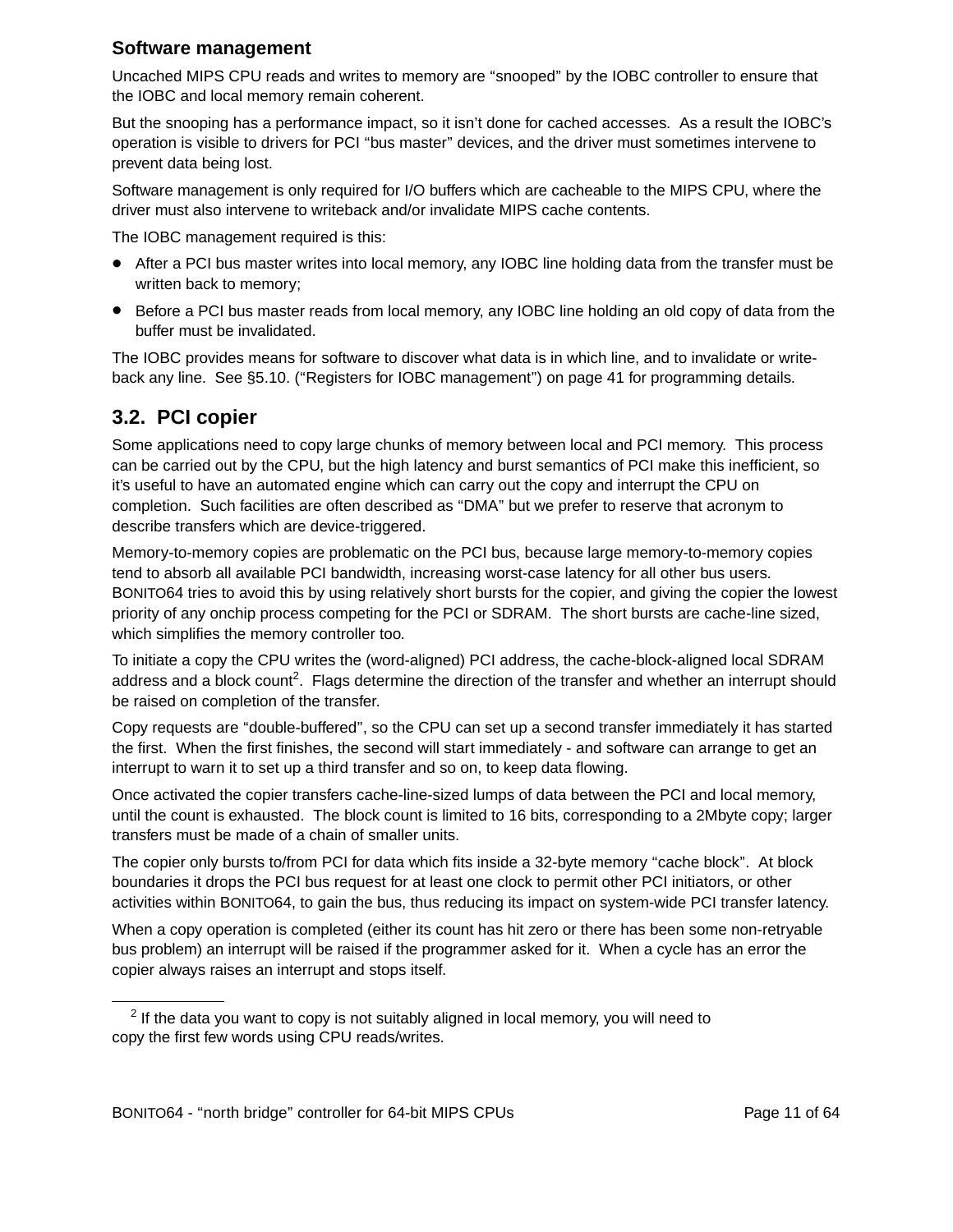The CPU can stop the block copier under software control (though any committed PCI access is completed first). When stopped, internal registers become accessible to the CPU: they include the current PCI address, the current local memory address, the remaining count, and a flags word describing the outcome of the last PCI cycle.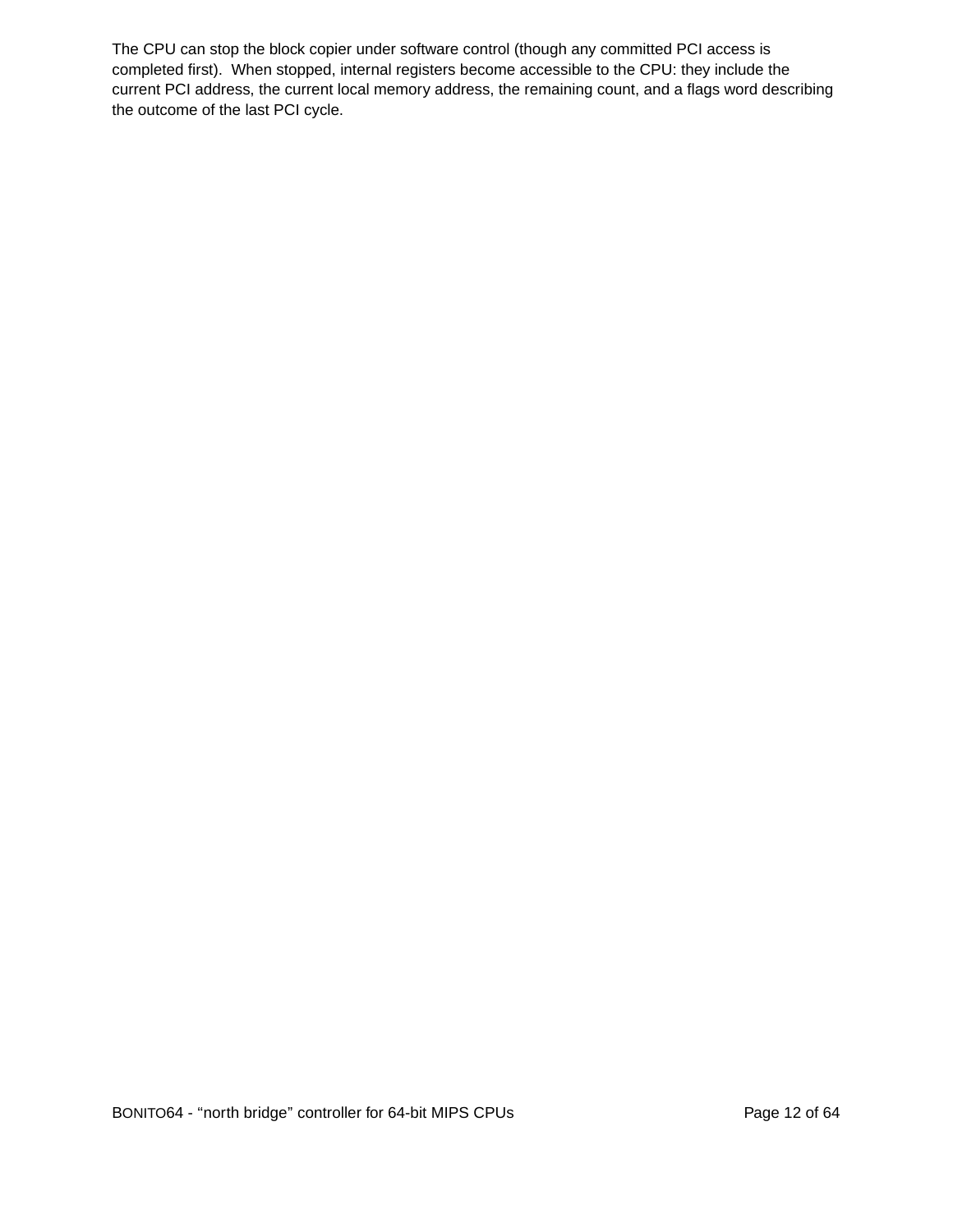# **4. BONITO64 system information**

We're nearly at the point of defining registers; but there are three general issues to cover first. One is the address map, which is to some extent forced on any BONITO64 system; the second is the confusing issue of endianness. The third brings together issues relevant to getting the system bootstrapped, at least to the point where you're running some software on the MIPS CPU.

There are hexadecimal addresses listed in the tables below, and register addresses in Appendix A; but don't re-type them! We'd like to encourage you to download a C header file from Algorithmics' internet server at ftp://ftp.algor.co.uk/pub/bonito/bonito64.h; it will save you hours of typing, reduce the risk of mistakes, and means that the worldwide family of BONITO64 programmers will use the same register and field names. As an additional incentive, the online version is more likely to be up-to-date<sup>3</sup>.

Where you see register names in **bold fixed point** font, they're names used in the online header file. And when you see a register name with a ''dot'' in it (e.g. **sdcfg.awidth64**), that means we're talking about the field called **awidth64** in the register **sdcfg**.

### **4.1. Address maps**

The view of the system from the CPU is somewhat different from that as seen by a PCI bus initiator. We describe both.

#### **CPU access map**

Table 4.1 shows how CPU accesses are decoded to local and PCI resources.

In an ideal PCI system, all memory locations are dynamically set up by the system host controller at boot time. However, in many cases low PCI addresses cannot always be freely allocated; space below 1Mbyte or 16Mbyte may be required for certain PC "legacy" adapters and PC-world south bridge chips, which map ISA's 20- and 24-bit addresses into the lowest part of PCI space.

In a system which might want to use such legacy devices auto-configured PCI devices should be allocated addresses from at least 1Mbyte and perhaps 16Mbytes up.

### **From-PCI map**

You can see how it might go together in Figure 4.1. The PCI regions identified (working from the bottom up):

- Reserved for ISA registers/memory: if your system uses an ISA bus, or (perhaps more cogent) any controller which needs to offer a programming model compatible with some old PC hardware, then it may need to use registers or memory locations in the low 16Mbytes, and quite likely the low 1Mbyte, of PCI space. It's therefore often wise to avoid using this region for anything else.
- For ISA DMA access to BONITO64 SDRAM (example): more obscure. If your system may at some time support a DMA device which operates from an attached ISA bus, then that DMA device will itself only be able to reach PCI addresses in the low 16Mbytes; so it's useful to be able to map some of our SDRAM to this location. You can see here that it's possible to use one of the **pcibase0-1** registers with its mask and offset defined to access only 8Mbytes of local SDRAM.
- <sup>B</sup>ONITO64 registers : here and subsequently, the name in bold (**pcibase2**) isabase register determined at configuration time.

 $3$  The great advantage of  $\text{bonito64}$ . h is that we use it to build our software, so has to be fairly up to date. Of course, it might have obsolete or unused definitions in; we'll try to zap them, but if the file describes something which isn't in the manual, it quite likely isn't in the chip either.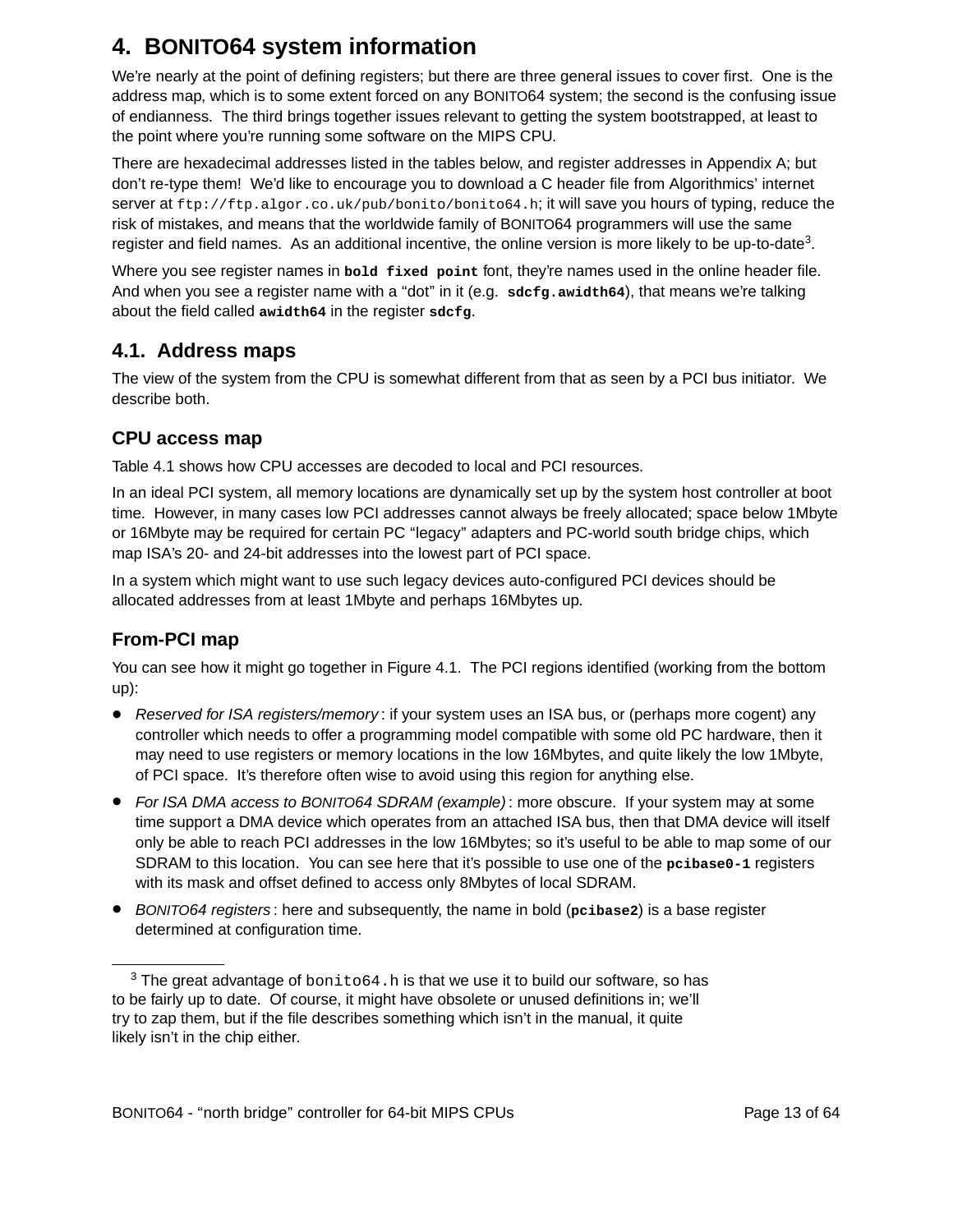| Base<br><b>Address</b> | Size<br>(bytes)   | Class               | <b>Description</b>                                                                                                                                                                                                               |  |
|------------------------|-------------------|---------------------|----------------------------------------------------------------------------------------------------------------------------------------------------------------------------------------------------------------------------------|--|
| 0000 0000              | 256M              | Memory              | local SDRAM memory                                                                                                                                                                                                               |  |
| 1000 0000              | 64M               | PCI Lo <sub>0</sub> | PCI low-memory bus window for most CPU accesses to PCI space. Each of the                                                                                                                                                        |  |
| 1400 0000              | 64M               | PCI_Lo1             | three 64Mbyte windows can be separately positioned in PCI space with its own                                                                                                                                                     |  |
| 1800 0000              | 64M               | PCI Lo <sub>2</sub> | base register.                                                                                                                                                                                                                   |  |
| 1c00 0000              | 56M               | <b>ROM</b>          | ROM (suitable for soldered flash) selected by ROMCS1*.                                                                                                                                                                           |  |
| 1f80 0000              | 4M                |                     | ROM (probably a socket, to provide a first-run bootstrap) selected by ROMCS0*.                                                                                                                                                   |  |
| 1fc0 0000              | 1M                | <b>Boot</b>         | Bootstrap memory location - starts at the magic MIPS reset-time entry point.<br>According to reset-time configuration - see Table 5.2 - this can be mapped to the<br>low 1M of either ROM space (ROMCS0* or ROMCS1*),            |  |
| 1fd0 0000              | 1M <sub>b</sub>   | PCI I/O             | PCI I/O space - window to the low megabyte of PCI address range: used (and<br>probably only used) to access the I/O space of an attached "ISA" bus.                                                                              |  |
| 1fe0 0000              | 256               | BONITO64            | BONITO64's own PCI configuration space registers available to other PCI bus                                                                                                                                                      |  |
|                        |                   |                     | masters                                                                                                                                                                                                                          |  |
| 1fe0 0100<br>1fe0 0200 | 256               | BONITO64            | BONITO64's internal registers.<br>unused                                                                                                                                                                                         |  |
| 1fe8 0000              | 512K              | PCI                 | PCI configuration space reads/writes. Low parts of the address value driven on                                                                                                                                                   |  |
|                        |                   |                     | PCI comes from this address; high order bits from the peimap efg register.                                                                                                                                                       |  |
| 1ff0 0000              | 256K              |                     |                                                                                                                                                                                                                                  |  |
| 1ff4 0000              | 256K              | Local I/O           | Local I/O bus devices decoded by <i>IOCS0-3*</i> respectively                                                                                                                                                                    |  |
| 1ff8 0000              | 256K              |                     |                                                                                                                                                                                                                                  |  |
| 1ffc 0000              | 256K              |                     |                                                                                                                                                                                                                                  |  |
| 2000 0000              | 1.5 <sub>Gb</sub> | PCI 1.5             | Maps 1-1 onto PCI addresses. Most likely not very useful.                                                                                                                                                                        |  |
| 8000 0000              | 2Gb               | PCI_2               | PCI access window. Optionally mapped with either 1-for-1 addresses, or<br>mapped down to the low 2Gb of PCI space. Available if you need access to a<br>larger region of PCI space than is available in the lower-memory window. |  |
|                        |                   |                     | You'll need to program the MIPS TLB or use 64-bit pointers to get addresses<br>bigger than 0x2000 0000 out of the CPU.                                                                                                           |  |
| 1 0000 0000+           | ??                | Memory              | vast quantities of space for larger local memories. The first 256Mbytes is a<br>duplicate of the low part of the address map.                                                                                                    |  |

Table 4.1: CPU/local bus address map

This region provides the PCI view of BONITO64's internal registers. All registers are mapped at the same position relative to the PCI base as they are mapped in CPU space.

- BONITO64 ROM, I/O (example): a view of the BONITO64 ROM and local I/O space. There's nothing to stop you trying to go through BONITO64 to that part of the PCI bus mapped into local memory-but it's bizarre and not much is guaranteed.
- <sup>B</sup>ONITO64 SDRAM (with and without IO caching) (examples) : we show two large windows mapping all the SDRAM - once for accesses with the IOBC "disabled" in the sense described above, and one with IOBC caching fully enabled. You can setup BONITO64 to provide a PCI window to any power-of-two sized aligned region of local memory.

There's nothing to stop BONITO64 as initiator on the PCI bus targeting itself - such cycles are legal and return the expected data.

<sup>†</sup> For BONITO64 the implicit limitation to 256Mbytes of physical memory is unacceptable. However, the MIPS boot vector location makes it impossible to define as much as 512Mbytes consecutive memory starting at zero, and the MIPS run-time vector location makes it mandatory to have some local memory from address zero. The way we've done it in this memory map is not guaranteed to to be for real.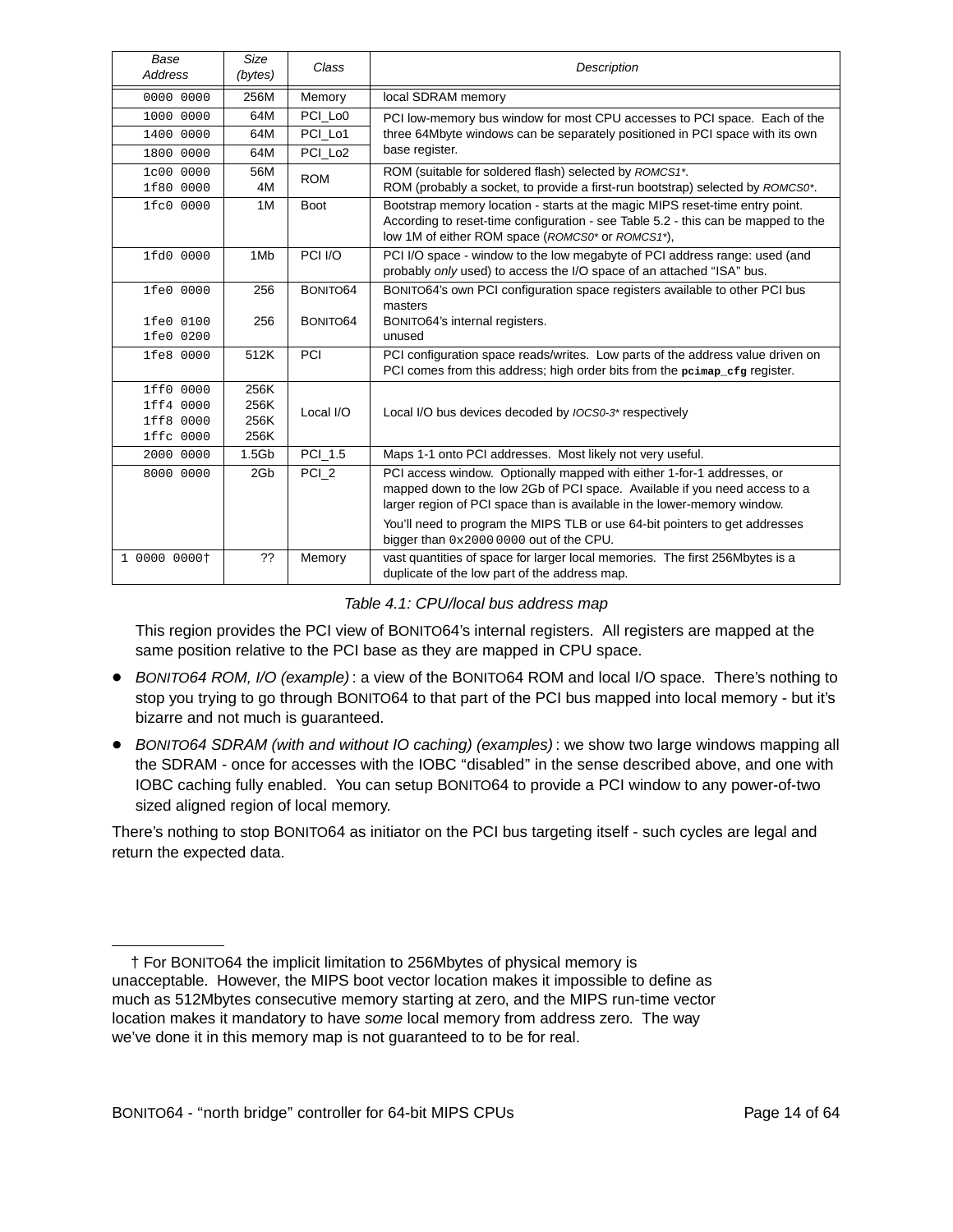

Figure 4.1 Memory regions and mappings between local and PCI space

### **4.2. Endianness and bus-to-bus transfers**

A system has "endianness" if it supports both byte-wide and larger-integer accesses to the same memory object. A little-endian system is one where the least significant bits of the larger integer are stored in the lowest addresses, and a big-endian system is one where the most significant bits of the larger integer are found at the higher addresses. Neither is any more right than the other, though each is ''obvious'' in different circumstances; it's a curse of computing that different CPUs and buses adopt opposite conventions. It's virtuous to write software which works with either endianness, but virtue always demands sacrifice; porting a code-base which has only ever run with one convention can be hard work.

The PCI bus is little-endian; you can see that because the data bytes which travel over the byte lane AD0-7 are the lowest-addressed bytes in the word.

Some PCI controllers do advertise facilities to help out systems with big-endian components; but everyone gets so confused about this stuff that our recommendation is to turn all those things off and sort the problem out using software and BONITO64's facilities.

A MIPS CPU may be configured to run with either endianness. If you setup your CPU little-endian, you need read no further. But sometimes an existing code base may sway the balance the other way.

### **BONITO64 and PCI with a big-endian CPU**

BONITO64's operation is endianness-dependent in ways:

• CPU interface: the MIPS interface will not operate correctly unless BONITO64 and the CPU are both configured to the same endianness<sup>4</sup>. So the register bit which makes BONITO64 big-endian

 $4$  This is not quite true if the CPU uses a 32-bit bus; such CPUs can work in a limited fashion with a wrongly-configured BONITO64; enough to bootstrap themselves and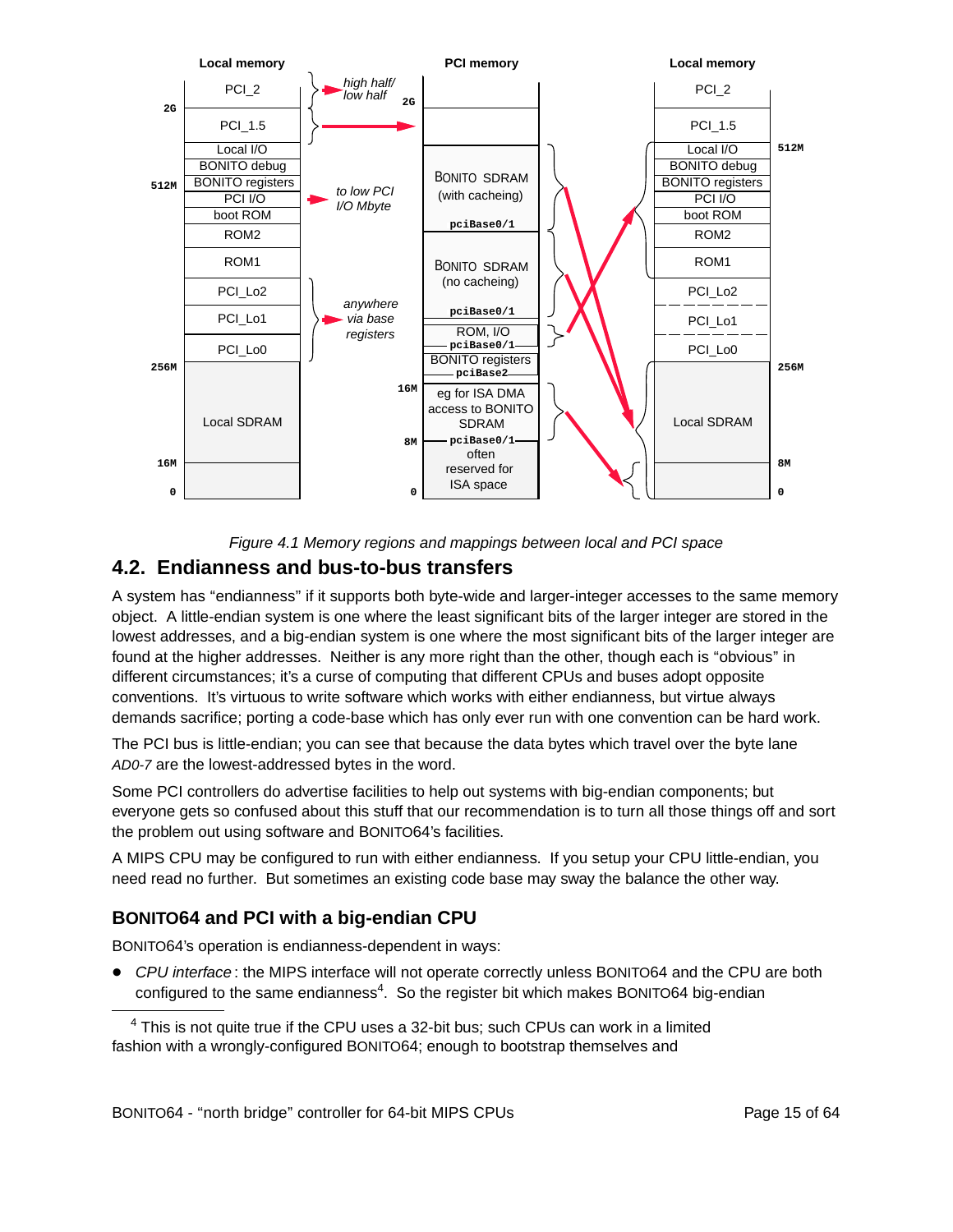**bonponcfg.cpubigend** can be preset before an instruction is ever executed, as described in §5.2. (''Pow er-on settable configuration register - **bonponcfg**'') on page 23.

- PCI bus: is inherently little-endian.
- IDE disk attachment: the data is organised little-endian. Though on a hard disk which is only ever read and written through BONITO64, it won't matter so long as it's consistent.

First mantra (repeat until you believe it):

When a big-endian CPU is used with a little-endian bus or peripherals, hardware can't make the endianness problem disappear.

But hardware can give you a choice: either the CPU and PCI bus will agree about the addresses and sequence of bytes, OR they will agree about the addresses, sequence and organisation of aligned 32-bit words.

You get a choice - but we very strongly recommend you follow the golden rule:

When using a big-endian CPU enable BONITO64's byte-lane swappers, so that PCI and CPU have a consistent view of byte addresses and sequence.

There are three separate register bits<sup>5</sup> to set to achieve this: bongencfg.mstrbyteswap and **bongencfg.byteswap** (see Table 5.3 on p.25) for PCI transfers, and **iodevcfg.wordswapbit\_ide** (see Table 5.4 on p.27) for the IDE interface.

#### **Endianness and the SDRAM port-nothing to do**

In hardware terms, data is always conveyed between the CPU's data path and the SDRAM's data path through corresponding bit numbers. So long as you don't reconfigure your CPU endianness ''live'' and expect to read data you wrote beforehand, nothing happens. If you should do anything so odd, the peculiar consequences are all inside the CPU: consult a MIPS CPU book!

#### **Endianness and ROM cycles**

BONITO64 allows MIPS CPUs to boot and run from narrow (8- and 16-bit) ROMs; when the CPU reads the ROM, BONITO64 performs multiple reads and assembles the bytes or 16-bit quantities to the width required.

Further, BONITO64 allows the CPU to run cached from ROM: when the CPU does a burst read from ROM for cache refill, BONITO64 performs enough ROM reads to provide a whole cache-line worth of data usually 4×64-bits.

Because narrow ROM data must be unpacked to a wider bus, you can enquire into the relationship between the ROM address of an 8- or 16-bit piece of data, and the byte lane it occupies when being loaded across the CPU interface. The construction of ROM bytes (or 16-bit chunks) into a 32-bit word is fixed, with low-addressed bytes going to low-numbered byte lanes. However, the assembly of two 32-bit words into a 64-bit unit depends on the CPU's endianness; see Figure 4.2.

change the endianness bits in software.

But that doesn't work for 64-bit bus CPUs.

 $<sup>5</sup>$  It isn't very sensible to have two separate bits, but that's how the original 32-bit</sup> Bonito grew up.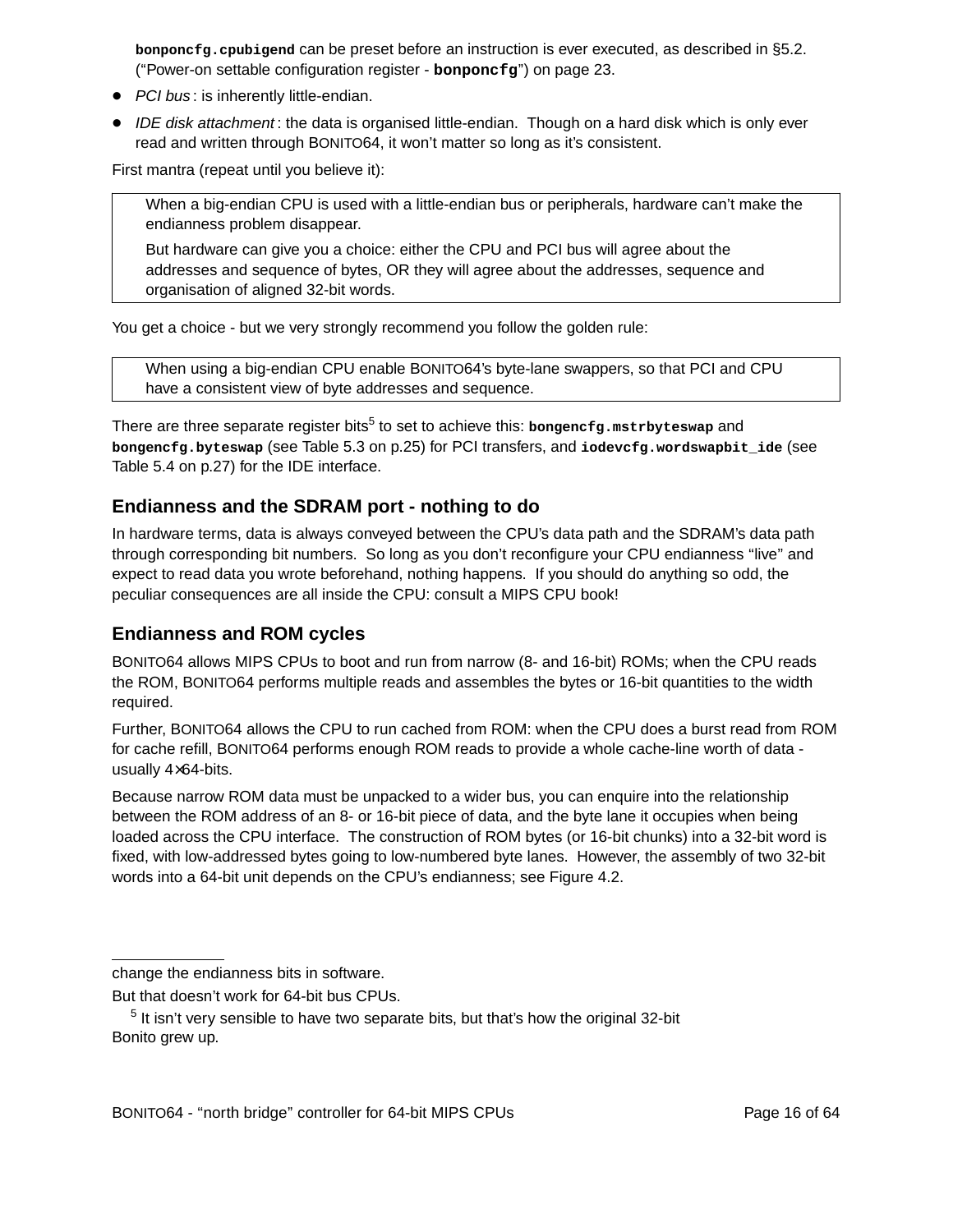|                   | 63             | 56 | 55              | 48 | 47                   | 40 | 39             | 32             | 31 | 24 | 23             | 16         | 15             | 8              |           | $\Omega$ |            |
|-------------------|----------------|----|-----------------|----|----------------------|----|----------------|----------------|----|----|----------------|------------|----------------|----------------|-----------|----------|------------|
| little-endian CPU | B7<br>B6       |    | <b>B4</b><br>B5 |    | B3<br>B <sub>2</sub> |    | B <sub>1</sub> |                | B0 |    | 8-bit ROM      |            |                |                |           |          |            |
|                   | H <sub>3</sub> |    | H <sub>2</sub>  |    | H1                   |    |                | H <sub>0</sub> |    |    |                | 16-bit ROM |                |                |           |          |            |
|                   |                |    |                 |    |                      |    |                |                |    |    |                |            |                |                |           |          |            |
| big-endian CPU    | B <sub>3</sub> |    | B <sub>2</sub>  |    | B1                   |    |                | B <sub>0</sub> | B7 |    | B6             |            | B <sub>5</sub> |                | <b>B4</b> |          | 8-bit ROM  |
|                   |                | H1 |                 |    |                      |    | H0             |                |    |    | H <sub>3</sub> |            |                | H <sub>2</sub> |           |          | 16-bit ROM |
|                   |                |    |                 |    |                      |    |                |                |    |    |                |            |                |                |           |          |            |

MIPS SysAD bus byte lanes

Figure 4.2 ROM data for the CPU - ROM addresses and byte lanes

In Figure 4.2 the "B0" etc numbers represent the byte address modulo 8 fed to an 8-bit ROM: the numbers "H0<sup>6</sup>" etc represent the word address modulo 4 fed to a 16-bit ROM.

The effect on the I/O bus of CPU reads of various width are shown in Table 4.2.

|                | Number of Cycles on ROM bus |            |  |  |  |
|----------------|-----------------------------|------------|--|--|--|
|                | 8-bit ROM                   | 16-bit ROM |  |  |  |
| CPU read width |                             |            |  |  |  |
| $1$ (byte)     |                             | 1          |  |  |  |
| 2 (half-word)  | 2                           | 1          |  |  |  |
| 3 (tribyte)    | 4                           | 2          |  |  |  |
| 4 (word)       | 4                           | 2          |  |  |  |
| 5              | 8                           | 4          |  |  |  |
| 6              | 8                           | 4          |  |  |  |
|                | 8                           | 4          |  |  |  |
| 8 (doubleword) | 8                           | 4          |  |  |  |
| burst          |                             |            |  |  |  |

Table 4.2: CPU reads and resulting ROM cycles

That is, any read from ROM which can't be achieved with a single ROM cycle is (for simplicity) implemented by reading at least 32 bits of data - the CPU will ignore the data it didn't want. Only singlebyte reads from an 8-bit device or half-word reads from a 16-bit device are guaranteed to result in a single cycle at the ROM pins - something you need to know when programming most flash devices.

When you're programming flash memories, some reads from ROM have side-effects - in particular, the status read which tells you whether the ROM is ready for another operation. In that case you must read only data to the width of the ROM, or you will get confused.

Similarly ROM write operations - required for flash memories, of course - will only work at all if the CPU write matches the width of the ROM device; bytes for 8-bit devices, and 16-bit writes for 16-bit devices. You can always discover the width of the attached ROMs by reading the register bits **bonponcfg.comcs1width**/**bonponcfg.comcs0width** (defined on p.23).

#### **Endianness and local I/O accesses**

Connect I/O bus device's addresses to IOA2 and upwards, so that registers appear on 4-byte-aligned locations. Access these registers with word-wide (32-bit) load and store instructions for endiannessindependent software. Of course, only the parts of the CPU's data word which correspond to the I/O bus data bits wired to the device's data bus are important.

<sup>&</sup>lt;sup>6</sup> Old MIPS terminology: 16 bits is a "half-word", abbreviated "H".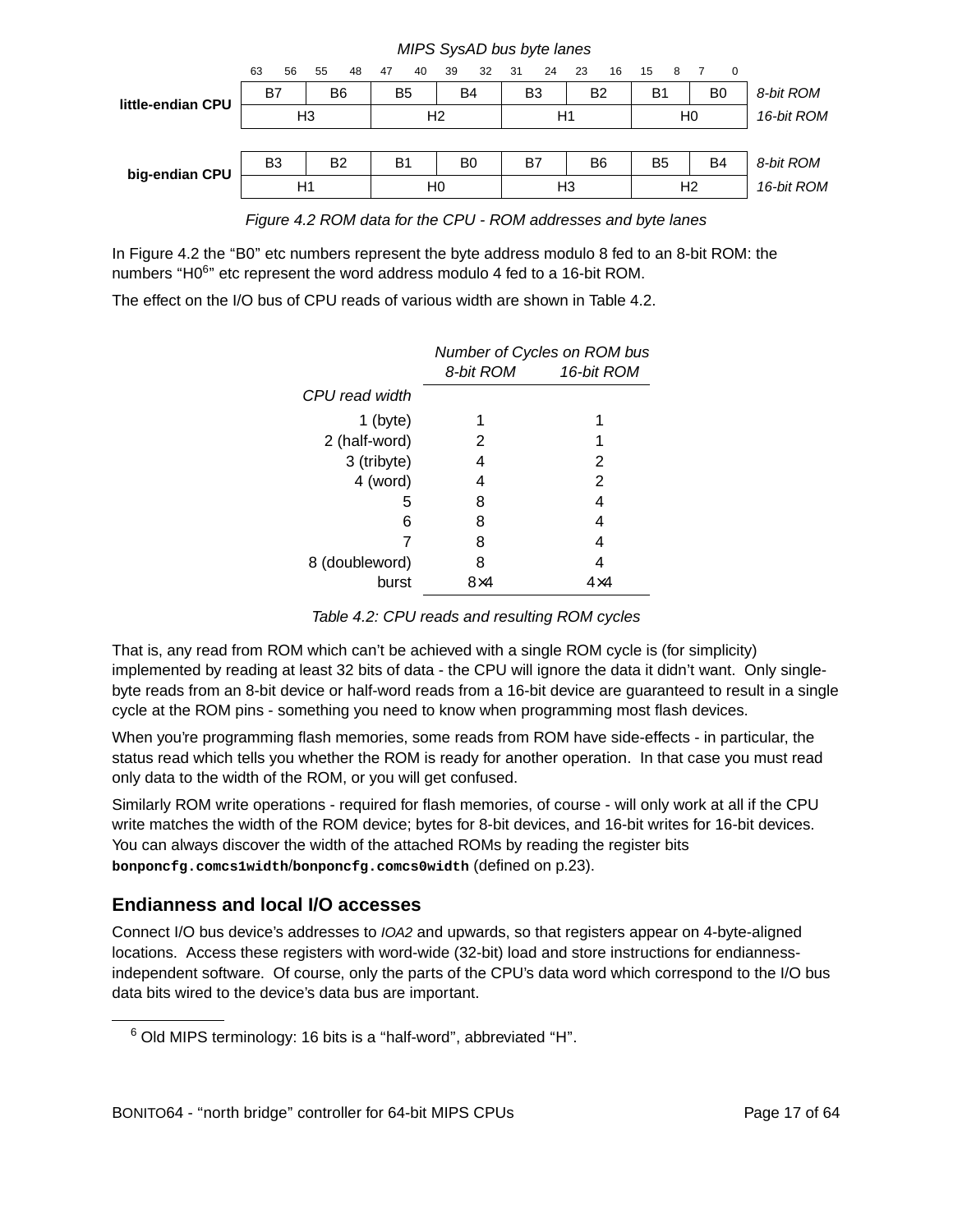When you do byte or other partial-word transfers from a MIPS CPU the active byte lanes depend on the CPU's endianness, so byte- or partial-word accesses to the local I/O bus can only be programmed correctly once you know the endianness of your CPU.

#### **Endianness and the I/O bus**

The I/O data bus has endianness if you use the 16-bit width; when two bytes of data are passed in parallel along these IOD7−0 might be either earlier or later in byte sequence than the one found on IOD15−8.

Intel-type devices are likely to assume this bus is little-endian, if anything, but there's no byte-lane swapper for CPU accesses. The bus is slow enough that the software overhead of doing swapping is acceptable.

When you program DMA on the I/O bus (usually for an IDE disk interface) a byte-lane swapper is available and should usually be switched on when the MIPS CPU is big-endian: see **iodevcfg.wordswapbit\_ide** (on p.27).

#### **Endianness and PCI transfers, CPU and bus-initiated**

When the CPU and its interface are big-endian there is bound to be trouble with accessing devices and memory over PCI bus, even though you've followed our advice and used BONITO64's byte-lane swapper, as described above.

With all PCI transfers swapped, your local CPU and PCI will share a common view of byte addressing, but bigger-than-byte integers out in PCI world - 32-bit device registers, for example - will appear byteswapped to the big-endian MIPS CPU; your software will need to cope.

The byte-lane swapper does not affect either local CPU or PCI initiator accesses to internal BONITO64 registers; they're defined as 32-bit aligned objects and are unaffected by endianness. Software should never access BONITO64 registers with anything except 32-bit reads and writes.

### **4.3. Reset-time options and ''mode bits''**

From a cold start, some MIPS CPUs require a fairly complex reset sequence; BONITO64 takes care of it. Most MIPS CPUs require some reset-time configuration. Where this is through dedicated configuration pins, your design will need to pull those pins up or down as appropriate and BONITO64 has no role there.

But some MIPS CPUs use a couple of dedicated pins to read a stream of configuration bits at reset time. The mechanism was invented for the R4000 CPU in 1990 and is not directly compatible with low-cost serial ROMs. But here BONITO64 will handle it. All the MIPS CPUs compatible with BONITO64 require some hardware configuration to match the system they run in. Many of them retain a scheme first found in the MIPS R4000, which loads configuration bits as a serial bit-stream at reset time<sup>7</sup>. The R4000 was introduced when serial ROMs were relatively rare, and it's just bad luck that the simple interface the CPUs require is annoyingly incompatible with low-cost serial ROMs.

So BONITO64 provides a limited facility which - with most CPUs in most systems - will get the system up and running with an absolute minimum of additional hardware.

From a hard BONITO64 reset, the first 32 bits of the data stream are obtained by inverting the levels on the (weakly pulled-up on chip) CPU data bus SysAD0-31, starting with bit 0. Since the CPU will not be driving the bus at this point an external pull-down on any SysAD signal puts a "1" in the corresponding position in the mode bits stream. Most CPUs can be at least brought into a minimal working mode with a configuration with very few "1" bits.

<sup>&</sup>lt;sup>7</sup> Some R4xx0 CPUs (such as NEC's Vr43x0 and Vr5432) don't do this; they use only static configuration augmented by internal software-writable registers.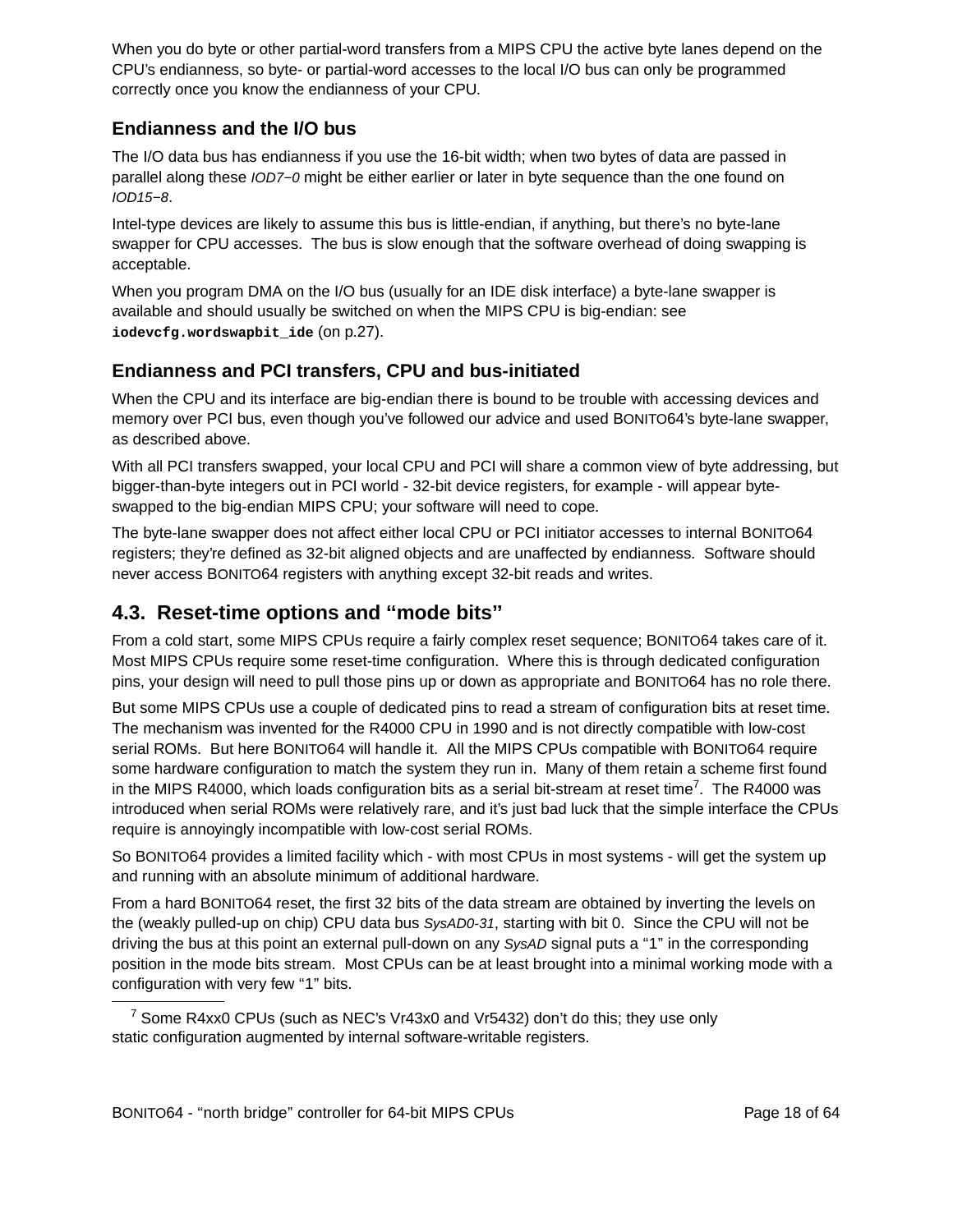If this allows you to get exactly the configuration you want, that's fine; but if you need something more subtle the CPU can now move on to reset itself using the **bongencfg.cpuselfreset** register bit. By writing the **bonponcfg.CPUtype** field to the special value 010, you specify that the CPU reset sequence caused by the self-reset operation will provide mode bits from the register **intpol**, borrowed for the purpose.

So long as the SysAD-defined settings are enough to run a simple piece of ROM software, the software can store the configuration of its choice into the intpol register and reconfigure the CPU accordingly.

And for very complex or controllable settings, it's also possible to configure BONITO64 to accept a simple stream of bits and use it without change.

## **4.4. Where to boot from? Two ROMs or PCI-initiated bootstrap**

In most BONITO64 applications the MIPS CPU will bootstrap from a local ROM; you can specify either of the ROM chip select options, and choose an 8-bit or 16-bit ROM. This can't be done by software, so is part of the **bonponcfg** register which can be pre-configured by selective pullups on the I/O data bus: see §5.2. ("Power-on settable configuration register - **bonponcfg**") on page 23.

BONITO64 can be configured to allow its attached CPU to bootstrap from either of the two ROM regions provided in its standard address map (selected by ROMCS0\* or ROMCS1\*).

The two ROM regions are not equivalent. The  $ROMCS1*$  window is bigger, and the smaller  $ROMCS0*$ window (4Mbytes maximum) is intended for a first-time-only bootstrap, which can be very useful if your normal boot memory is to be programmed on the board in production.

However, it's possible to build a BONITO64 system with no ROM, where the MIPS CPU bootstraps from local DRAM memory. Booting from DRAM is only useful, of course, after someone has put a program into it; and this could only have been done by a PCI bus master which has taken control of the system.

The sequence for a PCI bootstrap is fairly complex, and the details are beyond the scope of this manual<sup>8</sup>. But the basic sequence goes like this:

1. BONITO64 should be reset but configured to preset the **bonponcfg.romBoot** field to the magic ''11'' value - you'll need pull-ups on a couple of IOD lines to get this effect.

With this setting, the MIPS CPU will be held in reset after BONITO64 comes up.

- 2. The PCI-located host can now program BONITO64 from the PCI side remember, all BONITO64 registers can be reached from PCI. The PCI host must initialise much of BONITO64 - in particular its SDRAM controller.
- 3. The PCI-located host can now fill SDRAM memory with a bootstrap program.
- 4. The PCI host re-writes **bonponcfg.romBoot** to the value ''10''. This will cause the MIPS CPU to be taken through its normal reset sequence, but its normal start-up address will now map to local SDRAM. From now on the MIPS CPU can take control.

### **4.5. Reprogramming BONITO64's PCI identity**

The PCI specification lays down a standard "configuration space" and standard register format in every controller, as part of a larger scheme in support of automatic configuration of a large range of possible systems - what PC software suppliers have called "plug and play". When a PCI system is reset one CPU (the ''PCI host'') scans the bus reading configuration space, allocating memory space and enabling drivers as required.

<sup>&</sup>lt;sup>8</sup> Some BONITO64-related software is available free from Algorithmics; see http://www.algor.co.uk, ftp://ftp.algor.co.uk/pub/bonito/ or mail us at bonito@algor.co.uk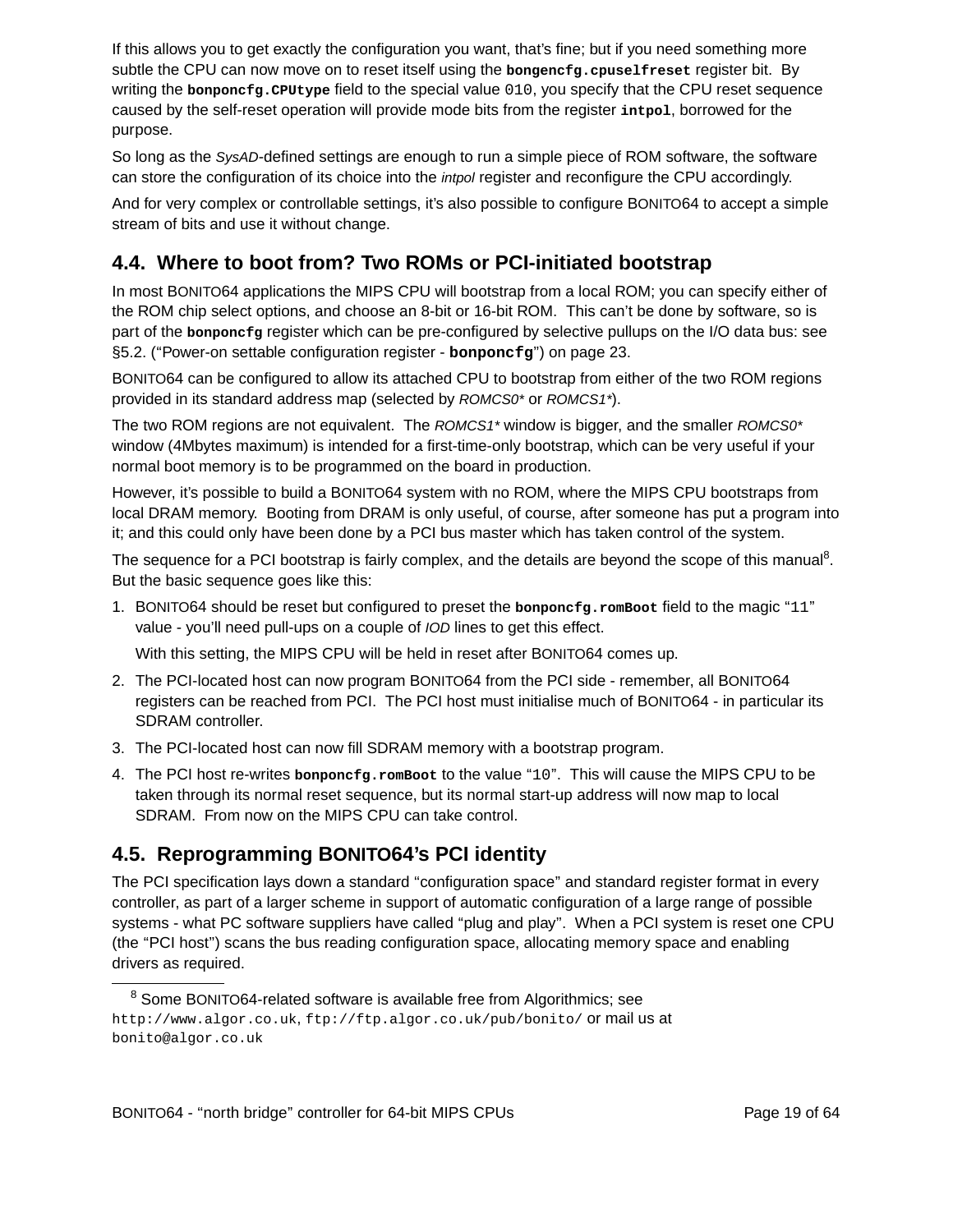BONITO64 can be used in two roles. If the local MIPS CPU is the PCI bus host, then BONITO64's configuration space facilities are not very important - only the host writes PCI configuration space, and most of the time only the host reads it. But BONITO64 can also be used to build a subsystem - an intelligent controller. If, for example, you build a RAID disk controller you would like the host reading BONITO64 configuration registers to see a disk controller, not a ''MIPS CPU bridge''.

Three facilities in BONITO64 are available to help with this:

- 1. BONITO64's configuration-space registers even those which the PCI specification assumes are only ever read by the host - may in fact be overwritten by the local host, thus changing its identity.
- 2. PCI configuration-space base registers are read by the host to establish the size of the memory regions a PCI device will share with the bus, and written by the host to establish their location within the overall PCI memory map.

BONITO64's windows onto its internal memory may be very large; large windows are essential for some applications. But fixed-size large windows provide problems for the configuring host, which may run out of PCI memory space to allocate.

So the apparent size of the regions mapped by BONITO64's base registers can be changed by the MIPS CPU; see the **pcimembasecfg** register described on p.34.

3. All this would be useless if the host were to complete its PCI bus initialisation before the local CPU had got around to setting up new values in BONITO64's configuration-space registers. So there's also an BONITO64 option - available as a reset-time configuration bit **bonponcfg.configdis** - which causes BONITO64 to defer host processing, by responding with a PCI "retry" to any configurationspace access. Local software should hurry to fix up BONITO64's configuration space registers before the host software times out.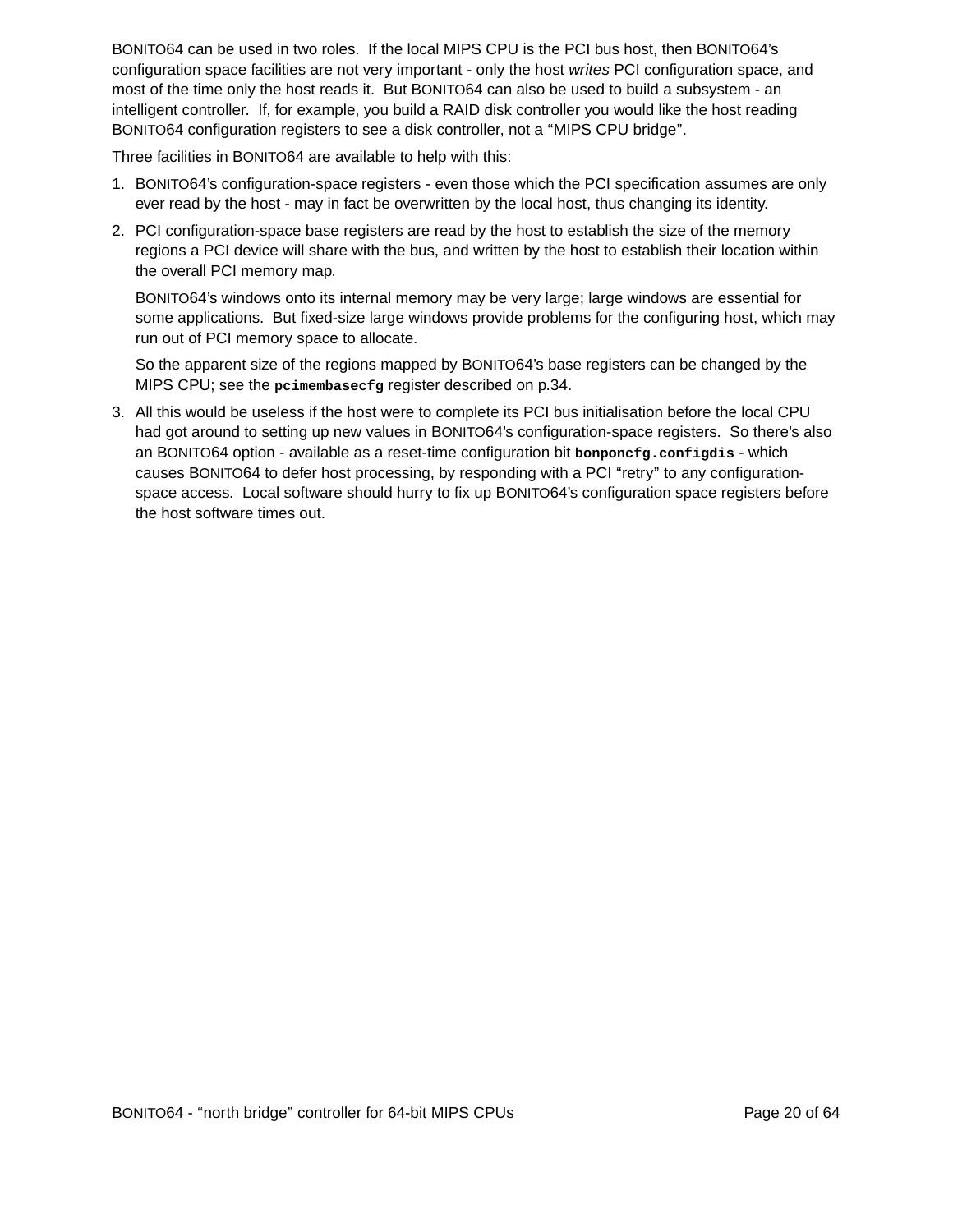# **5. Software-accessible registers and programming**

We'll organise this programming guide starting at reset time and working forwards through the operations of the chip.

BONITO64's functions are controlled through a collection of registers. Apart from a few whose organisation is dictated by the PCI specification the registers are all 32-bits in size, even where only some of those bits have any meaning. They should always be read and written as whole 32-bit words.

All BONITO64 internal registers are accessible to both the CPU and an external PCI master<sup>9</sup>. Moreover, within the relevant memory region, the register offsets are the same as seen from both sides. Of course, the fact that it's possible to access registers from both sides doesn't commit us to solving problems caused by simultaneous access - you can, but often you shouldn't!

## **5.1. Register Summar y**

Table 5.1 names all the software-accessible registers of BONITO64 with a quick note as to what they do and a reference where to find them in this manual.

| Register        | Page/figure   | What is it                                                          |
|-----------------|---------------|---------------------------------------------------------------------|
| bongencfg       | 25/Table 5.3  | Early boot-time configuration, mostly PCI-<br>related               |
| bonponcfq       | 23/Table 5.2  | Configuration bits which can be set either<br>way using IOD pullups |
| copctrl         | 40/Figure 5.5 |                                                                     |
| copdaddr        | 40            |                                                                     |
| copgo           | 40/Figure 5.5 | PCI copier registers                                                |
| coppaddr        | 40            |                                                                     |
| copstat         | 40/Figure 5.5 |                                                                     |
| gpiodata        | 44/Figure 5.7 | GPIO level read/write                                               |
| gpioie          | 44/Figure 5.7 | GPIO input/output setting                                           |
| intedge         | 45/Table 5.14 | Interrupts selected as level/edge triggered                         |
| inten           | 46/5.15       | Separate interrupt enable bits                                      |
| intenclr        | 46/5.15       | Interrupt enables - per-bit clear                                   |
| intenset        | 46/5.15       | Interrupt enables - per-bit set                                     |
| intisr          | 45/5.15       | Readable interrupt inputs                                           |
| intpol          | 46/5.15       | Interrupt polarity                                                  |
| intsteer        | 46/5.15       | Which of two CPU interrupt pins gets raised                         |
|                 |               | by each interrupt condition                                         |
| iodevcfg        | 27/Table 5.4  | I/O bus cycle characteristics                                       |
| <b>1dmaaddr</b> | 43            |                                                                     |
| <b>1dmactrl</b> | 43/Figure 5.6 | I/O bus DMA, mostly for IDE                                         |
| ldmago          | 43/Figure 5.6 |                                                                     |
| ldmastat        | 43/Figure 5.6 |                                                                     |
| pcibadaddr      | 38/5.7.4      | PCI address associated with some PCI cycle<br>ending with an error  |

 $9$  A build-time option in BONITO64 allows external accesses to be denied by a pinstrap; in some systems this is an anti-piracy requirement.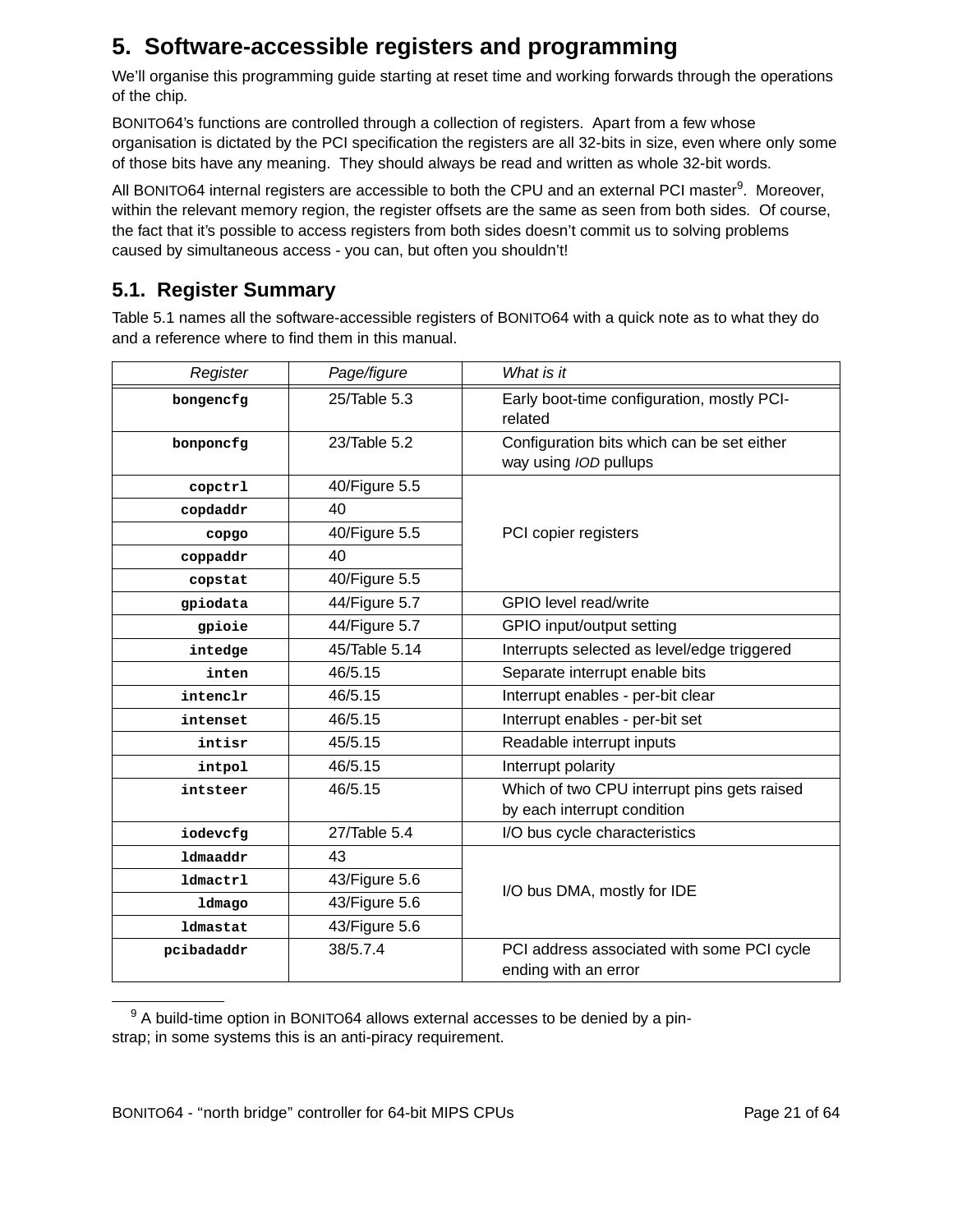| Register         | Page/figure   | What is it                                                                                                           |
|------------------|---------------|----------------------------------------------------------------------------------------------------------------------|
| pcibase0         | 33/Table 5.7  | Base registers in PCI configuration space,                                                                           |
| pcibase1         | 33/Table 5.7  | which define what regions BONITO64 makes                                                                             |
| pcibase2         | 33/Table 5.7  | available to other PCI initiators.                                                                                   |
| pcicachectrl     | 42/Table 5.12 | Registers for the I/O buffer cache (also                                                                             |
| pcicachetag      | 42/Table 5.13 | known as "PCI cache").                                                                                               |
| pciclass         | 33/Table 5.7  |                                                                                                                      |
| pcicmd           | 35/Table 5.9  |                                                                                                                      |
| pcidid           | 33/Table 5.7  | Standard PCI configuration registers                                                                                 |
| pciexprbase      | 33/Table 5.7  |                                                                                                                      |
| pciint           | 33/Table 5.7  |                                                                                                                      |
| pciltimer        | 33/Table 5.7  |                                                                                                                      |
| $pcima$ il $0-3$ | 44/5.13       | Mailbox registers                                                                                                    |
| pcimap           | 37/Table 5.11 | Register to fix the windows available to the<br>local CPU to access PCI memory or devices.                           |
| pcimap cfg       | 39/Figure 5.4 | Used to complete the PCI address when the<br>local CPU is using BONITO64 to perform PCI<br>configuration cycles.     |
| pcimembasecfg    | 34/Figure 5.1 | Used by local host to size and position the<br>PCI-accessible windows into BONITO64's<br>local memory and local I/O. |
| pcimstat         | 38/Table 5.12 | How many posted writes are still pending?                                                                            |
| sdcfg            | 30/Table 5.6  | Set up BONITO64 to match the SDRAM<br>shape, size, speed etc                                                         |
| timercfg         | 47/Table 5.15 | Simple timer, mainly intended to let software<br>figure out how fast system clocks are<br>running.                   |

| Table 5.1: All registers |  |
|--------------------------|--|
|--------------------------|--|

### **General principles for BONITO64 registers (read this)**

Don't re-type these register or field names; as we already said at the start of §4 above, go to Algorithmics' ftp site and download ftp://ftp.algor.co.uk/pub/bonito/bonito64.h.

You'll find all the definitions in that file:

- Are all in upper-case, an ancient C convention for "#define" constants.
- Are prefixed with "BONITO ".
- In the case of register bits, further include the register name.

So a register field in the header file might be called ''BONITO\_BONPONCFG\_CPUTYPE''. I'm reliably informed that 21st-century programmers like typing, but long upper-case names look pretty ugly in text, so we'll leave it as **bonponcfg.cputype**.

To avoid lengthening the whole manual with endless repetition, the following general rules apply to the use of BONITO64's registers:

• All registers are writable unless explicitly stated to be read-only.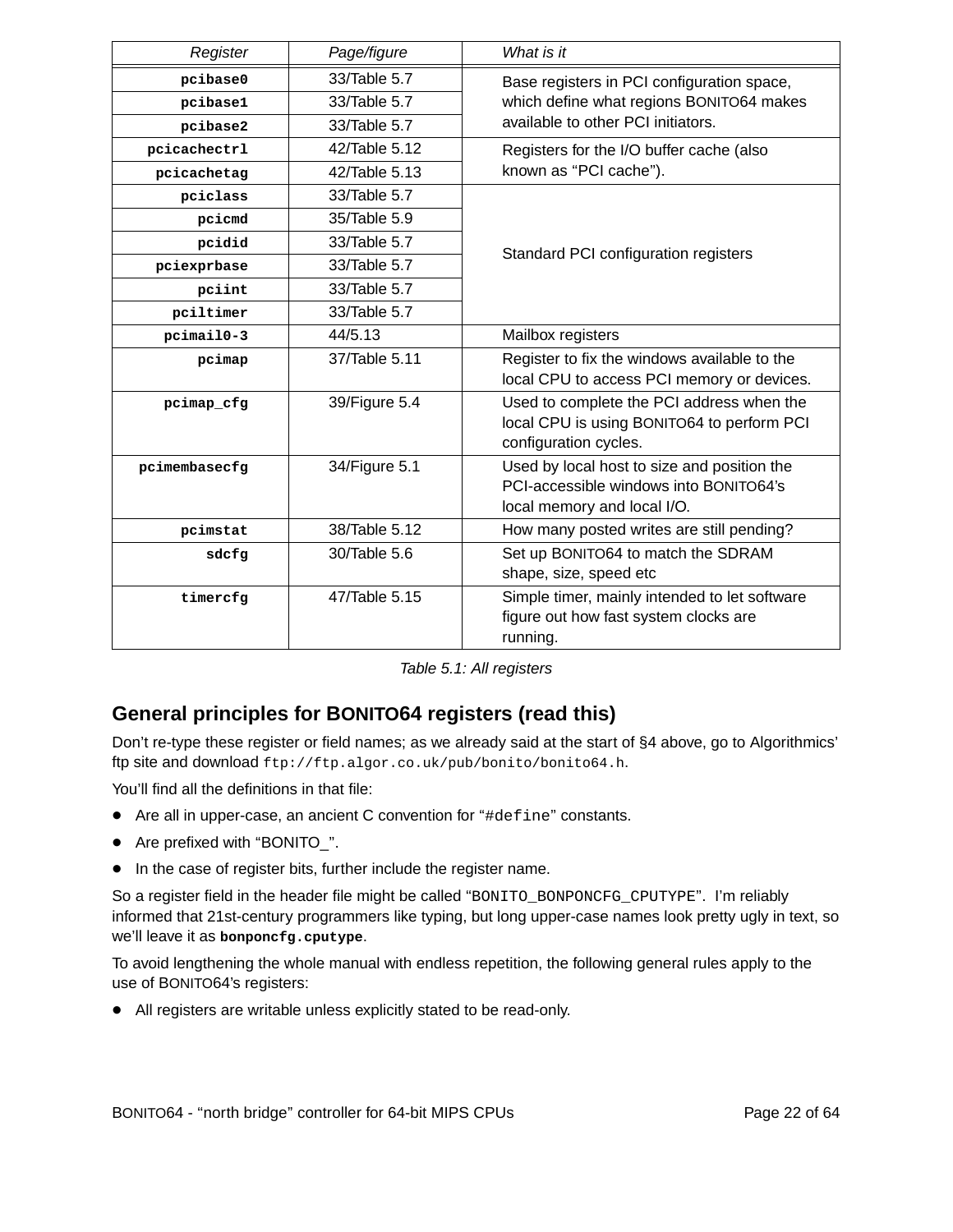- Wherever it is reasonable to do so and unless the detailed description says otherwise you can read back the value you last wrote to a BONITO64 register.
- Some options affect BONITO64's support for the CPU bootstrapping itself, so must already be correctly set when the system first comes out of reset. Register fields representing these options take their values by sampling the signals IOD0-15 (the IO data bus) while the reset input SYSRESET\* is still active. BONITO64 has a weak internal pull-down on each IOD signal line, so to set one of these register fields to 1 your system should have an external pull-up resistor on the corresponding line; a 4.7kΩ resistor to 3.3V is recommended.

These configurable bits are gathered together into the **bonponcfg** register.

Even earlier in reset, some MIPS CPUs use a serial data stream (''mode bits'') to load configuration information; see §4.3 for details on how those bits can be set by pull-downs on the SysAD bus, and set to more complicated values for use after a self-reset.

- Many other register bit-fields are forced to a fixed level (most often zero, occasionally 1) following reset. However, this manual will document those initial values only when they are important to early operation. Your software should take responsibility for programming all relevant registers to reasonable values early in the bootstrap sequence.
- Register bit fields which are not defined in this manual are just that undefined; they will be marked with a "x" in the tables. They'll most often read zero, but that's not guaranteed; and they should always be written zero. Absolutely anything might happen if you write them to something other than zero.

We make only one promise about these values: in read/write registers it will always be safe to write an undefined field with the data you just read from it.

#### **5.2. Power-on settable configuration register - bonponcfg**

The **bonponcfg** register brings together BONITO64 control bits which may be set to either 1/0 at reset time. To get a 1 value following reset in a **bonponcfg** field, you need a pull-up on the corresponding IOD0-15 signal; to get a zero, make sure that all devices connected to the line are tri-state during reset (they nor mally will be). In fact, the presettable section of **bonponcfg** is really 18 bits long, and the two highest bits get their reset-time value from the ROM chip select signals ROMCS0-1\*.

| Bit(s)    | Name            | Value / Effect                                                                                                                                                                                                                                 |
|-----------|-----------------|------------------------------------------------------------------------------------------------------------------------------------------------------------------------------------------------------------------------------------------------|
| 18        | syscontrollerrd | Read-only bit - 1 if the SysController* input is tied low, allowing                                                                                                                                                                            |
|           |                 | BONITO64 to drive the PCI RESET* line.                                                                                                                                                                                                         |
| $17 - 16$ | $romcssamp1-0$  | This field has no hardware effect, but returns the power-on level                                                                                                                                                                              |
|           |                 | of ROMCS1-0*, so could be used to set up some software option.                                                                                                                                                                                 |
| 14        | cpubigend       | 1 to support big-endian MIPS CPU; see §4.2 for a full description                                                                                                                                                                              |
|           |                 | of the consequences.                                                                                                                                                                                                                           |
| 13        | cpuparity       | 1 to enable per-byte parity checking; 0 to disable checks. It will<br>not usually be necessary to set this bit from power-on. Note that<br>BONITO64 always passes SDRAM parity straight through, and<br>generates parity for I/O and PCI data. |
|           |                 | You'll normally set this if and only if you have a 72-bit wide<br>memory system to hold the parity bits. SDRAM configuration is<br>discussed in §5.5. ("SDRAM configuration") on page 29 below.                                                |

| bonponcfg register |  |
|--------------------|--|
|--------------------|--|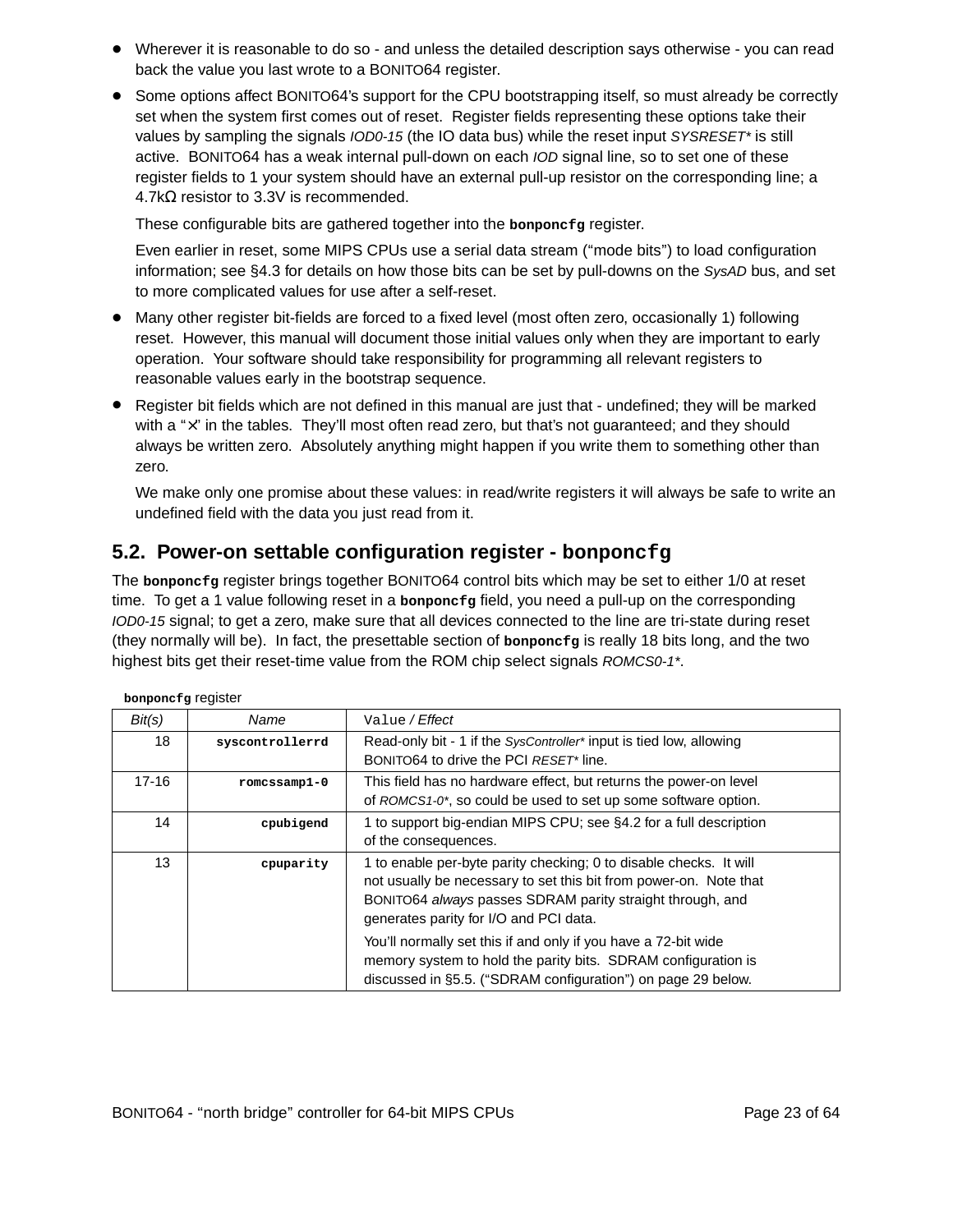| Bit(s)          | Name        | Value / Effect                                                                                                                                                                                                                                                                                                                                                                                                                                                                                                                                                                                          |
|-----------------|-------------|---------------------------------------------------------------------------------------------------------------------------------------------------------------------------------------------------------------------------------------------------------------------------------------------------------------------------------------------------------------------------------------------------------------------------------------------------------------------------------------------------------------------------------------------------------------------------------------------------------|
| 12 <sup>2</sup> | burstorder  | Set one of two options for the order data is returned from SDRAM<br>to BONITO64 and thence to the CPU in a cache-line-sized burst.<br>A value of 0 selects "sub-block" (traditional for MIPS CPUs with a<br>SysAD interface); a value of 1 selects sequential, which may be<br>used in some variant CPUs.                                                                                                                                                                                                                                                                                               |
|                 |             | The SDRAM mode is automatically set during BONITO64 reset.<br>Changing this value in software won't have any effect (on the<br>SDRAMs) until you issue an SDRAM mode-set command, as<br>described in §5.5.1 below.                                                                                                                                                                                                                                                                                                                                                                                      |
|                 |             | Note that this value is also used to determine how ROM data is<br>passed back to the CPU (when running cached from ROM) - and<br>that takes effect immediately.                                                                                                                                                                                                                                                                                                                                                                                                                                         |
| 11              | romCs1fast  | Select "faster" operation on the ROM attached to these select                                                                                                                                                                                                                                                                                                                                                                                                                                                                                                                                           |
| 10              | romCs0fast  | signals; slow ROM requires an access time of 160ns, while fast<br>ROM is expected to be 90ns. Don't change these fields while<br>running from the affected ROM.                                                                                                                                                                                                                                                                                                                                                                                                                                         |
| 9               | romCs1width |                                                                                                                                                                                                                                                                                                                                                                                                                                                                                                                                                                                                         |
| 8               | romCs0width | read-only - 1 for 16-bit ROM, 0 for 8-bit                                                                                                                                                                                                                                                                                                                                                                                                                                                                                                                                                               |
| $7-6$           | romBoot     | Where CPU boots from; picks which memory region will be<br>selected for accesses in MIPS' traditional 0x1FC0.0000 start<br>address.<br>from the low 4Mbyte of ROM attached to ROMCS1*.<br>00<br>from ROM attached to ROMCS0*.<br>01<br>from local SDRAM. This works only if some other part of<br>10<br>the system has filled it with appropriate MIPS code, of<br>course; you'll start with the next value:<br>the MIPS CPU is held in reset until this field is changed to<br>11<br>another value - usually "10" as above. Used for a system<br>which expects to have software uploaded into SDRAM at |
| 5               | config_dis  | power-on.<br>when set 1, BONITO64 responds as target to any PCI bus<br>configuration cycle with a "retry" response. This allows your<br>system to hold off configuration by an external PCI host while the<br>local CPU's bootstrap software patches the standard PCI<br>configuration registers. You should not leave this set for more<br>than a few ms, or your host may give up on you; dangerous but<br>useful.<br>See the discussion of PCI memory allocation §5.6. ("BONITO64<br>registers available in PCI configuration space") on page 34 for                                                 |
|                 |             | why this might be useful.                                                                                                                                                                                                                                                                                                                                                                                                                                                                                                                                                                               |
| 4               | is_arbiter  | when set 1, BONITO64 operates as PCI arbiter. When 0, the<br>roles of the zero-th request and grant signals are reversed, and<br>BONITO64 will use the services of an external arbiter.                                                                                                                                                                                                                                                                                                                                                                                                                 |
| 3               | pcireset    | If BONITO64 is acting as PCI bus controller (ie controlling the<br>reset signal), this is where you can set it. A zero value asserts<br>the active-low PCI Reset* signal; a "1" deasserts it.<br>Note that in early specifications, this bit was used to configure<br>BONITO64 as PCI bus controller. But that's now done with the                                                                                                                                                                                                                                                                      |
|                 |             | dedicated signal SysController*.                                                                                                                                                                                                                                                                                                                                                                                                                                                                                                                                                                        |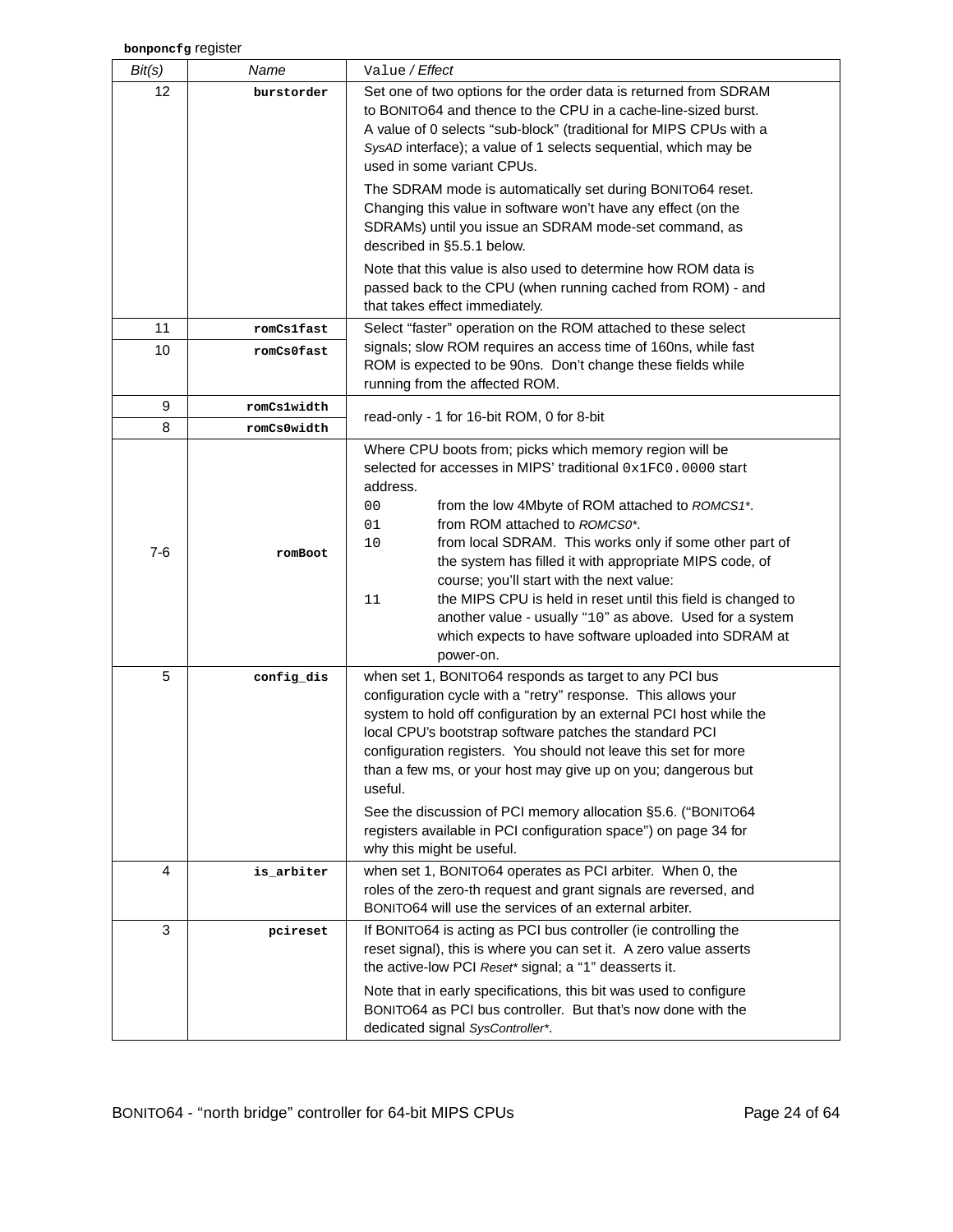**bonponcfg** register

| Bit(s) | Name    | Value / <b>Effect</b>                                          |  |  |  |
|--------|---------|----------------------------------------------------------------|--|--|--|
| 2-0    | CPUtype | What kind of CPU is attached?<br>Undefined so far in BONITO64. |  |  |  |

Table 5.2: Fields in **bonponcfg**

#### **5.3. Configuration bits with power-on defaults - bongencfg**

The **bongencfg** register brings together early-bootstrap options, but which power-up from reset to a fixed state - most often zero. Almost all of them are PCI-related.

**bongencfg** register

| Bit(s)    | Name             | Value        | Effect                                                                                                                                                                                                                                                                                                                               |
|-----------|------------------|--------------|--------------------------------------------------------------------------------------------------------------------------------------------------------------------------------------------------------------------------------------------------------------------------------------------------------------------------------------|
| 17        | shortcopytimeout | 0/1          | Normally (this field 0), BONITO64 will abort a locally-initiated<br>PCI cycle if it gets a "retry" response 4000 times running - on a<br>quiet 33MHz PCI bus this will take about 800 $\mu$ s.                                                                                                                                       |
|           |                  |              | Change this field to "1" if that's not enough, and raise the<br>number of retries to 16000.                                                                                                                                                                                                                                          |
| 16        | noretrytimeout   | 0/1          | Normally (with this field 0), BONITO64 will not retry indefinitely<br>on a locally-initiated PCI cycle but will time out as described<br>above.                                                                                                                                                                                      |
|           |                  |              | Set this field 1 to disable that timeout. This risks lock-up, but<br>makes the software simpler.                                                                                                                                                                                                                                     |
| 15        | buserren         | 0/1          | Set 1 to cause any CPU-initiated PCI bus read which<br>terminates without data to cause a MIPS "bus error" exception.                                                                                                                                                                                                                |
| 14        | mstrbyteswap     |              | Set 1 to enable the PCI byte-lane swapper for transfers<br>between PCI and local memory or CPU, when BONITO64 is the<br>PCI bus initiator (master).                                                                                                                                                                                  |
|           |                  |              | Except in bizarre circumstances and after deep thought, this<br>should be set 1 if and only if your CPU is big-endian; see §4.2.<br>Only in even more bizarre circumstances should it ever be set<br>differently from the byteswap bit described below, which<br>controls transfers where BONITO64 acts as target on the PCI<br>bus. |
| 13        | cachestopt       | 0/1          | When 1, all PCI-initiated accesses to local memory are denied<br>with a "retry" signal, so that the I/O buffer cache state can only<br>be affected by CPU activity. Probably only for IOBC test code.                                                                                                                                |
| 12        | pciqueuet        | 1            | Write 1; the zero value is solely for IOBC diagnostics.                                                                                                                                                                                                                                                                              |
| $11 - 10$ | cachealgt        |              | Diagnostics only - leave these alone                                                                                                                                                                                                                                                                                                 |
| 9         | wbehindent       | $\mathbf{1}$ | Value 0 is for IOBC diagnostics only.                                                                                                                                                                                                                                                                                                |
|           |                  |              | If you set this zero, data written by a PCI initiator to BONITO64's<br>local memory is not automatically written back when the next<br>cache-line sized chunk of memory is written.                                                                                                                                                  |

<sup>†</sup> July2001: fields in Table 5.3 marked with a ''†'' (dagger) are IOBC related and likely to change quite soon. Check header files and software examples.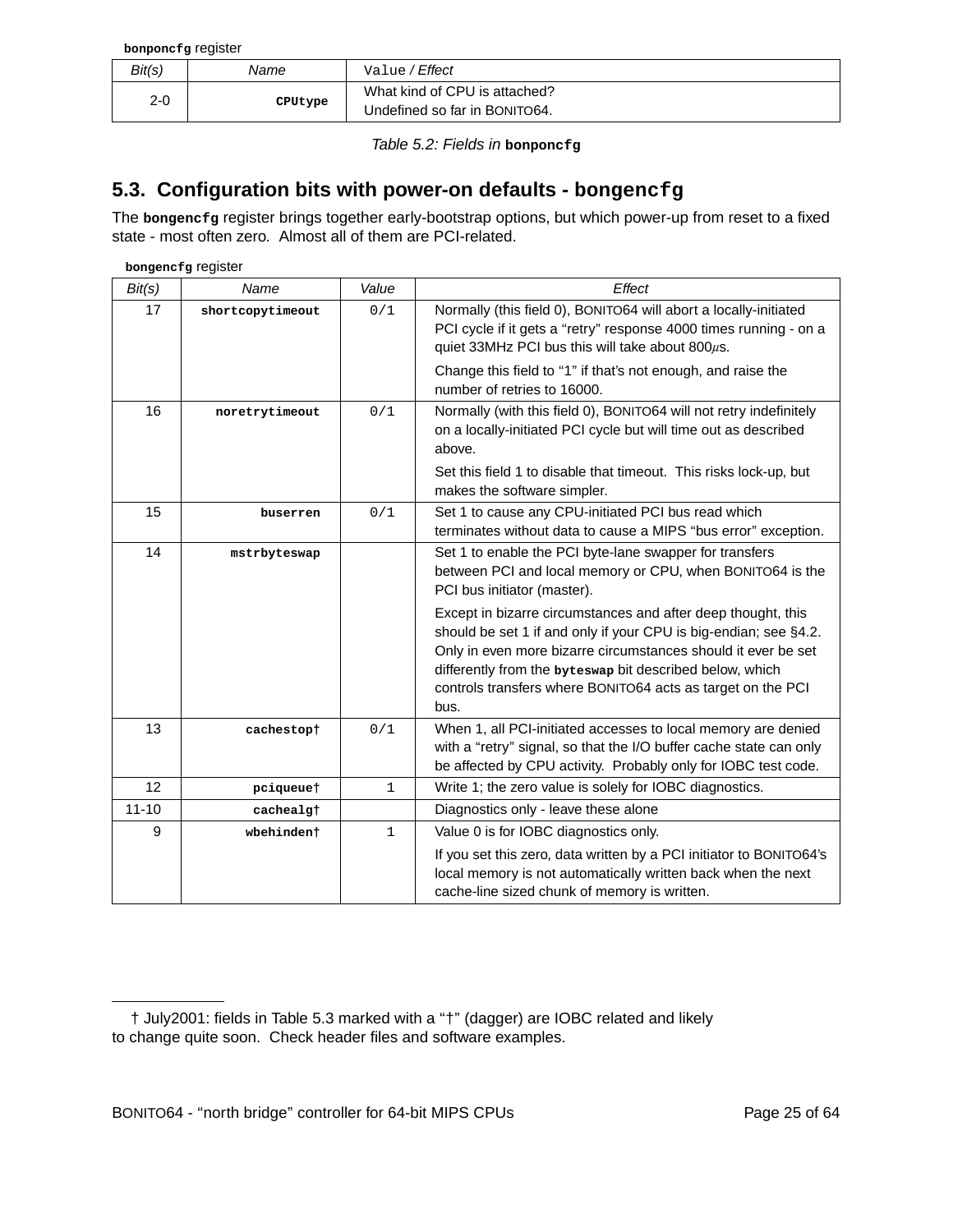| Bit(s)         | Name           | Value | Effect                                                                                                                                                                                                                                                                                                                                                    |
|----------------|----------------|-------|-----------------------------------------------------------------------------------------------------------------------------------------------------------------------------------------------------------------------------------------------------------------------------------------------------------------------------------------------------------|
| 8              | prefetchent    | 1     | Value 0 is for IOBC diagnostics only.                                                                                                                                                                                                                                                                                                                     |
|                |                |       | IOBC read prefetch control. Set 1 to allow BONITO64 to read<br>ahead by a cache line. When a PCI initiator is reading a<br>stream of data from local memory, this greatly improves<br>performance by fetching what will probably be the next line of<br>data from memory in parallel with the PCI transfer.                                               |
| 7              | uncached†      | 0/1   | Set 1 to enable the IOBC. 0 is for diagnostic code only.                                                                                                                                                                                                                                                                                                  |
| 6              | byteswap       | 0/1   | Set 1 to enable the PCI byte-lane swapper for transfers<br>between PCI and local memory or CPU, when BONITO64 is<br>acting as the PCI bus target (slave).                                                                                                                                                                                                 |
|                |                |       | Like the mstrbyteswap bit described above, this should be set<br>1 if and only if your CPU is big-endian.                                                                                                                                                                                                                                                 |
| 5              | irga_from_int1 | 0/1   | set 1 to cause the PCI interrupt signal INTA* (as an output) to<br>be driven from the second, Int1*, output from BONITO64's<br>interrupt controller.                                                                                                                                                                                                      |
|                |                |       | If set to 0 INTA* (if it's an output at all), will be explicitly<br>controlled by the special "interrupt enable" bit inten.irga. It's<br>cheating to use this register (all its other bits control interrupt<br>masking) but convenient because that register bit can be set<br>and cleared by single write cycles to the intenc1r/intenset<br>addresses. |
|                |                |       | For compatibility reasons many BONITO64 implementations will<br>OR that value with the value of bongencfg.force_irqa, but<br>that's deprecated.                                                                                                                                                                                                           |
| 4              | irqa_isout     | 0/1   | 1 to drive INTA*, 0 for it to be an interrupt. It is readable as one<br>of the input conditions of the interrupt controller, see §5.15.                                                                                                                                                                                                                   |
| 3              | force_irqa     | 0/1   | Set 1 to drive INTA* active. Note that since PCI interrupt<br>signals are defined "open-collector" they are only in fact driven<br>low; in the absence of any drive by any of possibly multiple<br>connected devices a pull-up produces a high level. So the 0<br>value means "don't drive the signal".                                                   |
| $\overline{2}$ | cpuselfreset   | 0/1   | Write a "1" to cause BONITO64 to cold-reset the MIPS CPU.<br>Likely to be used only very soon after a real power-on reset, in<br>systems where the CPU configuration is changed by software<br>very early in bootstrap.                                                                                                                                   |
| 1              | snoopen        | 0/1   | Set 1 to enable the IOBC to snoop uncached CPU accesses.<br>Sometimes helpful and usually harmless. Should normally be<br>set.                                                                                                                                                                                                                            |
| 0              | debugmode      | 0/1   | Powers-up to 1. Enable debug mode, in which all CPU<br>accesses and some PCI ones become visible on an attached<br>debug board - see §2.7. There may be some cost in<br>performance or power, so turn this off in a system if you know<br>no debug board will be used.                                                                                    |

Table 5.3: Fields in **bongencfg**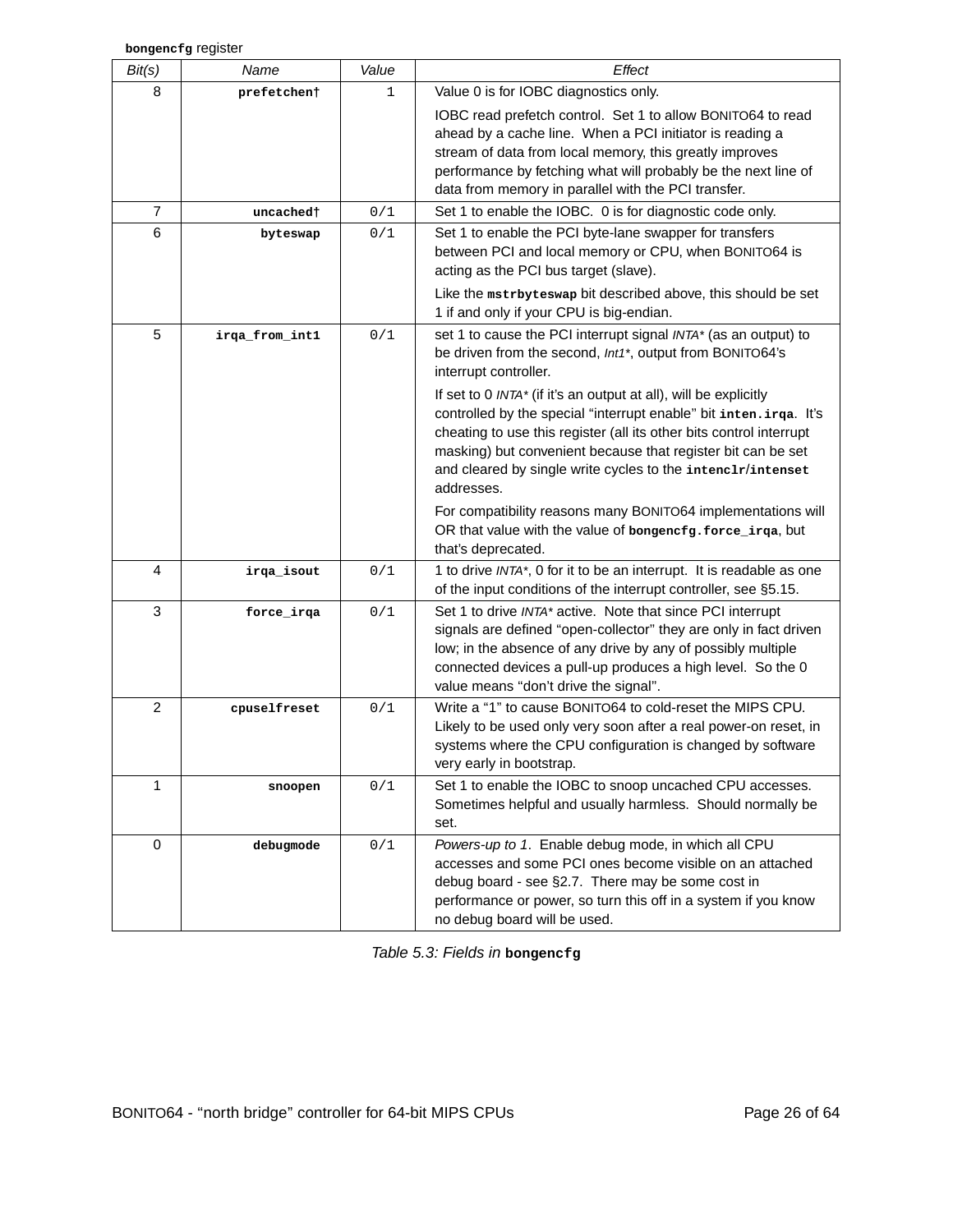## **5.4. Local I/O configuration**

BONITO64 has a local I/O bus which is used to access ROMs, but is otherwise mostly independent of its other ports. Four CPU memory regions correspond to four different possible chip selects (IOCS0-3\*)-and of course there are the ROM regions.

The local I/O bus has a 16-bit data bus. ROMs are treated specially, and when read look like 64-bit-wide byte-addressed memory. But the rest of the I/O space - used for device registers - looks very much like a chunk of 32-bit memory, with only (at most) the lower 16 bits of any word populated. We strongly recommend that you program it with word-wide accesses.

The bus uses a simple Intel-style signaling system, where chip selects qualify addresses but devices respond only when they see one of the separate read and write strobes *IORD\*/IOWR\** go active.

Addresses, chip selects and (for writes) data are valid for some time before the falling edge of the strobe, and are held stable until some time after the rising edge of the strobe - where "some time" is two CPU clock periods plus or minus a little skew. This means that complex designs needing more decodes or a different protocol have time to decode the chip selects and addresses and provide a clean signal before the strobe is activated.

Read data is sampled by BONITO64 at the rising edge of the IORD\* signal.

Write data is driven by BONITO64 with the same timing as addresses. Devices differ on when they sample the write data; at latest, they will accept data on the rising (deasserting) edge of IOWR\*, but many devices will acquire data sometime during the strobe.

The only configurable timing in this structure is the width of the read/write pulse. This may be one of two values; nominally 200ns and 600ns, corresponding to "fast" and "slow" devices.

In addition, the read/write pulse can be extended by using the IORDY signal. To slow the cycle IORDY should be driven low at least two CPU clock times before the cycle would normally have ended - the cycle will end quite quickly once *IORDY* is returned to the high state, but note that BONITO64 still samples data on the rising edge of *IORD*<sup>\*</sup> for normal cycles.

Configuration for the different local I/O bus decodes is handled by registers as shown in Table 5.4.

| Bit(s)    | Name           | Value | Effect                                                                                                                                                                                                                                                                                                                                              |
|-----------|----------------|-------|-----------------------------------------------------------------------------------------------------------------------------------------------------------------------------------------------------------------------------------------------------------------------------------------------------------------------------------------------------|
| $31 - 26$ | cpuclockperiod |       | Set this register to the period of the master clock ClockIn,<br>rounded to the nearest nanosecond, to make the I/O bus<br>timings and DRAM refresh period reasonably accurate.<br>Low values (zero, in particular) are not interpreted, and<br>result in slow I/O cycles and over-frequent refreshes -<br>harmless as a default, but not efficient. |
|           |                |       | You can set this field as low as 8 (corresponding to<br>125MHz).                                                                                                                                                                                                                                                                                    |
| 25        | udma tenv ide  | 0/1   | Adds an extra clock period into part of the UDMA<br>protocol (the "tENV" minimum). Must be set "1" when<br>the CPU is running above 100MHz.                                                                                                                                                                                                         |

**iodevcfg** register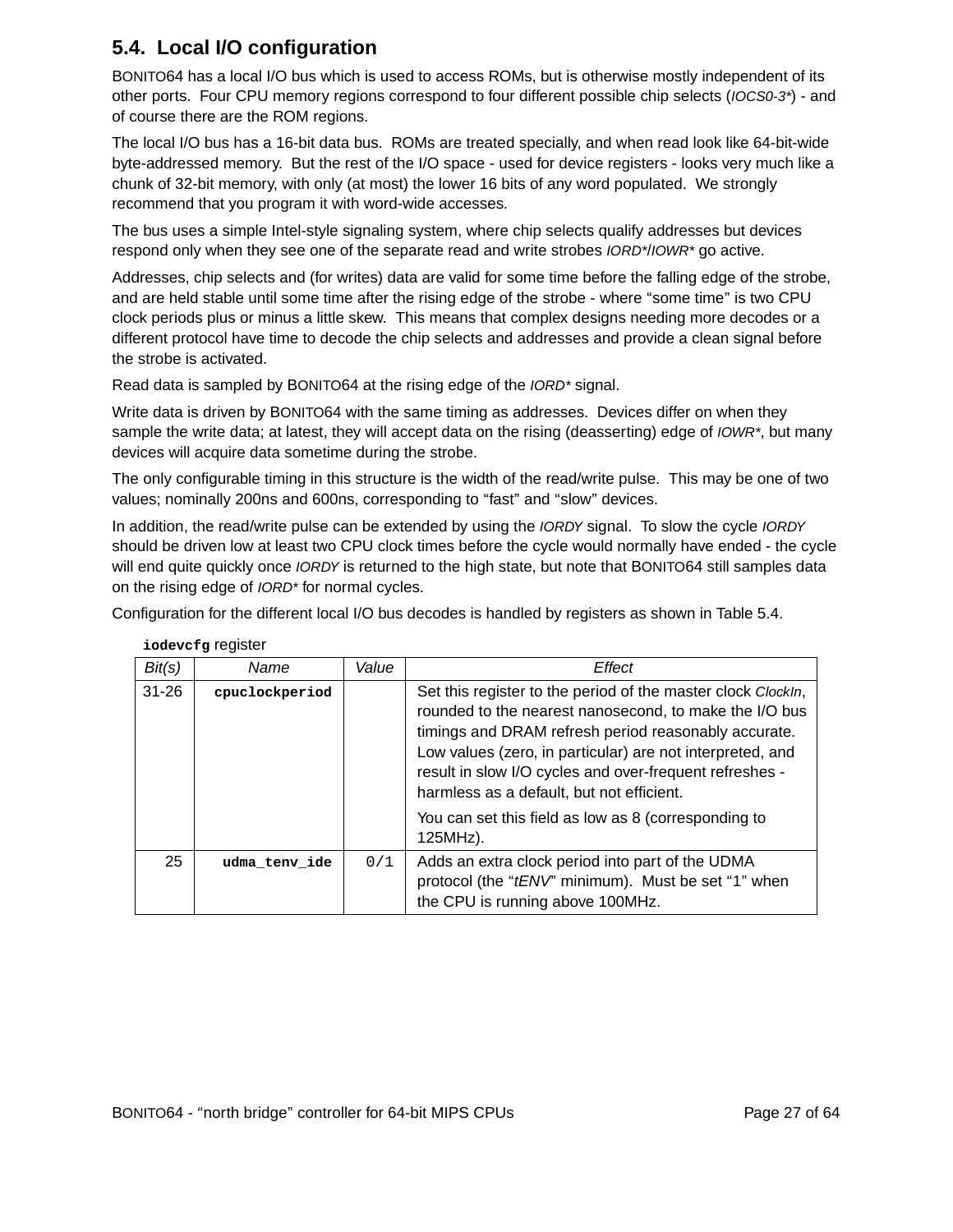**iodevcfg** register

| Bit(s)            | Name                                                               | Value                    | <b>Effect</b>                                                                                                                                                                                                                   |
|-------------------|--------------------------------------------------------------------|--------------------------|---------------------------------------------------------------------------------------------------------------------------------------------------------------------------------------------------------------------------------|
| 24-21             | dmaoff_ide                                                         | $0 - 2$                  | IDE transfer timing: a value of $n$ :                                                                                                                                                                                           |
|                   |                                                                    |                          | In UDMA modes: sets the UDMA pause-to-stop time<br>("tRP" in our copy of the UDMA specification) to n CPU<br>clocks.                                                                                                            |
|                   |                                                                    |                          | In regular DMA modes sets the period between<br>successive DMA transfer to $(2 \times n)$ CPU clocks.                                                                                                                           |
| $20 - 16$         | dmaon_ide                                                          | $0 - 2$                  | IDE data transfer rate control: a value of $n$ :                                                                                                                                                                                |
|                   |                                                                    |                          | <b>UDMA modes:</b> sets the UDMA to write at one half-word<br>per $(n + 1)$ CPU clock periods. The UDMA read speed is<br>determined by the disk drive and the speed at which<br>BONITO64 can write the data received to memory. |
|                   |                                                                    |                          | <b>Regular DMA</b> sets the width of the <i>IORD*/IOWR*</i> strobes<br>to $(2 \times n)$ CPU clock periods.                                                                                                                     |
| 15                | $\texttt{modelit\_ide}$                                            | 0/1                      | Set 1 to enable "UDMA" transfers to an IDE disk. Set 0<br>to use conventional DMA, either "word at a time" or what<br>the disk manuals call "multiple" DMA.                                                                     |
| 14                | wordswapbit_ide                                                    | 0/1                      | Set 1 to swap bytes when DMA'ing from the I/O data<br>bus. You should probably set this when using an IDE<br>disk with a big-endian MIPS CPU.                                                                                   |
| 13                | speedbit ide                                                       |                          | not implemented                                                                                                                                                                                                                 |
| 12                | buffbit_ide                                                        |                          | not implemented                                                                                                                                                                                                                 |
| 11<br>8<br>5<br>2 | moreabits_cs3<br>moreabits_cs2<br>moreabits_cs1<br>moreabits_cs0   | 0/1<br>0/1<br>0/1<br>0/1 | set 1 to drive the whole CPU address on DD31-0 during<br>an I/O access associated with each of the I/O chip<br>selects IOCS0-3*, independently; set 0 when the device<br>only needs the addresses on IOA4-0.                    |
| 10<br>7<br>4<br>1 | speedbit_cs3<br>$speedbit_ccs2$<br>speedbit_cs1<br>$speedbit_css0$ | 0/1<br>0/1<br>0/1<br>0/1 | set 1 if this is a "fast" device (nominal 200ns read/write<br>strobe); 0 for a "slow" device (nominal 600ns).                                                                                                                   |
| 9<br>6<br>3<br>0  | buffbit_cs3<br>buffbit cs2<br>buffbit_cs1<br>buffbit cs0           | 0/1<br>0/1<br>0/1<br>0/1 | set 1 if the device selected by this chip select is located<br>behind a bidirectional buffer controlled by the '245-type<br>signals IODIR and IODEN*; 0 otherwise.                                                              |

Table 5.4: Fields in **iodevcfg**

ROM cycles are different. The IORD\* pulse width for ROM is also programmable to either 90ns or 160ns (nominal), but is set up in the **bonponcfg** register described in section Table 5.2 - ROM speed is important from the very first cycles.

The address bits IOA0-5 are not only valid for simple ROM cycles but count up to support burst reads from ROM when the CPU is running cached. During ROM cycles the whole ROM address is always available on the SDRAM data bus DD0-31. See the note in the endianness section (§4.2) on how I/O byte addresses relate to CPU addresses.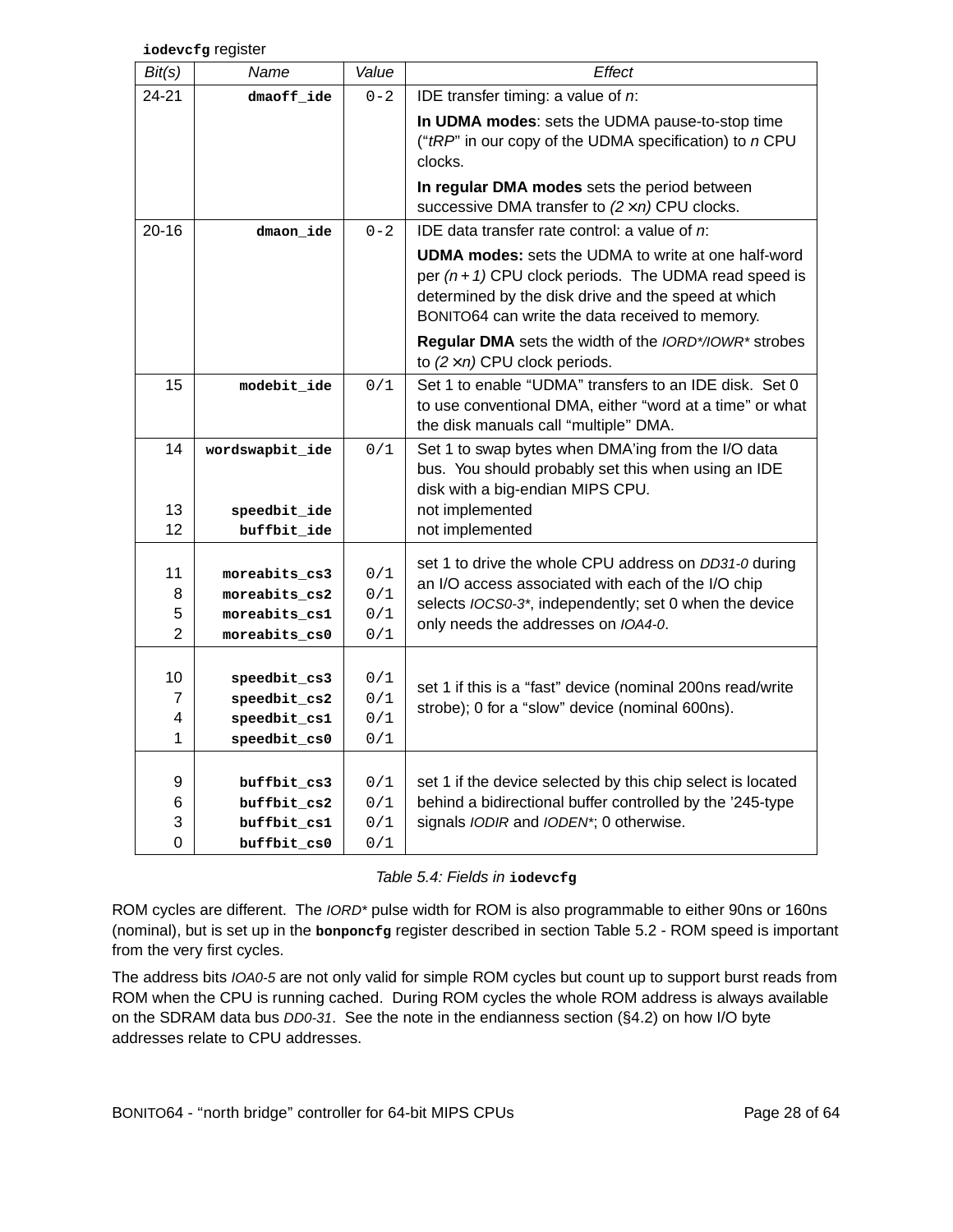### **5.5. SDRAM configuration**

BONITO64 can be configured with a range of SDRAM memory systems. We need some standard names for talking about the chunks of SDRAM you build the system out of, and the SDRAMs themselves already have "banks" and "rows" inside. So by analogy with the DIMM modules (which many designs will use) we'll talk about *modules* each of which has one or two sides (distinguished by separate chip selects)<sup>10</sup>. Where we want to talk about one of the 32-bit halves of a 64-bit side we'll call it a *half-side*. In this manual we'll talk about *modules* "A" and "B", and sides "0" and "1".

If you solder the chips to the board then you may complain about the use of the word "module" - but it's the best we could think of.

BONITO64 can directly support two modules - 32- or 64-bits wide - and each may have two sides - that is, there are four chip selects. The chip sets are called *DCS0L\*/DCS0H\** and *DCS1L\*/DCS1H\**, which can be confusing - the names match those used on DIMM modules better than they match the conventions of this manual. They connect like this:

|          |          | Side     |
|----------|----------|----------|
|          | O        |          |
| Module A | $DCSOL*$ | $DCS0H*$ |
| Module B | $DCS1L*$ | $DCS1H*$ |

Table 5.5: Modules, sides and chip selects

You'll probably prefer to set up BONITO64 so that the memory map includes the whole SDRAM system size with no holes or wrap-arounds. So the relevant parameters of the SDRAM system are:

- Is there just one, or are there two modules?
- $\bullet$  Does this design use a registered driver to buffer multiplexed addresses and other control signals<sup>11</sup> (useful for larger memory arrays?)

And for each module:

• What (if any) unusual configuration options must be fed to the SDRAMs at power-up (by writing the SDRAM ''mode register'')? PC-100/133 SDRAMs, for example, can return data either 2 or 3 clock periods after the column address - but the actual timing to be used must be programmed into the parts when the whole system is initialised after reset.

Other configuration settings in the mode register are available by running a special cycle: see §5.5.1 below.

- Does it have one or two sides?
- How many internal banks are there in its constituent SDRAM components two or four?
- How many MuxAD addresses does the SDRAM decode in its first (Ras\*) phase? Components supported by BONITO64 decode between 11 and 14.
- How many MuxAD addresses does the SDRAM decode in its second (Cas\*) phase? BONITO64 can work with between 8 and 11.

That's quite complicated to allow for in the design, but also quite complicated for software to find out about.

<sup>10</sup> Some DIMM modules provide two chunks of DRAM all soldered to the same side of the board, while others have a single chunk of DRAM split between top and bottom; but we'd still call use the word "side" for any any DRAM or group of DRAMs which share a chip select. Sorry; we have to call them something.

 $11$  Even DDR SDRAMs have control signals which are presented on the rising edges of the supplied clock-only the data burst uses both clock edges.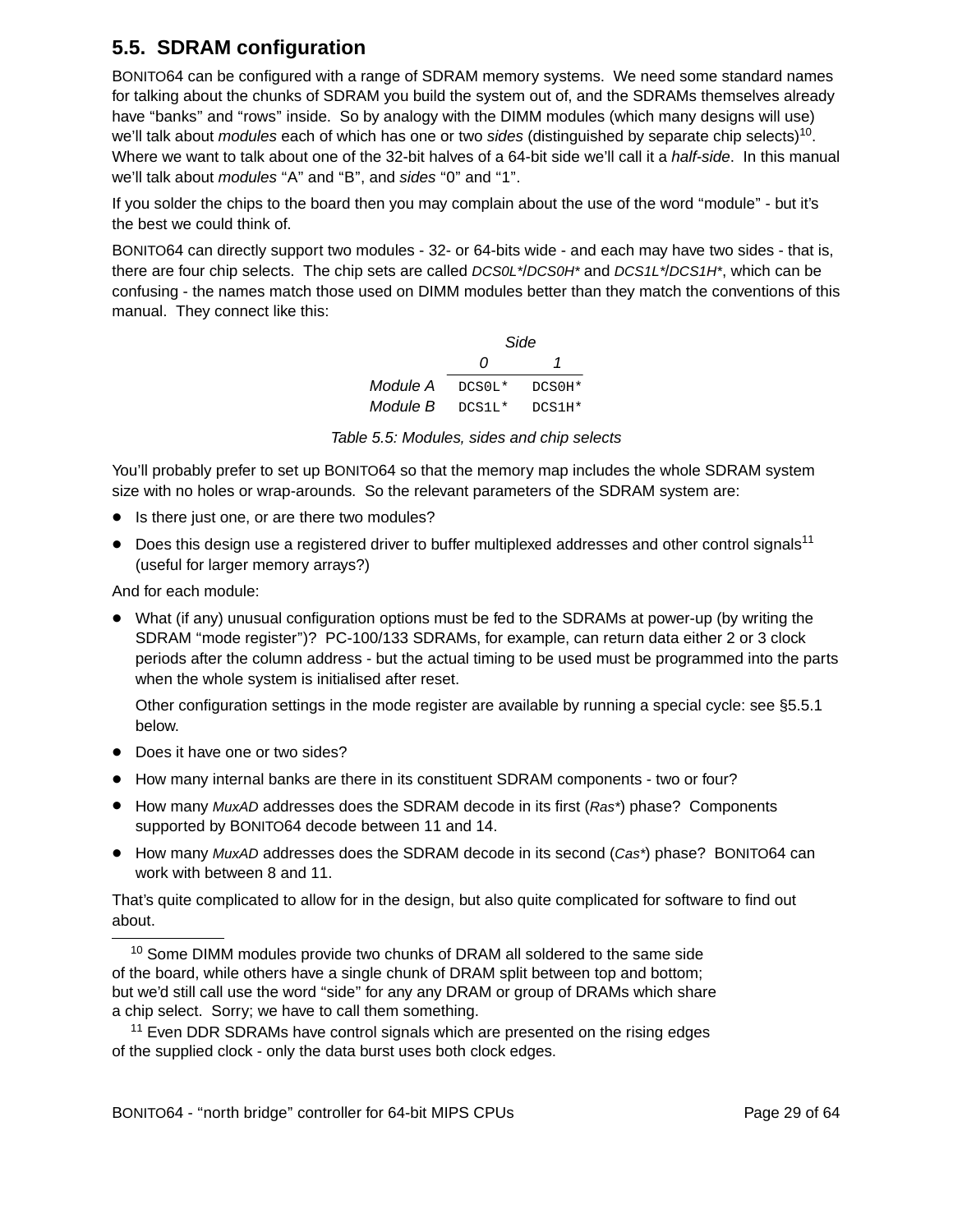By a convention initiated by IBM and sanctified by PC-100, modern DIMM modules carry "self-portrait" data encoded in a tiny on-DIMM EEROM device, accessed through a 2-wire interface. Software can drive BONITO64's GPIO pins read and write the EEROM.

Memories built onboard or with proprietary modules will not usually have such information in EEROM the board designer should consider how much information is needed and how software should detect any variation in DRAM types.

To complete configuration of BONITO64's SDRAM controller you're also going to need some timing information, determined by your hardware design engineer, such as whether the memory array uses external registers to provide higher drive for address and control signals.

The controller can handle four physical groups of SDRAMs. But inspired by the organisation of DIMMs, BONITO64's registers assume that the two sides within each module have identical organisation and timing.

Modules must be 64/72-bits wide.

**sdcfg** register

BONITO64 implements parity checking on the memory array - it passes parity through on CPU cycles (MIPS CPUs will check the incoming parity), and generates/checks it on all other cycles. You can disable parity checking if your memory is only 64 bits wide - it's done through the **bonponcfg.cpuparity** bit described on p.23.

You tell BONITO64 about the characteristics of each module through the register sdcfg shown in Table 5.6. The whole register is cleared to zero on power-up.

| Bit(s)    | Name             | Value    | Effect                                                                                 |
|-----------|------------------|----------|----------------------------------------------------------------------------------------|
| 31        | drammodeset done | 0/1      | Read as part of controlling an SDRAM mode-set command, as<br>described in 5.5.1 below. |
|           |                  |          |                                                                                        |
|           |                  |          | Sets the interval between pairs of SDRAM refresh cycles, as multiples                  |
|           |                  |          | of a nominal value of $7.8\mu s$ . (The correctness of the nominal value               |
|           |                  |          | depends in turn on your setting of iodevcfg.cpuclockperiod shown in                    |
| 27-26     | $d$ ramrfshmult  |          | Table 5.4.                                                                             |
|           |                  | $\Omega$ | $3.9u$ s                                                                               |
|           |                  | 1        | $7.8 \mu s$                                                                            |
|           |                  | 2        | 15.6 $\mu$ s (default value from reset)                                                |
|           |                  | 3        | $31.2\mu s$                                                                            |
| $25 - 24$ | dramburstlen     |          | Used to program the SDRAM chips for their burst length, as described                   |
|           |                  |          | in 5.5.1 below. This is only important if you set the SDRAMs into                      |
|           |                  |          | "sequential" burst order (see bonponcfg.burstorder).                                   |
|           |                  | 0        | 1 data phase                                                                           |
|           |                  | 1        | 2 data phases (default)                                                                |
|           |                  | 2        | 4 data phases                                                                          |
|           |                  | 3        | 8 data phases                                                                          |
| 23        | dramparity       | 0/1      | Set 1 to enable parity generation/checking in the DRAM system.                         |
| 22        | dramextregs      | 0/1      | Set 1 if your system uses high-drive registers to boost multiplexed                    |
|           |                  |          | addresses and shared control signals to the SDRAM modules.                             |
| 21        | drammodeset      | 0/1      | Used to run an SDRAM mode-set command, as described in 5.5.1                           |
|           |                  |          | below.                                                                                 |
| $20 - 19$ | extraswidth      | $0 - 1$  | set 1 to extend the minimum DRAM cycle time from 5 to 6 clocks. The                    |
|           |                  |          | default ( $0 \rightarrow 5$ clocks) works with PC-100 SDRAMs at 100MHz.                |
|           |                  |          | May be required when 5x your clock period isn't enough to meet the                     |
|           |                  |          | DRAM parameter often called tRP.                                                       |
|           |                  |          | Values 2-3 lead to undefined results.                                                  |

BONITO64 - "north bridge" controller for 64-bit MIPS CPUs Page 30 of 64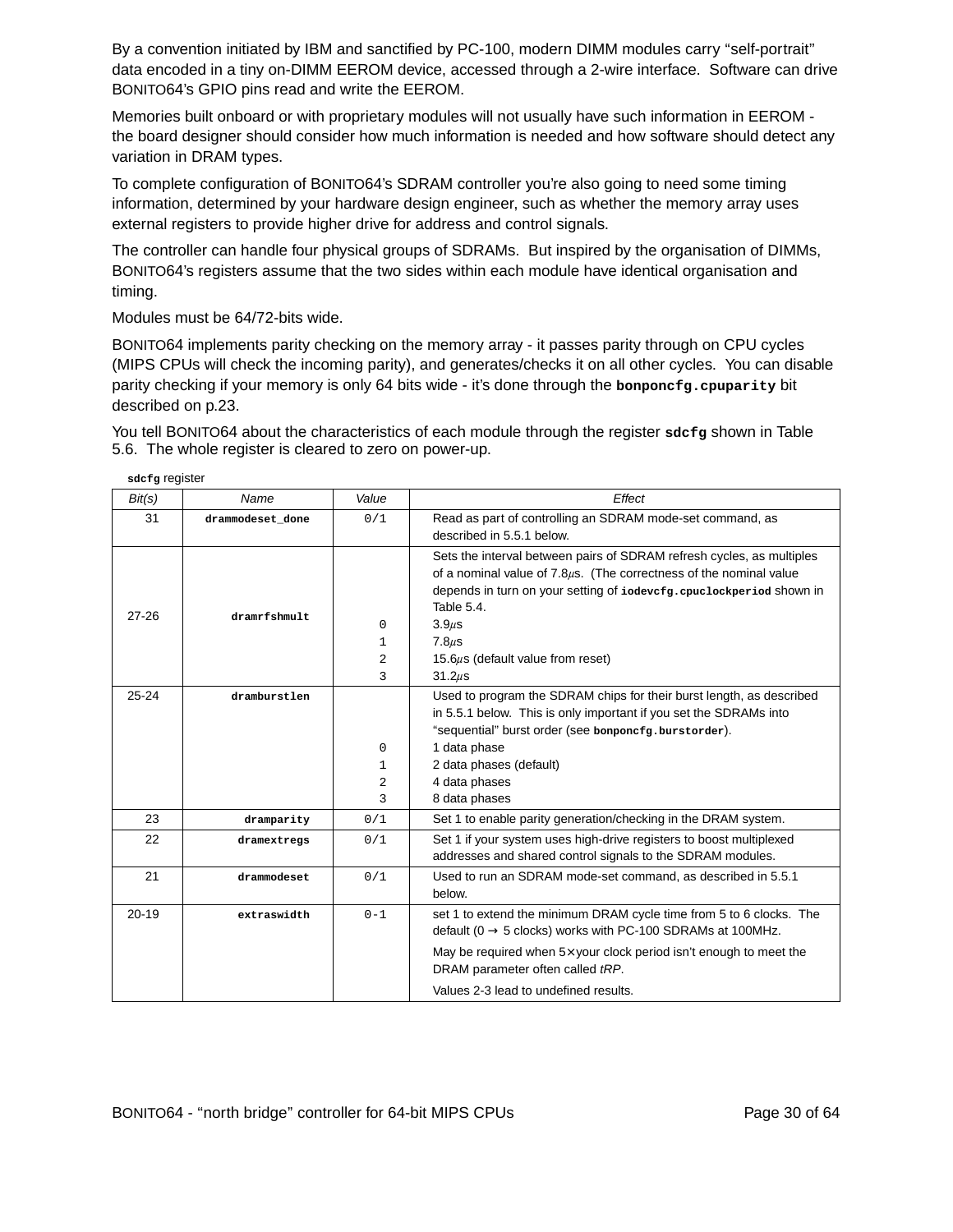| Bit(s)               | Name                 | Value          | Effect                                                                                                                                            |
|----------------------|----------------------|----------------|---------------------------------------------------------------------------------------------------------------------------------------------------|
| 18                   | extprech             | 0/1            | Usually 0, which should be fine for PC-100 SDRAMs at up to 100MHz.                                                                                |
|                      |                      |                | A value of 1 inserts an extra clock in the precharge period (the                                                                                  |
|                      |                      |                | minimum period between SDRAM cycles), when 2x your clock period                                                                                   |
|                      |                      |                | isn't enough to meet the SDRAMs tRP timing parameter.                                                                                             |
| 17                   | extrascas            | 0/1            | Set 1 to add another clock period between the row address (row-select                                                                             |
|                      |                      |                | command) and column address (read/write command) phases. Has<br>no effect on writes.                                                              |
|                      |                      |                |                                                                                                                                                   |
|                      |                      |                | PC-100 SDRAMs don't need this set at 100MHz. Your system needs it<br>if $2\times$ your clock period is less than the minimum value of the SDRAM's |
|                      |                      |                | tRCD timing parameter.                                                                                                                            |
| 16                   | extrddata            | 0/1            | CAS latency for SDRAMs; to make this effective you need to run a                                                                                  |
|                      |                      |                | SDRAM mode-set command, as described in 5.5.1 below.                                                                                              |
|                      |                      |                | PC-100 SDRAMs requiring both CAS latency 2 and CAS latency 3 at                                                                                   |
|                      |                      |                | 100MHz are available.                                                                                                                             |
|                      |                      | 0              | CAS latency 2 clocks.                                                                                                                             |
|                      |                      | $\mathbf{1}$   | CAS latency 3 clocks (power-on default)                                                                                                           |
|                      |                      |                | SDRAM shape fields - 'a' for the first module, selected by                                                                                        |
|                      |                      |                | DCS0L*/DCS0H*, and 'b' for the second, selected by DCS1L*/DCS1H*.                                                                                 |
| 15<br>$\overline{7}$ | bwidth64<br>awidth64 |                | b module data width.<br>a module data width                                                                                                       |
|                      |                      | $\mathbf 0$    | 32 bits wide                                                                                                                                      |
|                      |                      | $\mathbf 1$    | 64 bits wide                                                                                                                                      |
| 14                   | babsent              | 0/1            | Set this if no memory is fitted in the B chip selects ("module")                                                                                  |
| 6                    | aabsent              |                | Set this if no memory is fitted to the A chip selects ("module").                                                                                 |
|                      |                      |                | Required if the memory is all in the B module.                                                                                                    |
| 13<br>5              | bsides               |                | "sides" in this module - separate bits for sides 0 and 1                                                                                          |
|                      | asides               | $\mathbf 0$    | just side 0 fitted (or none)                                                                                                                      |
|                      |                      | 1              | both sides fitted                                                                                                                                 |
| 12                   | bbankbit             |                |                                                                                                                                                   |
| 4                    | abankbit             |                | No of internal banks in SDRAM components                                                                                                          |
|                      |                      | 0              | Two                                                                                                                                               |
|                      |                      | $\mathbf{1}$   | four                                                                                                                                              |
| $11 - 10$<br>$3-2$   | bcolbits             |                | no of column addresses at SDRAM+                                                                                                                  |
|                      | acolbits             | 0 <sub>0</sub> | 8                                                                                                                                                 |
|                      |                      | 01             | 9                                                                                                                                                 |
|                      |                      | $10$           | 10                                                                                                                                                |
|                      |                      | 11             | 11                                                                                                                                                |
| 9-8                  | browbits             |                | no of row addresses at SDRAM+                                                                                                                     |
| $1 - 0$              | arowbits             |                |                                                                                                                                                   |
|                      |                      | 00<br>01       | 11<br>12                                                                                                                                          |
|                      |                      | 10             | 13                                                                                                                                                |
|                      |                      | 11             | 14                                                                                                                                                |

#### Table 5.6: Fields in **sdcfg**

Note that from system reset **sdcfg** is cleared. This is intended to leave the SDRAM configuration in a default state which will yield 4/8Mbytes of functioning memory, so long as any usable devices are

<sup>†</sup> Some SDRAM manufacturers count an internal bank-select address - the same as the BONITO64 signals called DBA0-1 - into their "row" and "column" address counts, so you'll need to subtract one from those values before programming Read carefully.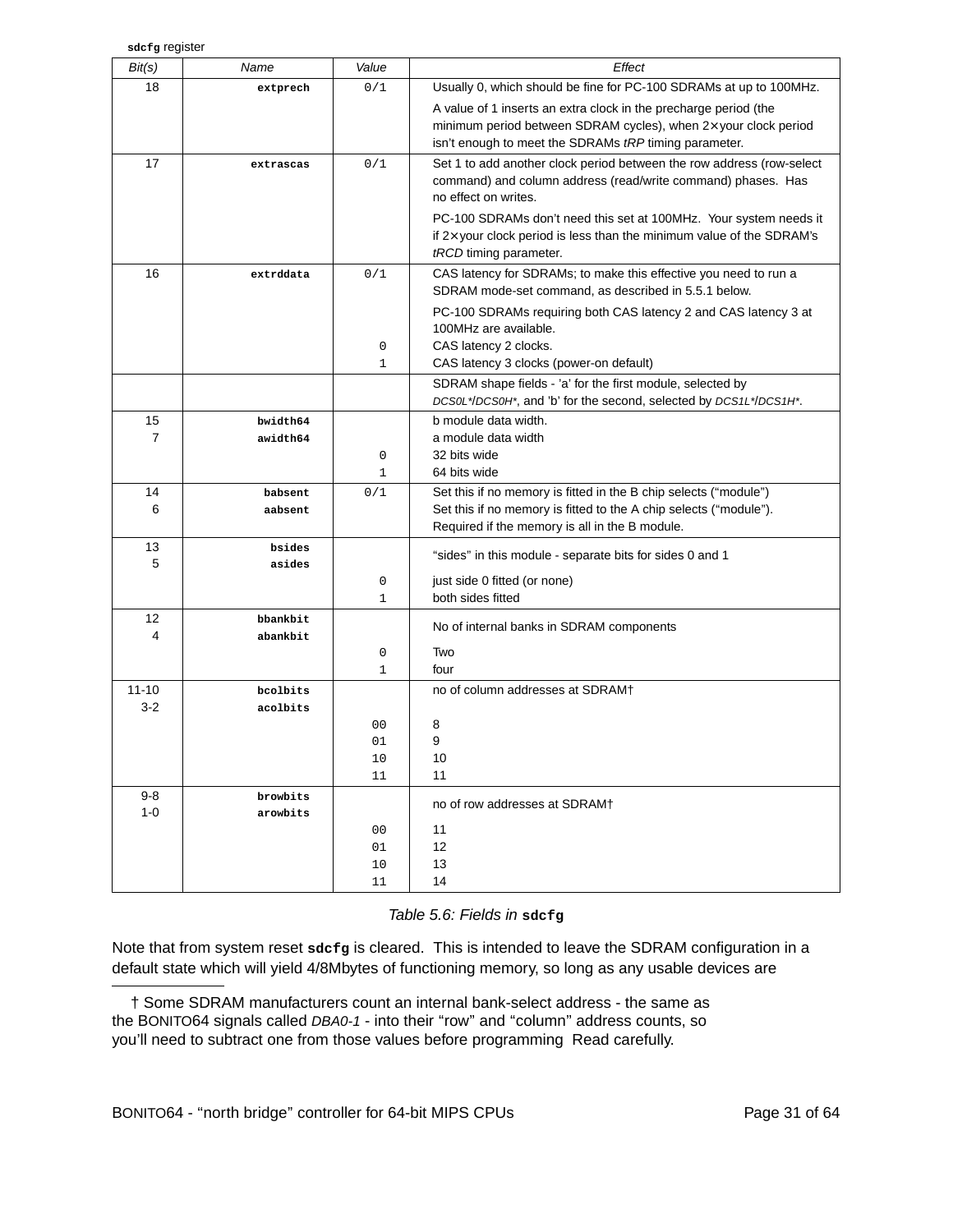connected to the chip-select DCS0L\*. This can be used for some bootstrap functions.

#### **5.5.1. Configuring (setting modes in) the SDRAM chips**

SDRAM devices have some interface options which are usually programmed into the chip when the system is powered up, and then left alone. Regular SDRAMs have only three options of any interest at all to BONITO64 systems:

• CAS latency: defines how soon the first data of a burst should be returned. The SDRAM chip doesn't know its own access time, and you may need to set this as either 2 or 3 clocks. Your hardware designer should know which. BONITO64 defaults to a 3-clock period - safe, but maybe you could go faster.

This is controlled by the register bit **sdcfg.extrddata**, set 0 for latency=2 and 1 for latency=3.

• Data burst order: SDRAMs can return burst data either sequentially (wrapping at the end of an alignment unit) or in "sub-block" order. You need to program this to match the requirements of your CPU - all the MIPS CPUs we can tell you about use sub-block order.

This is controlled by the register bit **bonponcfg.burstorder**;0for sub-block, 1 for sequential

• Data burst length: if you selected sequential order, you also need to tell the SDRAM how big your cache lines are, so it knows when to wrap.

To set up your SDRAMs, you need to

- 1. Write the values of your choice to the register fields above .
- 2. Set the **sdcfg.drammodeset** bit to 1. This will cause the SDRAM mode-set command to be scheduled at the end of the next SDRAM refresh operation. You may have to wait as much as  $30\mu s$ for this to happen.
- 3. Poll the **sdcfg.drammodeset\_done** bit, looking for a value of 1. When you see it, the mode-set operation has happened.
- 4. Set the **sdcfg.drammodeset** bit back to zero.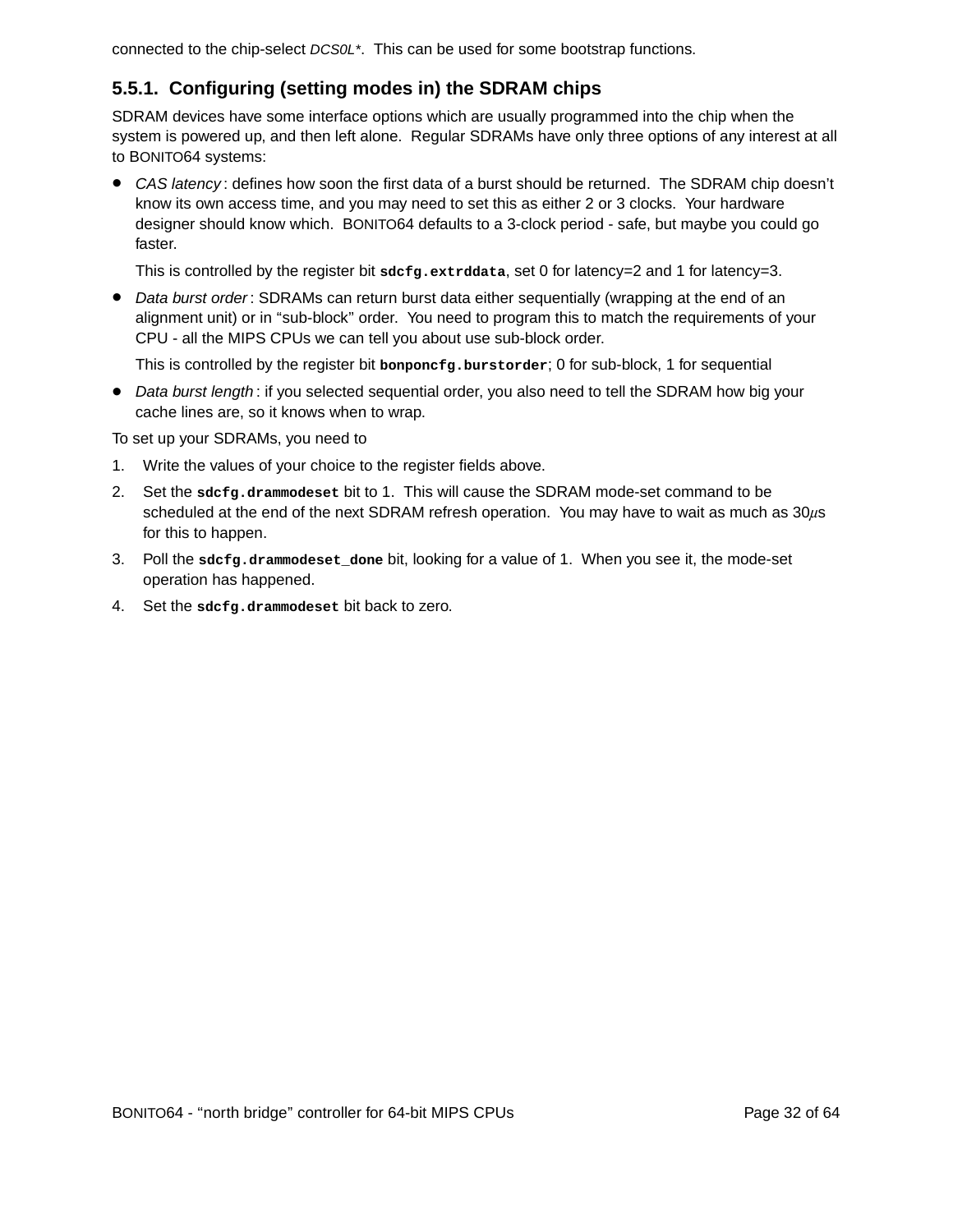## **5.6. BONITO64 registers available in PCI configuration space**

The registers shown in Table 5.7 conform to the PCI 2.1 standard<sup>12</sup>. BONITO64 does not use any nonstandard configuration space registers; all the device-dependent programming is accessed through the ''Bonito Registers'' region, at a PCI address determined by the setting of the **pcibase2** base register.

As well as being available to other PCI initiators through PCI configuration space cycles, these registers can be read and written by the CPU; they're available to the local CPU in the lowest 256 bytes of BONITO64's internal register block. Some registers which are read-only from the PCI side are writable from the local side.

By reset-time option, BONITO64 can be caused to initially reject configuration cycles with a "retry" response. This is intended to provide time for a local CPU to write non-standard values into the configuration registers. You need to do this very early in the bootstrap sequence, or the configuration host may time out.



Table 5.7: Standard PCI configuration space registers

#### **5.6.1. BONITO64 device and vendor ID**

FPGA controllers used by Algorithmics in development return an unauthorised vendor ID of  $0xDF53$ .

The **pciDiD** register can be written with a new value to reflect the vendor and device ID code of a subsystem supplier.

 $12$  Note that FPGA versions of BONITO64 will be delinguent; because it is a soft-logic part it will take some 40ms after power-on before it functions. If the host attempts PCI configuration during this time, BONITO64 will not respond.

<sup>†</sup> The value shown is the unauthorised ''vendor ID'' Algor ithmics put in FPGA prototypes. Most BONITO64 users would put their own vendor ID here.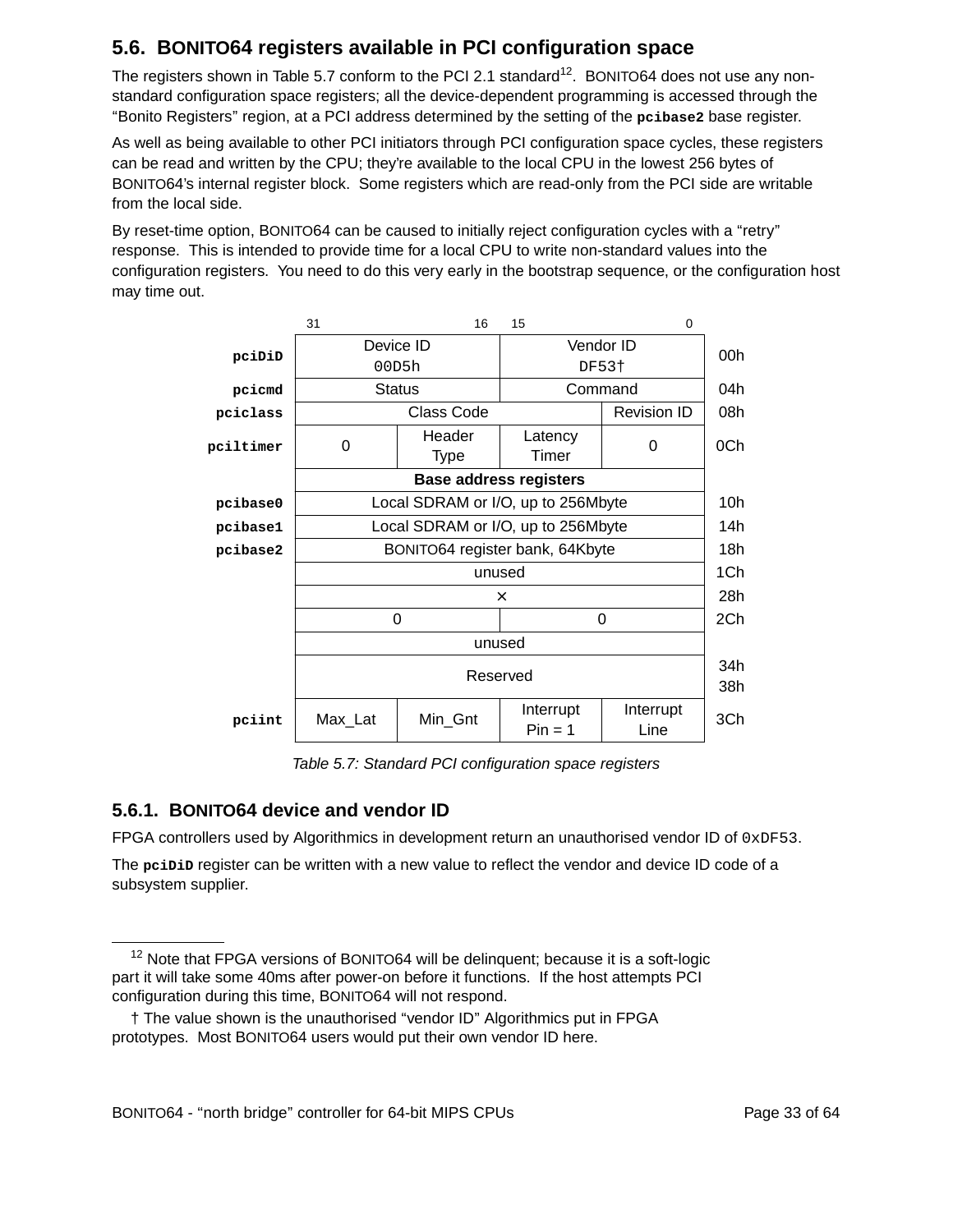#### **5.6.2. Base address registers and PCI**

The PCI specification requires that base address registers behave like this:

| <b>Base Address</b> |  |  |  |
|---------------------|--|--|--|

Table 5.8: PCI configuration space base address register

The "P" bit is set for memory regions which are memory-like (always return a whole word of data regardless of byte enables, reads have no side effects, and writes can be arbitrarily merged and combined).

Address regions on PCI are always expected to be naturally aligned by their size (being a power of 2)-a 256Mbyte memory region may only be allocated on a 256Mbyte boundary, for example. Configuration hosts figure out how much memory can be mapped by a particular base register by writing an all-ones pattern, and reading it back; address bits which are don't-care when matching the base address return 0. So for a 256Mbyte region, you write OXFFFF.FFF0 and read back 0xF000.0000.

#### **5.6.3. BONITO64 base address registers**

BONITO64 can map regions of up to 256Mbytes. But offering a space that big can cause problems to the configuration host, because it can't really do anything except map the whole region - and that may consume so much address space that configuration fails.

So by default BONITO64's memory regions each only offer a 8Mbyte window; the window can be re positioned within BONITO64's local memory using an offset programmed in the register **pcimembasecfg**. Moreover, the local host can also change the apparent size of the windows in systems where it can change **pcimembasecfg** before the configuration host sees it; set the register bit **bonponcfg.config\_dis** to hold off the host's configuration cycles while you get in and change it; you can arrange to set that bit from system reset, as described in §5.2. ("Power-on settable configuration register - **bonponcfg**") on page 23.

The **pcibase2** region provides access from PCI to all the programmable registers inside BONITO64 - all accessible either via the PCI bus or from the local CPU.

The **pcibase0** and **pcibase1** regions' behaviour depends on the setting of the register **pcimembasecfg**, which is shown as Figure 5.1.

| າາ<br>ັ |  |  |    |        |                  | 1 A |      |    |                  |       |      |  |
|---------|--|--|----|--------|------------------|-----|------|----|------------------|-------|------|--|
|         |  |  |    |        | pcibase1 options |     |      |    | pcibase0 options |       |      |  |
|         |  |  | IO | cached | trans            |     | mask | IO | cached           | trans | mask |  |

Figure 5.1 Fields in **pcimembasecfg**

Where the fields are as follows:

io: 0 to map this window into BONITO64 local SDRAM, 1 to select the upper part of the local map (which contains ROM and local I/O) - you can think of this as just setting bit 28 of the local address used for this access.

cached: 1 to make use of the IOBC for memory accesses - essential for good performance. You can set a memory region with this bit 0 when you want local memory transfers to happen synchronously with PCI transfers; sometimes useful for diagnostics or to find problems. See the IOBC section §5.10 for more about this subject.

**trans/mask**: two five-bit fields which determine bits 27-23 of the local address generated by accesses in this region. The PCI address is first masked to remove bits 31-28, and then PCI address bits 27-23 are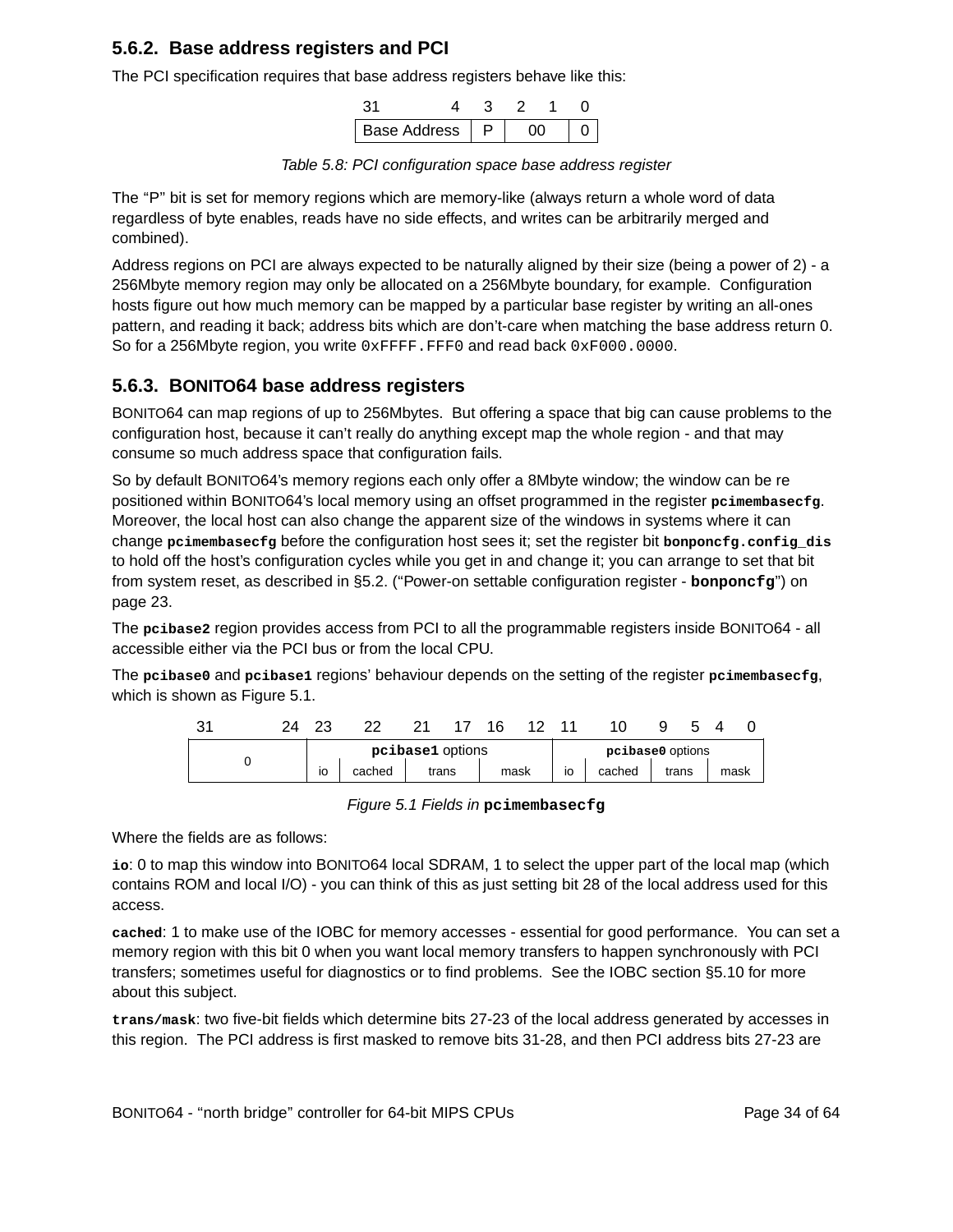first ANDed with the complement of the **mask** field, then ORed with the **trans** field.

The **mask** field has another effect, in that it alters the subsequent behaviour of the corresponding configuration space register. If the local CPU programs the **mask** fields in **pcimembasecfg** before enabling incoming configuration cycles, the mask value will be fed back to the configuration host as the size of the available window.

### **5.6.4. Command Register Options**

The PCI standard command register is used to negotiate some decisions about bus use to a PCI host, which might choose to take some actions in the light of them. A couple of these are writable. Note that the PCI standard "Status" register is the other half of this register, and is described in Table 5.10 below.

| pcicmd register |            |             |                                                            |
|-----------------|------------|-------------|------------------------------------------------------------|
| Bit(s)          | Name       | Value       | Effect                                                     |
| $15 - 10$       |            | $\Omega$    | Unimplemented bits                                         |
| 9               |            | $\Omega$    | Fast back-to-back transfer enable - always 0, never done   |
|                 |            |             | Reporting of address-time parity errors - writable         |
| 8               | serren     | $\Omega$    | Do nothing                                                 |
|                 |            | 1           | Drive SERR* signal when detected.                          |
| $\overline{7}$  | astepen    | $\Omega$    | Address/data stepping - always 0, never done               |
|                 |            |             | Response to parity errors on PCI bus - writable            |
|                 |            | $\Omega$    | Ignore parity errors                                       |
| 6               | perrrespen | 1           | Respond to PCI parity errors. Note them in                 |
|                 |            |             | pConfsc.status, and generate an interrupt if               |
|                 |            |             | unmasked; drive the PERR* signal.                          |
| 5               |            | $\Omega$    | "VGA graphics controller option" - PC specific, always     |
|                 |            |             | zero.                                                      |
| $\overline{4}$  |            | $\Omega$    | Memory write and invalidate. Always 0, BONITO64 only       |
|                 |            |             | does plain writes.                                         |
| 3               |            | $\Omega$    | Special cycles - always 0, BONITO64 doesn't issue          |
|                 |            |             | special cycles                                             |
|                 |            |             | Master enable - writable                                   |
| $\overline{2}$  | mstren     | $\mathbf 0$ | Don't initiate PCI bus cycles                              |
|                 |            | 1           | Initiator role enabled. BONITO64 almost certainly needs    |
|                 |            |             | this bit set.                                              |
|                 |            |             | Memory space enable - writable                             |
| 1               | memen      | $\mathbf 0$ | Disable target functions. Host should not leave this zero. |
|                 |            | 1           | Allow BONITO64 to respond on PCI                           |
| $\overline{0}$  |            | $\Omega$    | PCI I/O space enable - BONITO64 never responds to I/O      |
|                 |            |             | space cycles.                                              |

Table 5.9: Fields in **pcicmd** - PCI configuration space ''Command'' register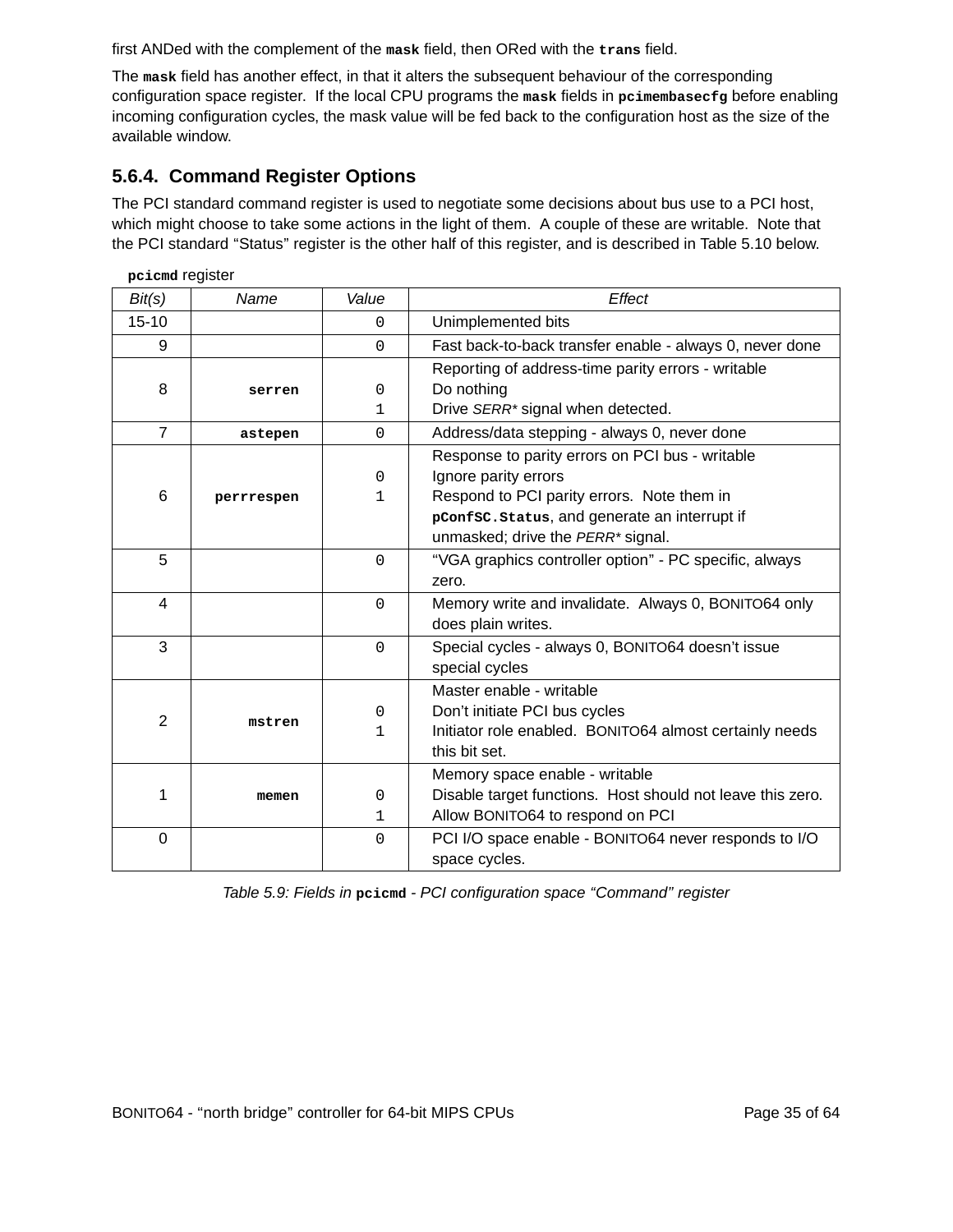### **5.6.5. Status/(Error Clear) Register**

This is also a PCI-blessed standard register. It can be read as the high bits of the **pConfSC** register. You can write it to clear down any error flag or set of flags, by writing a 1 into the bitfield corresponding to the flag(s) you want to clear..

| Bit(s)    | Name        | Value        | Effect                                                                                                                                                                                                       |
|-----------|-------------|--------------|--------------------------------------------------------------------------------------------------------------------------------------------------------------------------------------------------------------|
| 31        | perr_clr    | $\mathbf{1}$ | Detected a parity error - as initiator (reading) or as target<br>receiving write data. Unaffected by the enable bit in<br>pConfSC(Command).                                                                  |
| 30        | serr clr    | $\mathbf{1}$ | BONITO64 is driving SERR*, having noticed an address<br>parity error                                                                                                                                         |
| 29        | mabort_clr  | $\mathbf{1}$ | "Master-Abort" signaled<br>BONITO64 initiated a read or write but no target<br>responded with DEVSEL*(Master-Abort in the PCI<br>specification)                                                              |
| 28        | mtabort clr | $\mathbf{1}$ | Target abort received<br>BONITO64 initiated a read or write but the target couldn't<br>do it and doesn't want the transaction retried (STOP*<br>asserted and DEVSEL* deasserted).                            |
| 27        | tabort clr  | $\mathbf 0$  | Target abort signaled. Always 0 - BONITO64 never<br>responds with a target abort.                                                                                                                            |
| 26-25     |             | 01           | DEVSEL* speed. Always this value - BONITO64 always<br>responds as target on the second clock.                                                                                                                |
| 24        | mperr_clr   | $\mathbf{1}$ | Initiator-noted parity error. Set when there's a parity<br>error (whether noticed by us or signaled by a receiver)<br>on one of our read/write operations, but only where the<br>enabling peicmd bit is set. |
| 23        |             | $\Omega$     | Fast back-to-back transactions - not supported                                                                                                                                                               |
| 22        |             | 0            | "User-definable features" - not supported                                                                                                                                                                    |
| 21        |             | $\Omega$     | 66MHz operation - not supported                                                                                                                                                                              |
| $20 - 16$ |             | $\mathbf 0$  | Reserved by PCI specification rev 2.1                                                                                                                                                                        |

Table 5.10: PCI configuration space "Status" register

#### **5.6.6. Latency timer**

This 8-bit field in **pciltimer** sets the maximum period (in PCI clock cycles) for which BONITO64 will occupy the PCI bus<sup>13</sup> when it's the initiator of a transfer. The counter runs down to zero before firing, so a value of 7 leads to an 8-clock time limit. BONITO64 doesn't trouble to implement the low 3 bits of the register field, always starting the count with all-ones in those positions - the time doesn't need to be defined so accurately. That means the latency timer can be set only to values 8, 24, 40 etc. In most systems it will make sense to set the register to 32, for a maximum burst length of 40 cycles.

 $13$  PCI rules only require this to be enforced when the PCI initiator can see that it will not gain the bus again for a subsequent transfer (that is, it's bus grant signal has been deasserted). But BONITO64 applies the programmed limit to all transfers.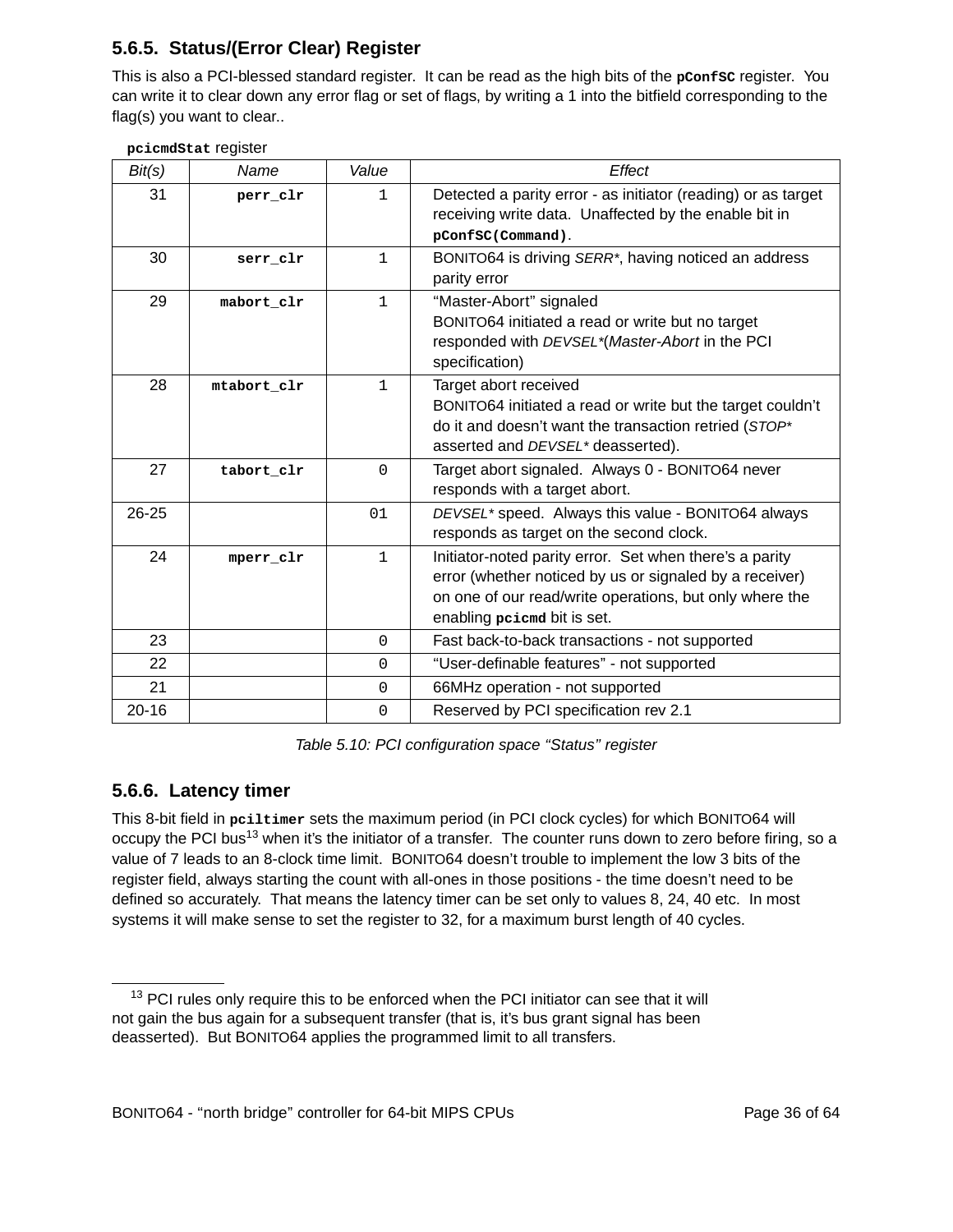### **5.7. CPU access to PCI**

The MIPS CPU maps all PCI-accessible registers and memory into its own address space as shown in Table 4.1 on page 13.

#### **5.7.1. PCI address regions**

The CPU's windows onto PCI space are mapped using a ''window'' register called **pcimap**, shown in Table 5.11.

**pcimap** register

| Bit(s)   | Name       | Value | Effect                                                                                                                                                                                                                                                                                                                                              |
|----------|------------|-------|-----------------------------------------------------------------------------------------------------------------------------------------------------------------------------------------------------------------------------------------------------------------------------------------------------------------------------------------------------|
| 18       | pcimap 2   | 0/1   | Controls the 2Gbyte top-half-of-memory PCI region; it<br>allows you to choose only whether this 2Gbyte window is<br>to the high (1) or low (0) half of PCI address space.                                                                                                                                                                           |
| 17-12    | pcimap lo2 |       | Map the 64Mbyte regions marked "PCI_Lo" in the CPU's                                                                                                                                                                                                                                                                                                |
| $11 - 6$ | pcimap lo1 |       | memory map, each of which can be assigned to any                                                                                                                                                                                                                                                                                                    |
| $5-0$    | pcimap lo0 | base6 | 64Mbyte-aligned region of PCI memory. The address<br>appearing on the PCI bus consists of the low 26 bits of<br>the CPU physical address, with the high 6 bits coming<br>from the appropriate base6 field. Each of the three<br>regions is an independent window onto PCI memory,<br>and can be positioned on any 64Mbyte boundary in PCI<br>space. |

#### Table 5.11: Fields in **pcimap**

Note that the PCI I/O region is hard-wired to access the lowest 1Mbyte of PCI I/O space, and the ''PCI\_1.5'' region is not mapped at all.

#### **5.7.2. PCI reads**

BONITO64 doesn't try to overlap PCI reads; the PCI controller waits for the data to return. If your MIPS CPU supports multiple outstanding reads, it might be able to go on to perform other non-PCI accesses or to post PCI writes (which will not be carried out until after the blocked read). You can either use the data you just loaded, or use the MIPS sync instruction if your program must wait until the load is really completed and the data returned.

Don't assume that the address presented on the PCI bus is exactly the same as that produced by the CPU pins - and since it's a MIPS CPU, remember that the address on the CPU pins is already different from the software address.

The MIPS CPU can perform 32-bit, aligned 16-bit, 8-bit and "tri-byte" single accesses to PCI space. The PCI byte enables reflect the width of the transfer; note that the relationship between the CPU width code and address on the one hand, and the PCI byte enables and lanes used on the other, depends on the endianness configuration - see section 4.2.

64-bit CPU accesses to PCI memory work too. Some CPUs automatically break the access into two separate cycles; otherwise BONITO64 will convert it into a 2-word PCI burst. This supports device code which maps PCI locations as normal memory, then does doubleword accesses. Burst accesses to PCI longer than 2 words may work, but will behave peculiarly in the face of PCI cycles which are terminated early, and are not recommended.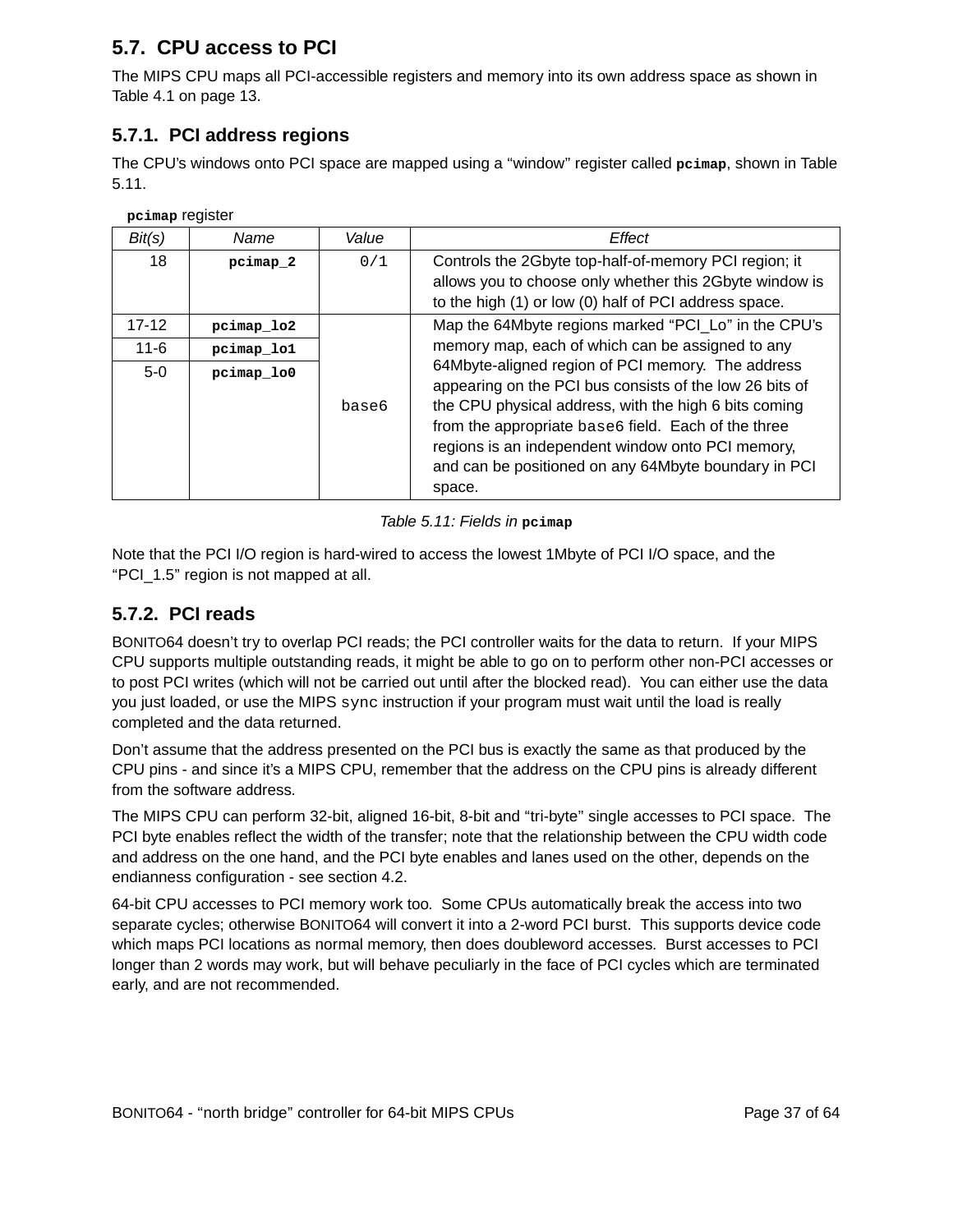#### **5.7.3. PCI writes**

PCI writes are always posted; the address and data for the transaction are stored inside BONITO64 and the CPU interface is then released for the next transaction.

There's a relatively short FIFO for posted PCI cycles; when it fills up, the CPU interface will be stalled until a PCI write can be completed.

The CPU may need to check that a particular write has actually been performed on the PCI bus; do that by reading the **pcimstat** register<sup>14</sup>, see page 38.

#### **5.7.4. PCI error conditions on CPU-initiated cycles**

If the PCI cycle finishes with any kind of error:

- The address of the failing cycle is stashed in the **pciBadAddr** register.
- Status bits for conditions like target aborts or master aborts (that's PCI-speak for ''nobody responded'') get set in the PCI-standard configuration space register fields - part of the **pcicmd** register and shown in Table 5.10 above.
- If the CPU is stalled waiting for a read it will receive a MIPS "bus error".

But in any case an interrupt condition is indicated by pulsing the internal signal *mastererr*. The pulse is caught by the interrupt controller's latch and may be detected and cleared there - see §5.15.

One possible outcome of a PCI cycle is that the target terminates the cycle with a retry request; the master is supposed to just keep retrying until the transfer goes through. But that means BONITO64 can be deadlocked (more or less) if for some reason a defective target responds with retry forever. BONITO64 is therefore equipped with a retry counter; after 256 attempts at a read, or a much larger number of attempts at a write, the transaction is abandoned. The PCI error interrupt is raised, but no bit is set in **pcicmdStat**.

It's legal - within the PCI specification - for a target to signal "retry" to 256 consecutive reads and still recover later; so software can catch the condition and do more retries if appropriate. BONITO64's writeretry limit is set large enough that it's occurrence should be seen as fatal.

| pcimstat |  | $\times$ | FIFOlevel |
|----------|--|----------|-----------|

Figure 5.2 Fields in **pcimstat** - PCI master status register

The important field here is **pcimstat.FIFOlevel** which goes to zero when BONITO64 has no posted writes left queued. Software will want to read this field when it's vital to make sure that something out in PCI space has actually been written.

**pcimstat.PME** is for diagnostic and test software only, and may not be present in production units.

 $14$  This area of operation is in need of a rethink. The existing scheme might take an arbitrarily long time to resolve if the PCI interface is very busy.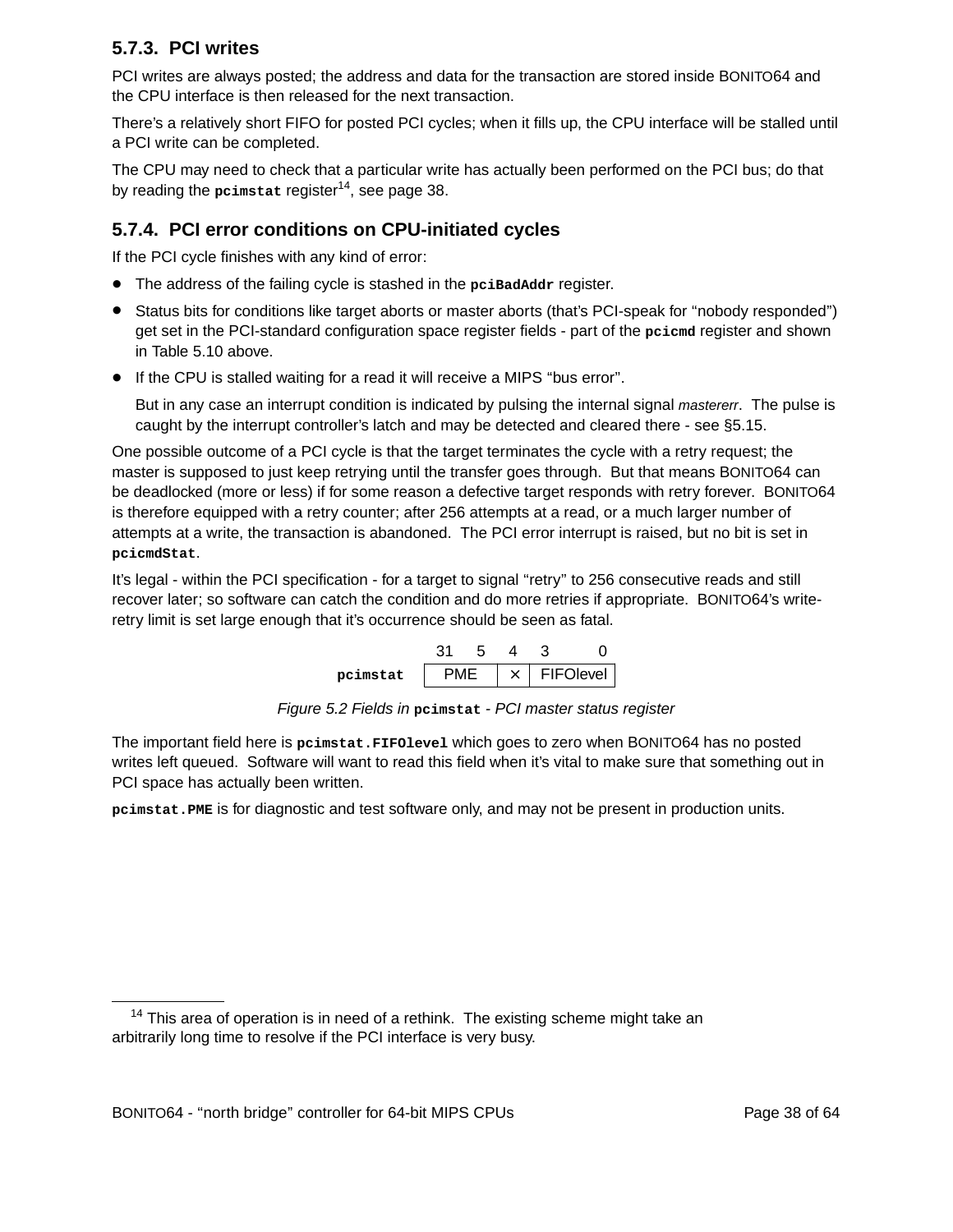#### **5.7.5. Accessing PCI configuration space**

PCI configuration cycles require specially-formatted values to be driven on the bus at address time. Figure 5.3 shows what bits have to be set on the PCI AD bus:

| AD31                                                                 | 24 | 23 |  | 16 15 11 10 |  |                               | 8 Z |        |  | AD0 |
|----------------------------------------------------------------------|----|----|--|-------------|--|-------------------------------|-----|--------|--|-----|
| AD31-11 value - system dependent - to create<br>correct <i>IDSEL</i> |    |    |  |             |  | Function   Register<br>Number |     | Number |  |     |
| Fields for "Type 0" cycles                                           |    |    |  |             |  |                               |     |        |  |     |

| AD31-24 value as<br>needed to create<br>correct <i>IDSEL</i> | <b>Bus</b><br>Number | Device<br>Number | Function<br>Number | Register<br>Number |  |  |
|--------------------------------------------------------------|----------------------|------------------|--------------------|--------------------|--|--|
|                                                              |                      |                  |                    |                    |  |  |

**Fields for ''Type 1'' cycles**

| Figure 5.3 PCI address-time values for configuration cycles |  |
|-------------------------------------------------------------|--|
|-------------------------------------------------------------|--|

To make configuration cycles happen you need to setup the register **pcimap\_cfg**, shown in Figure 5.4:

| pcimap cfg |  |  | lvpe1 + | AD16UP |  |
|------------|--|--|---------|--------|--|

Figure 5.4 Fields in **pcimap\_cfg**

The fields are as follows:

- Type1: should be set 0 for normal configuration cycles, and to 1 for "type 1" cycles (required when configuring something on the other side of a PCI-to-PCI bridge).
- AD16UP: defines the bits written to AD31-16 during a configuration cycle.

The result is that a word read/write with MIPS physical address addr in the range  $0 \times 01FE$ . 8000 to 0x01FE.FFFC causes a configuration read/write on PCI, and the PCI AD bus will be driven to:

|  |  | $periodic$ pcimap_cfg.AD16UP $ $ add/15-2 $ 0$ pcimap_cfg.Type1 $ $ |
|--|--|---------------------------------------------------------------------|

#### **5.7.6. Accessing PCI I/O space**

PCI I/O space is available through a special region of CPU space. Its use is deprecated for most pur poses, and it is generally only used to make devices PC-compatible. PCI I/O space writes are posted exactly like any other PCI accesses. BONITO64's window only gives access to the first 1Mbyte of I/O space - but since this is more than enough to handle ISA bus legacy devices, that should be OK.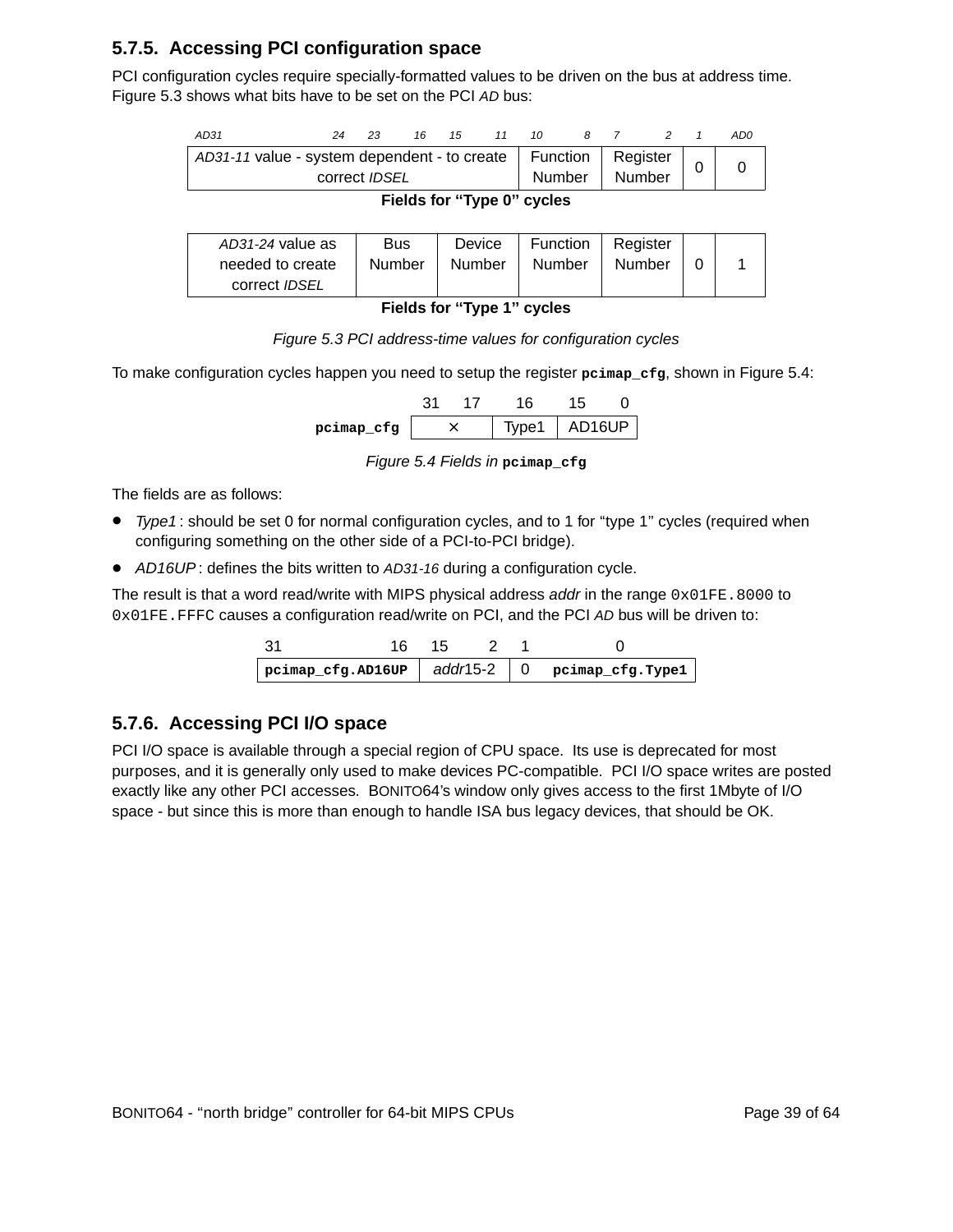### **5.8. The PCI copier**

This is an autonomous engine which shuffles blocks of data between PCI-accessible memory and local DRAM. The (potentially very long) stream will be interleaved with any CPU or PCI master transfers.

Each command can copy up to 64K 32-byte chunks (2Mbyte) of data; to copy more data, issue multiple commands. The copier registers are "double-buffered" so that the CPU can start a chain of transfers by issuing two commands; as soon as the first copy is finished BONITO64 immediately begins the second, raising an interrupt so the CPU can go in and write another new entry. Repeat as necessary to keep data flowing as fast as the PCI environment will permit.

#### **Copier interrupts/status**

Three internal signals *copyrdy, copyempty* and *copyerr* are fed from the copier to the interrupt controller (see §5.15. ("Interrupt control") on page 45) and may be read there or used to cause an interrupt.

copyempty is high/"1" whenever the copier has no work at all to do, and copyrdy is high/"1" whenever the copier can accept one more request.

copyerr is generated only when the transfer encounters a PCI bus error; under these circumstances the copier freezes. At that point software can find out how much of the transfer has happened, and should then reset the copier to clear the error.

#### **Copier address registers**

You submit a copier command by writing the write-only copdaddr/coppaddr registers, which define the local DRAM starting address and the PCI starting address respectively. The DRAM starting address must be on a 32-byte boundary - use the CPU to copy any unaligned odds and ends. The PCI address in the copier is not mapped like CPU→PCI cycles, but is a PCI physical address. The PCI transfer can start at any word-aligned address.

#### **Copier control/status registers**

The other registers are shown in Figure 5.5 below. Write the direction and the number of blocks to copy into **copgo**. Finally write **copctrl** to start the transfer. Both are write-only

The only readable register in the copier is **copstat**; you won't normally refer to it unless there's some kind of error.

|         | 31        | 30    | 29       | 28      | 27      | 26 | 17       | 16     | 15       | 0             |
|---------|-----------|-------|----------|---------|---------|----|----------|--------|----------|---------------|
| copctrl | start     | reset |          |         |         | ×  |          |        |          |               |
|         |           |       |          |         |         |    |          |        |          |               |
| copgo   |           |       | $\times$ |         |         |    |          | write? |          | size (blocks) |
|         |           |       |          |         |         |    |          |        |          |               |
| copstat | stopped/  | reset |          |         |         |    | $\times$ |        |          | count         |
|         | copyempty |       | $\times$ | copyrdy | copyerr |    |          |        | (blocks) |               |

Figure 5.5 Fields in **copctrl**, **copstat**, **copgo**

Notes on fields shown in Figure 5.5:

- **reset**: set this bit to reset the copier halt the current transfer and discard any pending entries (after completing any committed PCI transfer of not more than 8 words). This bit is set from system reset. You have to clear this bit before the copier will accept an entry.
- **write**: direction ''1'' to transfer from DRAM to PCI.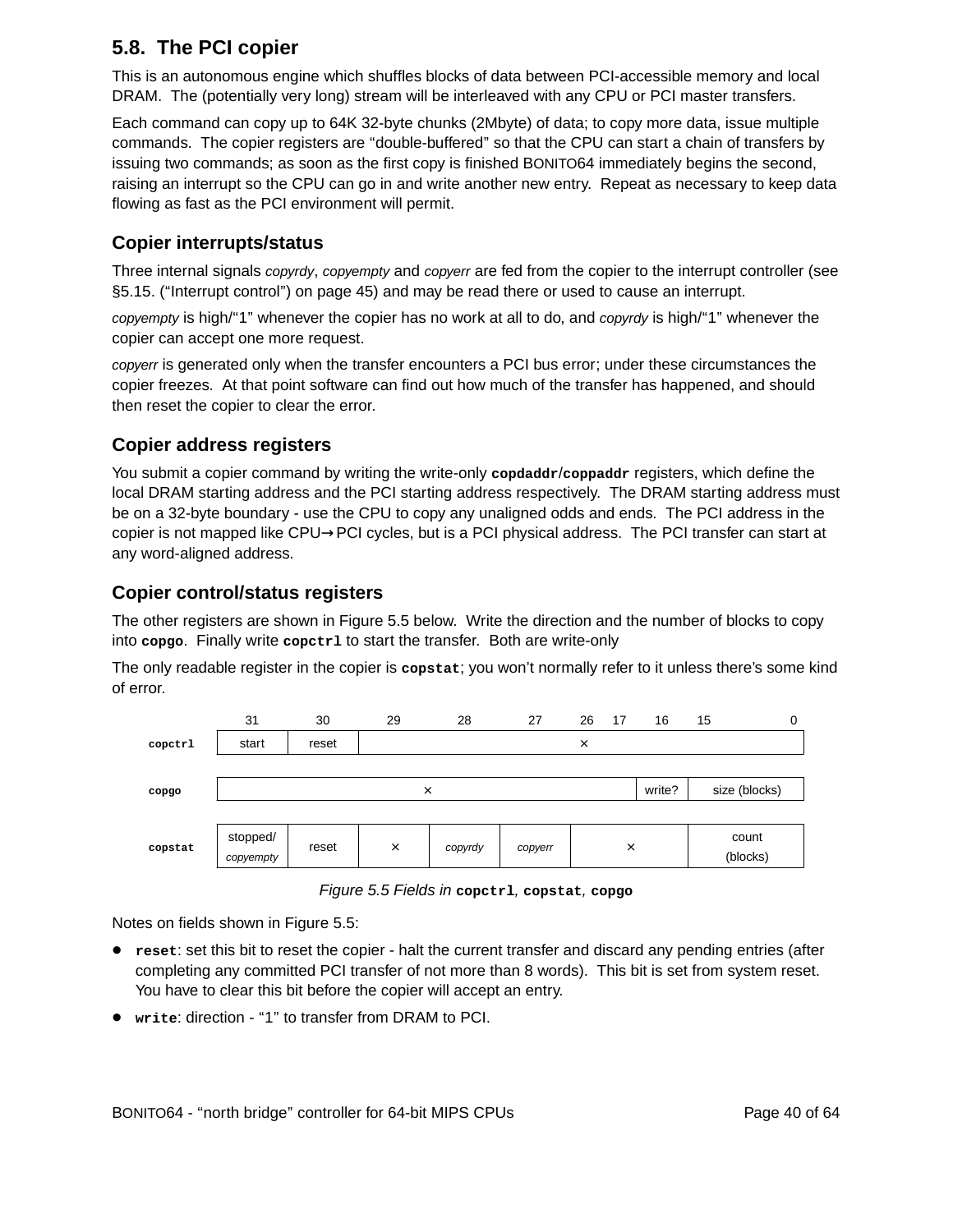- **copgo.size**: the number of 32-byte blocks to transfer.
- **copstat.count**: the number of 32-byte blocks remaining to be transferred in the request currently being processed. Note that this may not be related to the "size" field you just programmed, since your request may still be queued behind an earlier one. More precisely, only if *copyrdy* is active is copstat reporting on the transfer you last submitted.
- **copctrl.start**: set ''1'' when writing **copctrl** to submit an entry. In fact, there's not usually any reason to write **copctrl** except to submit an entry, so you will only ever write this bit zero when unresetting the copier).
- copstat.stopped: is only interesting after you've started a transfer, when it should go to zero; it changes to a ''1'' when the copier stops - either because your transfer is complete, or because the copier encountered an error. It's in fact identical to the internal signal *copyempty* you can read through the interrupt controller.

### **5.9. PCI access to SDRAM and IOBC programming**

PCI initiators can access local SDRAM through either of BONITO64's two programmable regions associated with the PCI base registers **pcibase0-1**. Either of these windows can be set to map the whole of the maximum possible SDRAM configuration of 256Mbytes<sup>15</sup>.

PCI initiators access SDRAM through the I/O Buffer Cache - IOBC for short, described in 3.1 above. The IOBC keeps copies of local memory data in chunks which are the same size and alignment as CPU cache line blocks. All traffic between the local memory and the IOBC are cache-line-sized bursts at full memory speed.

You should make sure you've enabled the IOBC-related control bits **bongencfg.cachestop** (which must be zero); and **bongencfg.uncached, bongencfg.wbehinden** and **bongencfg.prefetchen** (which should all be 1).

As described in §5.6.3, an access window has associated flags and the. So if the first PCI access windows is to be used for bulk data transfer should have **pcimembasecfg.membase0\_cached** set (see on p.34). You just might want to set up a window "uncached", if it's one where a PCI master device just reads and writes flags. Try it and see.

PCI initiator writes only result in a burst to memory after a whole "line" of data is provided (the writeback is usually triggered when the PCI transfer runs on to the succeeding line in memory).

### **5.10. Registers for IOBC management**

Expect lots of changes to this section as coherent operation is prototyped and introduced.

Transfers happen in the basic 8-word storage unit, which is BONITO64's preferred transfer unit in and out of SDRAM. Each of the IOBC's four cache lines holds two 8-word chunks of data. See §3.1. (''The I/O buffer cache'') on page 10 for an overall description of the cache.

The CPU may want to be able to either *invalidate* IOBC line (ensuring that any copies of memory data held in the line are discarded, and must be re-read from SDRAM if required), or write-back an IOBC line, causing any PCI-written data held in the line to be written back to SDRAM.

Typically, you want to writeback or invalidate any entry containing data in some particular range. While you could do that by blindly invalidating all the lines, that seems likely to be inefficient when there's a lot of PCI traffic - which is when it matters. So we recommend that you first look at the line to see whether it contains the data you're interested in, and only writeback/invalidate it if it does.

<sup>&</sup>lt;sup>15</sup> Access to more than 256Mbytes SDRAM needs to be possible, but is not defined yet.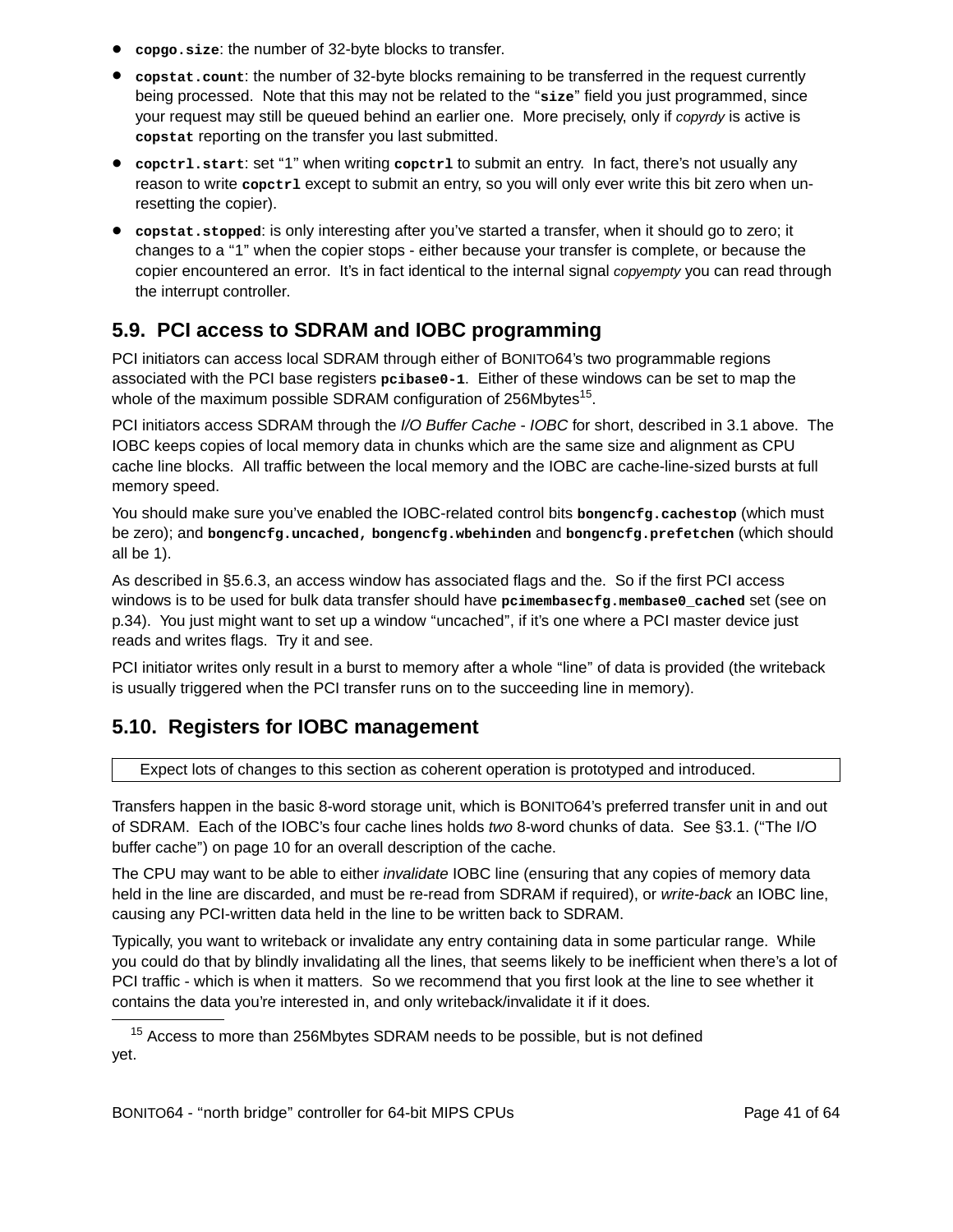Commands on the IOBC are run by writing to **pcicachectrl**; poll the same register to check that the command has completed. Commands typically take less than a microsecond to run, so it's not worth waiting for an interrupt.

Where you need to read tag data from a cache entry the register **pcicachetag** is used as a staging point.

The control fields are shown in Table 5.12. The register fields are somewhat different when reading or writing it.



Table 5.12: PCI Cache control register

The fields are as follows:

- emdexec: a value encoding what kind of action to carry out:
	- 0 Invalidate
	- 1 Write-back & invalidate
	- 2 Read tag
	- 3 No-op

''No-op'' is more useful than it looks; all actions except ''invalidate'' cause a command to be sent from the IOBC to the memory controller, and the IOBC to wait until it returns, soa''no-op'' can be used to ensure that there are no older write-backs pending.

• **cmdline**: which of the four cache lines are being operated on.

After a ''read tag'' command for a particular line, the (read-only) **pcicachetag** register holds the line state formatted as in Table 5.13

| Local SDRAM address of data block being kept in this |
|------------------------------------------------------|
|                                                      |
| contains data written from PCI but not in memory yet |

**pcicachetag** register

Table 5.13: Fields in the pcicachetag register

To check whether a cache line is used in some particular buffer you should:

- 1. Issue a ''read tag'' command by writing **pcicachectrl**.
- 2. Wait for the command to be finished, by polling until **pcicachectrl.done** is set.

† The meaning of these fields is obscure, mostly for diagnostics, and may change. You shouldn't use them except for diagnostics.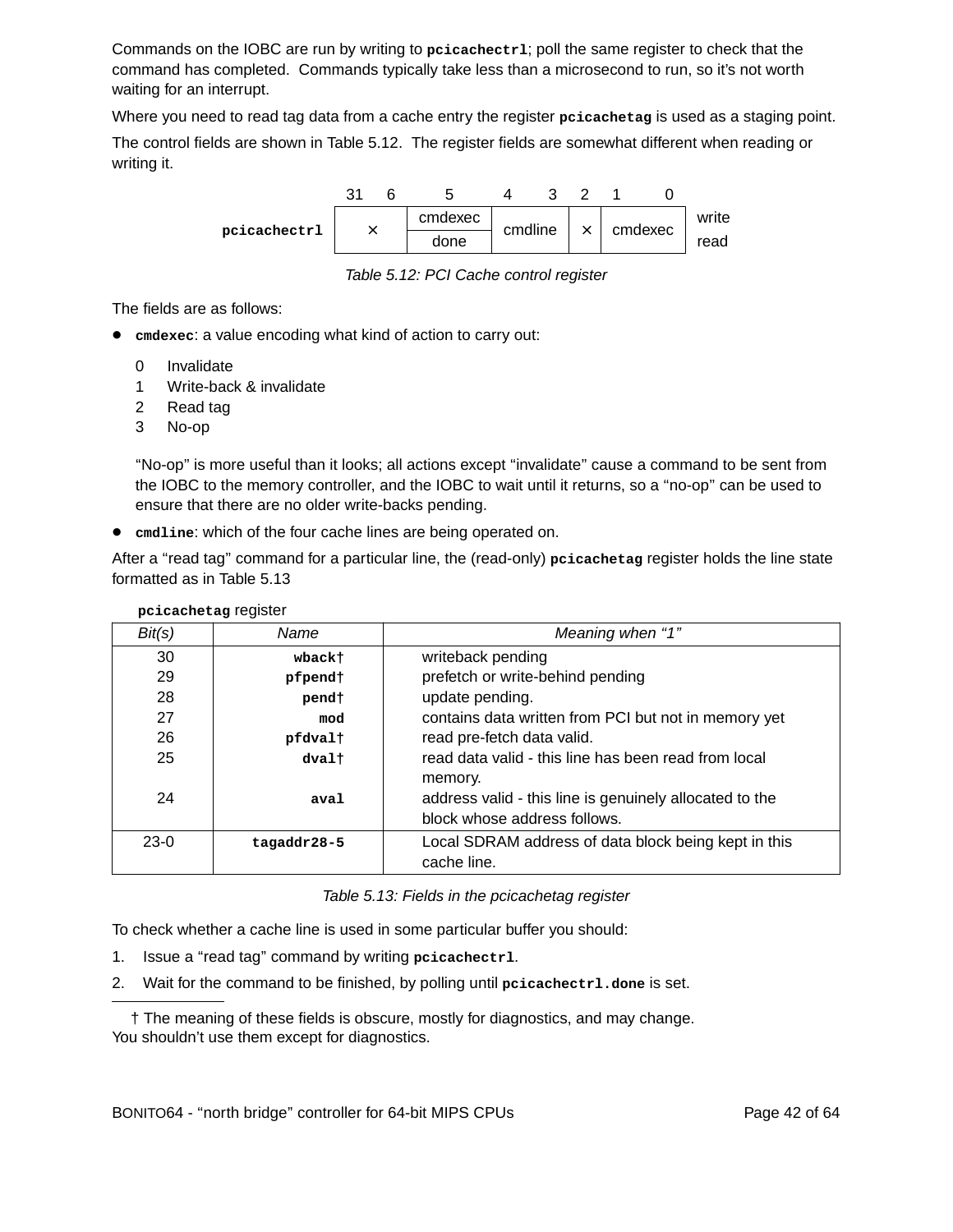- 3. Check that **pcicachetag.aval** is set (otherwise there's nothing valid in this line).
- 4. Check whether the 32-byte memory chunk whose address (divided by 32) starts at pcicachectrl.tagaddr overlaps with the memory region you're interested in.

You can obtain sample IOBC management routines for drivers to use from Algorithmics Ltd.

### **5.11. PCI access to local I/O**

PCI hosts can read and write addresses on BONITO64's I/O bus, and do absolutely anything. Either PCI access window can be programmed to a base address which maps to I/O. This is useful for diagnostics and bootstrapping, but probably a really bad idea for running software.

### **5.12. Local I/O DMA control**

BONITO64 provides a DMA facility on its local I/O bus, strongly - if not quite solely - orientated to the needs of an attached ''IDE'' bus. BONITO64 can read or write a stream of (16-bit) half-words on the IOD bus, collecting them up for transfer in or out of local SDRAM. Devices taking advantage of this facility must be able to use the DMARQ/DMACK\* signals as prescribed by IDE bus specifications and folklore. No ''ter minal count'' signal is provided.

DMA cycle signaling must be IDE-compatible in DMA, MDMA or UDMA modes. Timing is programmable too - IDE cycle options are configured in **iodevcfg** register defined on p.27.

DMA is under the control of a set of registers, whose names all start with  $1dma-$ . To start a transfer:

- Make sure the DMA controller is out of reset: that requires that **ldmactrl.reset** is zero.
- Write the starting address in local SDRAM into **ldmaaddr.** Starting addresses must be 2-byte-aligned.
- Wr ite the transfer count and direction into **ldmago**. It counts half-words (16-bit data). You can only transfer an odd count of half-words if you know that the DMA transfer will finish there; that is, you're not expecting it to chain.
- Write **IdmaCtr1.start** to one. Even so, nothing happens until and unless the device asserts DMARQ.
- Program your IDE-compatible device to do its thing and transfer data.

Like the copier, the DMA controller allows two transfers to be outstanding at any one time, and when the hardware finishes one transfer it will automatically proceed with the queued one ("chaining"). You can track its progress, or arrange to get interrupts, from the internal signals dmardy/dmaempty, which are wired to the interrupt controller. dmardy is high when the DMA controller could accept another entry (even if one is already in progress), and dmaempty is high when the DMA controller has finished all outstanding transfers.

The register **ldmactrl** is write/read, though it's nor mal to call it **ldmastat** for reading. **ldmago** is writeonly. They're all shown in Figure 5.6.



Figure 5.6 ldmastat and ldmaCtrl register layouts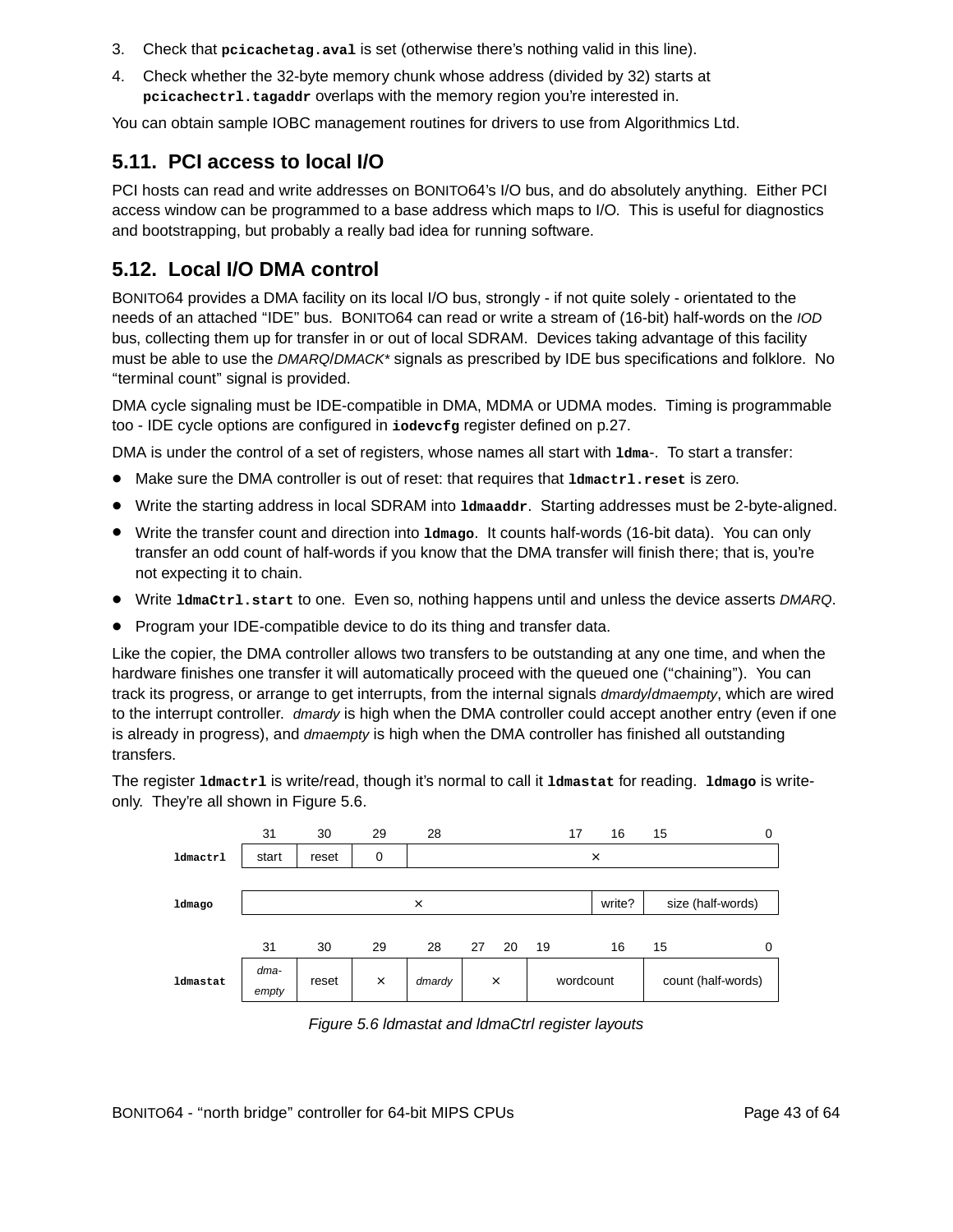The fields in the registers shown in Figure 5.6 are as follows:

- **Ldmactrl.reset:** write a "1" here to reset the DMA subsystem, stop everything, and discard any queued entries. This bit is set "1" from system reset, and must be written zero to use DMA.
- **ldmactrl.start:** write a "1" to start a transfer you must have set up the address first! In fact you only ever write a zero to this bit when resetting or un-resetting DMA.
- **ldmastat.dmaempty** reads "0" when you've started a DMA, but it hasn't finished; and changes to "1" when the DMA completes.
- **write**: direction bit set ''1'' for a transfer from SDRAM to the I/O bus.
- **size**: holds the transfer count as a number of half-words. When you read the **ldmastat.size** field it returns the current transfer count of the active entry; note that because you can queue a transfer request, this may not be the transfer you just programmed (it may be the one before).

### **5.13. PCI Mailbox registers**

Four mailbox registers **pcimail0-3** may be read and written; 8 bits are implemented in each, and carry data between the parties. Any write to one of these registers pulses the corresponding internal 'signal', which can be caught in the interrupt controller as an interrupt; you'll need to program the interrupt controller to respond to a positive-going edge, and to clear down the stored interrupt when you've done with it. See §5.15 for details.

### **5.14. GPIO pins**

Are programmed simply through a pair of bit-per-signal registers, one for read/writing each pin's logic level, and one for controlling the direction of each signal<sup>16</sup>.



Figure 5.7 Fields in **gpiodata** and **gpioie**

The input-only GPIN pins are handled at the same time, though the corresponding **gpioie** bits (where writing a 1 makes the corresponding bit an input) are hard-wired to 1.

The GPIO pins appear twice in the read-data register; the high-order bits reflect the logic level at the pin, while the low-order bits is a readback from the GPIO register. The two will be different when the corresponding **gpioie** (input enable) bit is a 1, or may be different because of logic-level contention.

<sup>&</sup>lt;sup>16</sup> The number of GPIO and GPIN pins, the split between them, and how many of them are available as interrupts is implementation-dependent. The numbers here are correct for both the Bonito32 ASIC and the FPGA BONITO64 at the time of writing.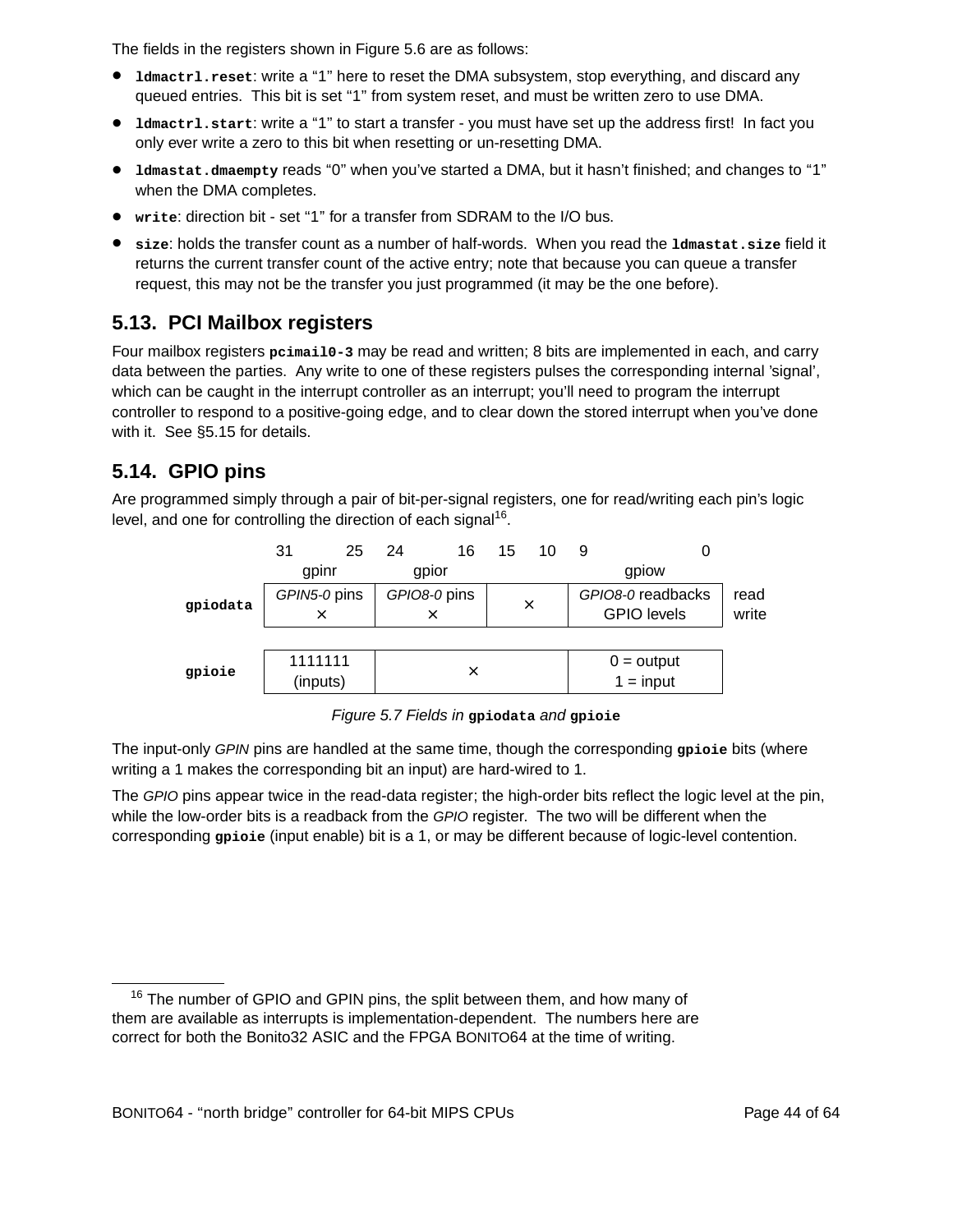### **5.15. Interrupt control**

BONITO64 contains a simple, flexible interrupt controller. In addition to a number of input interrupts signaled through the GPIn and GPIO inputs, it also manages interrupts caused by internally-detected events.

All the interrupt registers have the same layout, in which each potential interrupt source has one bit:

| Bit(s)              | Name                 | What are they?                                                                                                                                                                                                                                       |
|---------------------|----------------------|------------------------------------------------------------------------------------------------------------------------------------------------------------------------------------------------------------------------------------------------------|
| 31                  | irqa                 | Only in inten, intenc1r and intenset; doesn't really belong here;<br>this controls the PCI interrupt INTA* when it's configured as an<br>output (see bongencfg). It's in the inten register because single<br>bits can be changed by a single write. |
| 30-25               | gpins                | The general-purpose input pins GPIN5-0.                                                                                                                                                                                                              |
| 24-20               |                      | Not connected                                                                                                                                                                                                                                        |
| 19-16               | gpios                | The general-purpose I/O pins GPIO3-0.                                                                                                                                                                                                                |
| 15                  |                      | Not connected                                                                                                                                                                                                                                        |
| 14                  | IntTimer             | A pulse produced by the internal reference timer while the timer<br>value is equal to the "compare" value. It should be configured as<br>"active high" and latched - see intpol and intedge respectively.                                            |
| 13                  | retryerr             | A PCI cycle initiated by BONITO64 has been abandoned after too<br>many retries. See §5.7.4.                                                                                                                                                          |
|                     |                      | This field was called "pcimrimeout" in earlier versions of this<br>manual.                                                                                                                                                                           |
| 12                  | dramperr             | Parity error detected by SDRAM controller, when enabled.                                                                                                                                                                                             |
| 11                  | systemerr            | PCI error in cycle when BONITO64 is target.                                                                                                                                                                                                          |
| 10                  | mastererr            | PCI error in cycle when BONITO64 is initiator.                                                                                                                                                                                                       |
| 9                   | pciirq               | Active level on PCI interrupt pin IRQA*.                                                                                                                                                                                                             |
| 8                   | copyerr              | Copier (see §5.8) internal signals, all reported as levels.                                                                                                                                                                                          |
| $\overline{7}$<br>6 | copyempty<br>copyrdy | copyerr indicates a PCI error on a copier transfer; the copier has<br>stopped and and can only be restarted after a software reset.<br>copyempty is asserted when the copier has finished all requested<br>transfers.                                |
|                     |                      | copyrdy is asserted as soon as it's possible to program another<br>copier transfer.                                                                                                                                                                  |
| 5                   | $d$ maempty          | DMA (see §5.12) internal signals, all levels.                                                                                                                                                                                                        |
| 4                   | dmardy               | dmaempty means that all programmed DMA has finished, whereas<br>dmardy just invites you to give it some more work.                                                                                                                                   |
| $3-0$               | mboxes               | Pulsed when mailboxes are written (see §5.13. ("PCI Mailbox<br>registers") on page 44). You need to configure these interrupts as<br>active-high and edge-triggered.                                                                                 |

#### Table 5.14: Fields in **intXXX** registers

The interrupts are configured for polarity and edge/level sensing with the following registers:

• *intisr* (read-only) has a bit set for any interrupt condition which is active - in the case of external interrupts configured as edge-sensitive, it returns the state of the internal latch.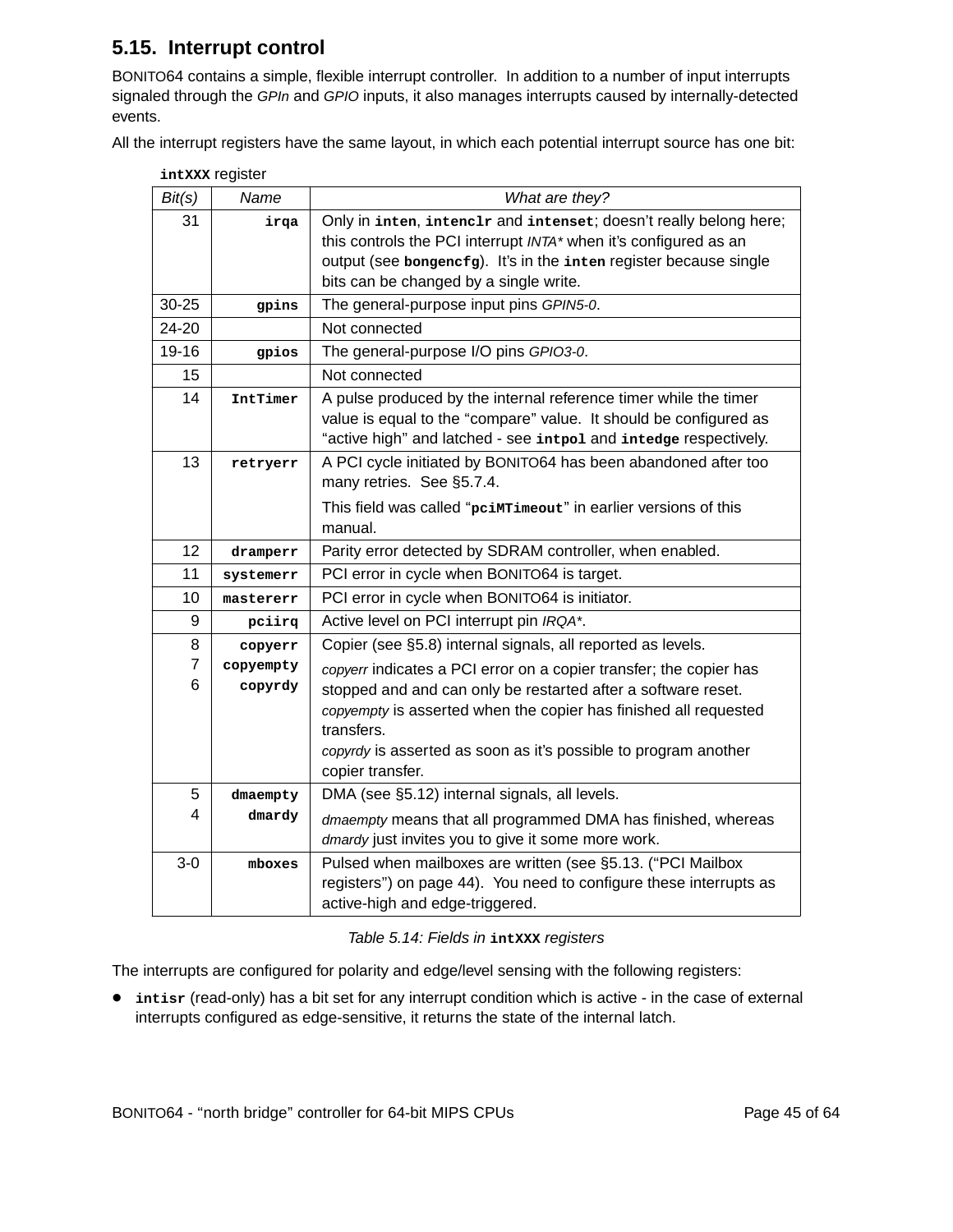When you're just using the signal as a program-readable input, you read its value here and leave the corresponding **inten** bit clear so it takes no further part in the interrupt system.

• inten (which may not be directly writable) has a bit set for any interrupt which is enabled. You most often manipulate the interrupt enables by writing either **intenset** which sets only **inten** bits corresponding to a ''1'' data bit, or **intenclr** which zeroes any bits corresponding to a ''1'' data bit.

As a useful side effect, writing a "1" bit to *intenclr* also resets the edge-detecting latch of the corresponding interrupt.

**•** intpol sets the polarity of each interrupt source; a "1" bit for active-high, and a "0" bit for active-low. The inversion happens before the edge-detecting latch.

Since *introl* is forced to all-zeroes by a system reset, you need to program it to avoid getting spurious interrupts from active-high signals - and the "internal" interrupt signals are all active high.

- intedge can be used to program each external interrupt source from level (bit 0) to edge (bit 1). Effectively it does this by selecting either the direct pin input, or the state of the edge-detecting latch. The latch is still there, and its state is not affected by the programming of this register.
- **intsteer** causes an active, enabled interrupt condition to affect either of two outputs intended for MIPS CPU interrupt inputs: either *Int0\** (corresponding bit 0), or *Int1\** when the corresponding bit is set to 1. The interrupt output *Int1*<sup>\*</sup> can also appear on the PCI line *INTA*<sup>\*</sup> by setting the **bongencfg.irqa\_from\_int1** register bit, shown in Table 5.3 above .

Some BONITO64 implementations may not offer all options on all interrupts. As for the GPIO system, some register bits may become quietly read-only. For example, **intpol** bits corresponding to internal interrupt sources (whose activity level is always nominally high) will always read 1. Similarly, intedge bits corresponding to interrupt sources which must always be latched may always read 1.

#### **Initialising the interrupt controller**

To avoid spurious interrupts, you must initialise the ICU's **intpol** and **intedge** registers as part of system start-up. You should then disable all the interrupts by writing all-ones to *intenclr*, which has the side effect of making sure that all the edge-detecting latches are clear. Once that's done you can enable interrupts at the CPU, and each device driver can enable its own interrupt as required.

#### **5.16. BONITO64 reference timer**

This simple timer lacks the sophistication, ease of programming, range and precision of the on-CPU timer found on all compatible MIPS CPUs. So a running OS is unlikely to use this as a timer: but by connecting BONITO64's own timer to a fixed clock frequency, software can use it to calibrate the main system clock which is likely to change over product variants or lifetime - and that's very useful to some systems.

The timer itself can be fed by a clock from a number of different sources, to give you a choice of ways of wiring your system. You may be able to use your PCI bus clock if:

- 1. Your PCI bus clock is known to run always (the PCI spec permits it to be stopped);
- 2. Your PCI bus clock really runs at a constant and accurate rate. Note that popular PC-world clock synthesisers often provide different approximations to a 33MHz PCI bus clock at different settings.

More useful is probably an external clock, which can be wired to either of GPIO7-8; a good choice might be a clock from a network controller, or any fixed crystal-controlled frequency from your board.

When enabled, the timer counts up until it reaches the value programmed into the **timercfg.timercompare** field, from where it clears to zero on the next clock edge. While the counter value is equal to the compare value, an internal signal *IntTimer* is asserted and fed to the interrupt controller, where it can be seen, latched and used as an interrupt.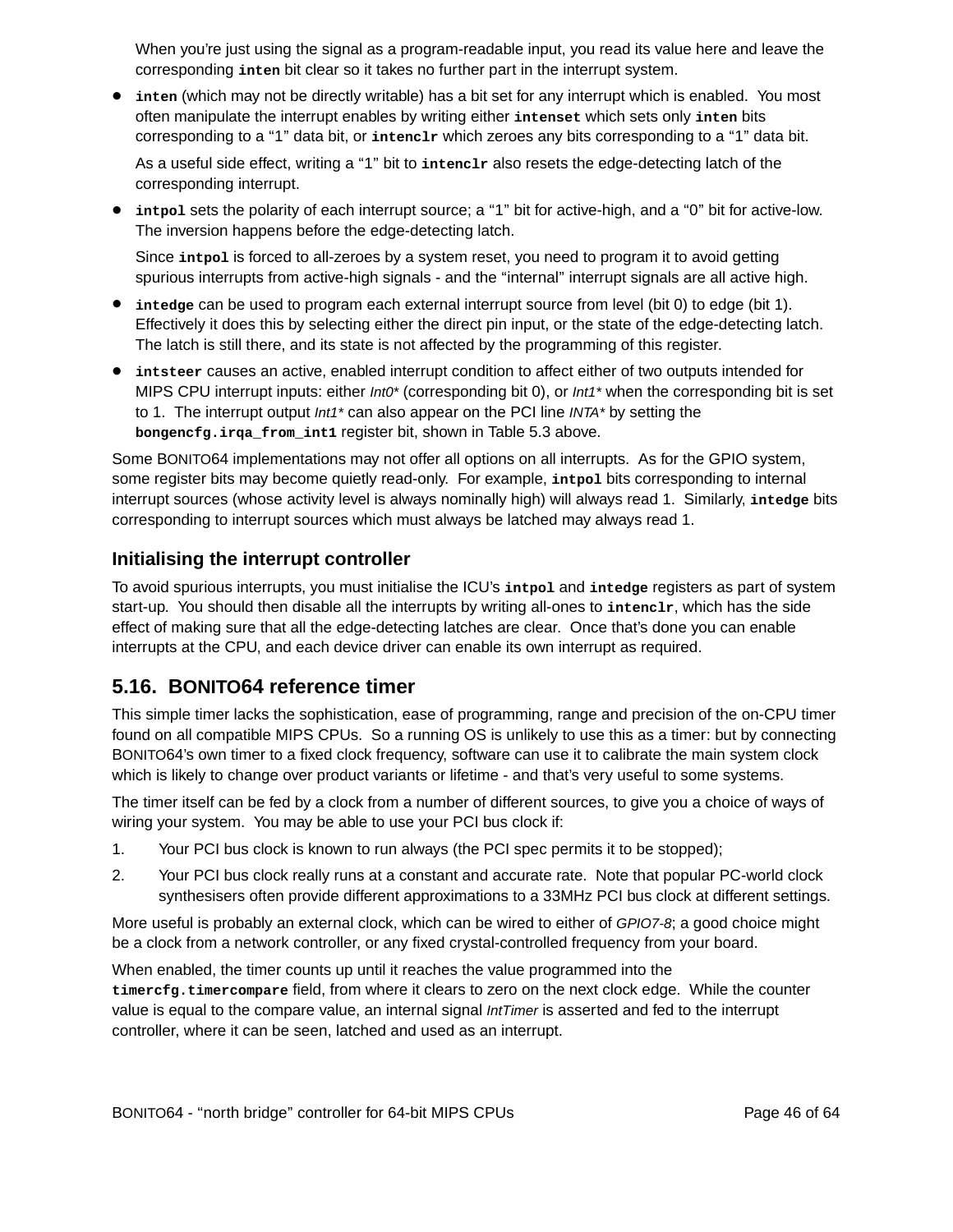**iodevcfg** register

| Bit(s)    | Name           | Value          | Effect                                                    |
|-----------|----------------|----------------|-----------------------------------------------------------|
| $31 - 25$ |                |                | Not used                                                  |
| 24        |                |                | Reserved                                                  |
| 23        | timerenable    | 0/1            | Set "1" to allow timer to free-run - otherwise it runs to |
|           |                |                | zero and stops.                                           |
| 22        | timerrefclksrc | $\Omega$       | External clock (if selected) is taken from GPIO7.         |
|           |                | 1              | External clock (if selected) is taken from GPIO8.         |
|           |                | 1              | Clock every second edge of ClockIn.                       |
|           |                | $\mathfrak{D}$ | Run timer from the PCI clock CLK.                         |
| $21 - 20$ | timerclocksrc  | 3              | Run timer from one of GPIO7-8; which of them is used      |
|           |                |                | depends on the setting of timercfg.timerrefclksrc,        |
|           |                |                | described above.                                          |
| 19-0      | timercompare   | $0-1M$         | Write the "compare" value here. When timer reaches        |
|           |                |                | this number, it wraps around to zero and generates a      |
|           |                |                | 1-clock pulse on the onchip signal IntTimer fed to the    |
|           |                |                | interrupt controller.                                     |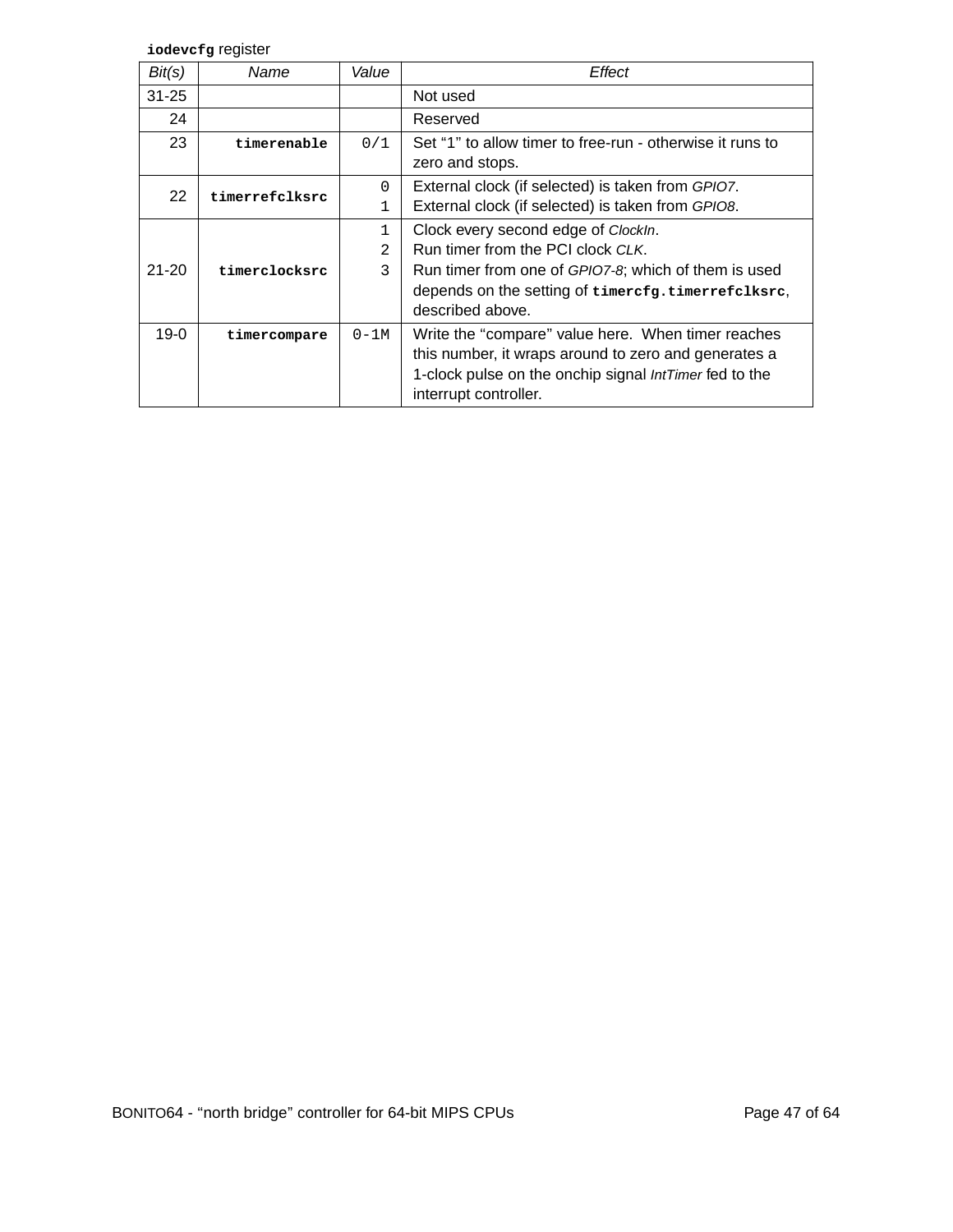## **6. Hardware description**

This section describes BONITO64 as implemented in a Xilinx "Virtex" FPGA - the XCV400E6FG676, and with the pinout used in Algorithmics' P-6064 prototyping board.

This FPGA can be configured to match a range of I/O standards, but not old-fashioned 5V TTL - the high levels permitted on 5V TTL are liable to damage it if enough current flows. On the prototyping boards pins connected to 5V signals are defended either with voltage-limiting ''Quick-Switch'' gates or with series resistors.

## **6.1. Signals**

The signals on this chip are as follows:

| Signal Name                  | Type | Description                                                                                                                                                                                                                             |
|------------------------------|------|-----------------------------------------------------------------------------------------------------------------------------------------------------------------------------------------------------------------------------------------|
| <b>CPU</b> interface signals |      |                                                                                                                                                                                                                                         |
| SysAD0-63                    |      | MIPS multiplexed bus, parity check bits (SysADC), and transfer type code                                                                                                                                                                |
| SysADC0-7                    | Bi   | (SysCmd).                                                                                                                                                                                                                               |
| SysCmd0-8                    |      | Note that Vr4300 systems and others which make no use of parity won't                                                                                                                                                                   |
|                              |      | connect SysADC.                                                                                                                                                                                                                         |
| ValidIn*                     | Out  | Pulsed when BONITO64 is driving the CPU bus.                                                                                                                                                                                            |
| ValidOut*                    | In.  | Pulsed when CPU is driving the CPU bus                                                                                                                                                                                                  |
| WrRdy*                       | Out  | CPU write cycle flow control. MIPS CPUs usually have a separate RdRdy*<br>pin, which should be strapped permanently active.                                                                                                             |
| Release*                     | In.  | Pulsed as CPU stops driving the bus in a read cycle                                                                                                                                                                                     |
| <b>CPUClock</b>              | In.  | master clock for BONITO64 which must be precisely aligned with the CPU's<br>input clock. SysReset*:In:T{ Reset for BONITO64 and perhaps other<br>circuits. Often connected to the active-high power-good signal from a<br>power supply. |
| CPUColdReset*                |      |                                                                                                                                                                                                                                         |
| CPUReset*                    | out  | Controls for CPU's two-stage reset sequence.                                                                                                                                                                                            |
| <b>VCCOk</b>                 | Out  | Some MIPS CPUs use this (active-high) signal in their reset sequence. For<br>CPUs without such an input, it can be ignored.                                                                                                             |
|                              |      | Warning: designated as an input in versions of this spec up to and<br>including v2.1.                                                                                                                                                   |
| <b>ModeClock</b>             | In.  | Clock from some CPUs, used to shift out "mode bits" to select reset                                                                                                                                                                     |
| Modeln                       | out  | options. The mode bits themselves are fetched from the boot ROM, and<br>are presented in turn on Modeln.                                                                                                                                |
| $Int0-1*$                    | Out  | BONITO64's interrupt lines to CPU                                                                                                                                                                                                       |
| $NMI^*$                      | Out  | MIPS non-maskable interrupt. For strange debug purposes only; please<br>ignore.                                                                                                                                                         |
| PAck*                        | Out  |                                                                                                                                                                                                                                         |
| PReq*                        | In.  | Extra CPU interface signals for RM70xx CPU - see CPU manual if you're                                                                                                                                                                   |
| RdType                       | In   | interested.                                                                                                                                                                                                                             |
| RspSwap <sup>~</sup>         | In.  | May be recycled to other extra-pin sets for CPUs with slightly different                                                                                                                                                                |
| <b>TcMatch</b>               | In   | buses.                                                                                                                                                                                                                                  |
| TcTCE <sup>~</sup>           | In   |                                                                                                                                                                                                                                         |
| PCI interface signals        |      |                                                                                                                                                                                                                                         |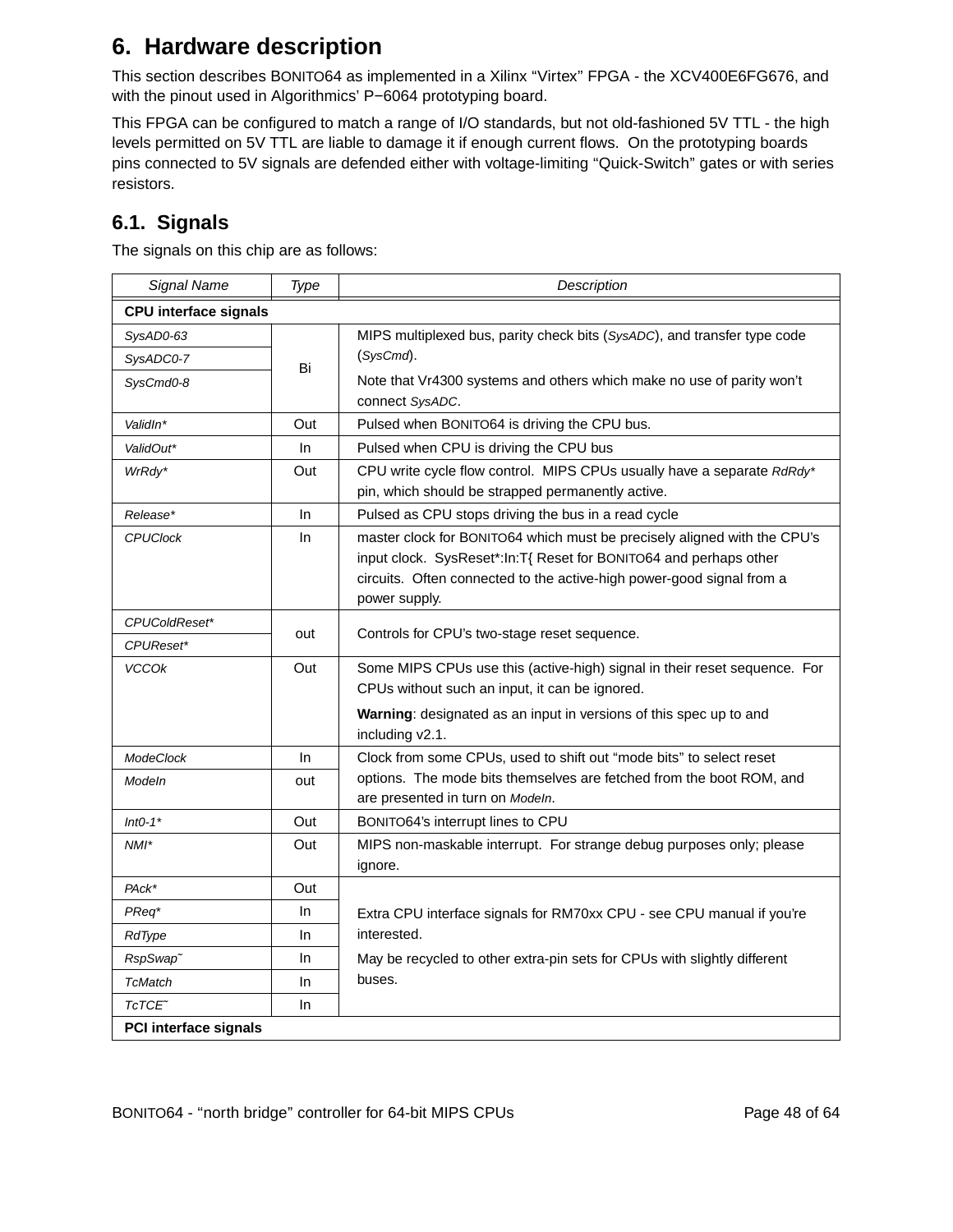| Signal Name                    | Type      | Description                                                                                                                                                                                                                         |
|--------------------------------|-----------|-------------------------------------------------------------------------------------------------------------------------------------------------------------------------------------------------------------------------------------|
| <b>CLK</b>                     | In.       | PCI bus clock, 33MHz nominal                                                                                                                                                                                                        |
| AD0-31                         |           |                                                                                                                                                                                                                                     |
| PAR                            | Bi        | PCI address/data plus parity                                                                                                                                                                                                        |
| $CBE0-3*$                      |           | PCI cycle type (address time) and active-low byte enables (data time)                                                                                                                                                               |
| DEVSEL*                        |           |                                                                                                                                                                                                                                     |
| FRAME*                         |           |                                                                                                                                                                                                                                     |
| IRDY*                          | Bi        | PCI cycle control signals                                                                                                                                                                                                           |
| STOP*                          |           |                                                                                                                                                                                                                                     |
| TRDY*                          |           |                                                                                                                                                                                                                                     |
| PERR*                          | Bi        | PCI parity reporting signal. A parity error during one of our cycles causes<br>an interrupt or bus error to be returned to the MIPS CPU.                                                                                            |
| SERR*                          | Bi        | PCI general error reporting signal. Can generate an interrupt to the MIPS<br>CPU.                                                                                                                                                   |
| RESET*                         | Bi        | PCI bus reset. Can be configured as an output, normally when BONITO64<br>is responsible for host functions on the PCI bus; in this mode it is asserted<br>from system reset and subsequently controlled by software.                |
|                                |           | When active, the PCI bus interface is held in reset, and no PCI shared<br>signals are driven.                                                                                                                                       |
| <b>IDSEL</b>                   | In        | Marks incoming configuration cycles                                                                                                                                                                                                 |
| IRQA*                          | Bi        | Can either be configured as an input (to BONITO64's interrupt controller) or<br>made an open-collector output, which is then controlled by writing the<br>intenclr/intenset registers.                                              |
| <b>REQ0-5*</b><br>$GNTO-5*$    | In<br>Out | When BONITO64 is serving as PCI bus arbiter, these are the PCI<br>request/grant signals for use by other potential PCI initiators.                                                                                                  |
|                                |           | When we're using an external arbiter, GNT0* acts as BONITO64's PCI<br>request, and REQ0* acts as its grant (swapping roles means we can leave<br>some signals as pure inputs).                                                      |
|                                |           | Note that BONITO64's arbiter is enabled/disabled by a software-writable<br>register bit bonponcfg.is_arbiter, but it can be preset on as described in<br>§5.2. ("Power-on settable configuration register - bonponcfg") on page 23. |
| <b>SDRAM</b> interface signals |           |                                                                                                                                                                                                                                     |
| MUXAD0-13                      | Out       | Multiplexed addresses.                                                                                                                                                                                                              |
| DBA0-2                         | Out       | Bank select - up to three additional address lines into SDRAM components.                                                                                                                                                           |
|                                |           | Most use one or two of them.                                                                                                                                                                                                        |
| DD0-63                         |           | SDRAM data bus.                                                                                                                                                                                                                     |
|                                | Bi        | During ROM or I/O accesses these signals act as an address bus (but they<br>don't count up during "burst" ROM cycles - you need to connect your ROM<br>to IOA0-4 for that.)                                                         |
| DDP0-7                         |           | Parity/check bits for data bus                                                                                                                                                                                                      |
| DQS0-8                         | Bi        | Source-provided strobes for DDR data transfer, multiplied up so as to<br>provide an independent signal per byte lane - one per active chip if the<br>72-bit wide memory is built from $\times 8$ components.                        |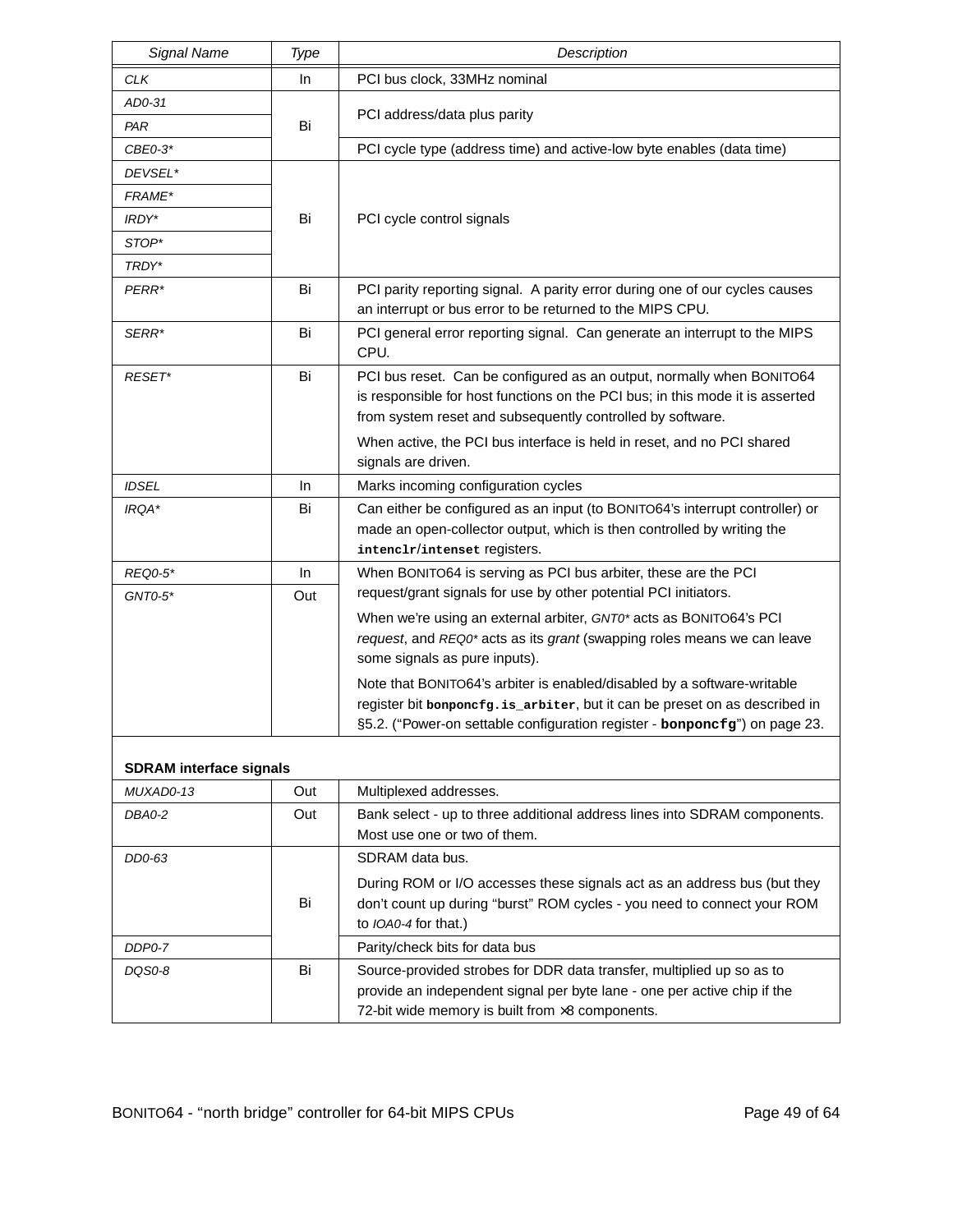| <b>Signal Name</b>            | Type | Description                                                                                                                                                                                                                                                                                                  |
|-------------------------------|------|--------------------------------------------------------------------------------------------------------------------------------------------------------------------------------------------------------------------------------------------------------------------------------------------------------------|
| DRAS*                         |      |                                                                                                                                                                                                                                                                                                              |
| DCAS*                         |      | SDRAM cycle control signals: RAS, CAS, write-enable and clock enable.                                                                                                                                                                                                                                        |
| $DWE^*$                       | Out  | Typically common to all DRAMs. Clock-enable duplicated for fan-out<br>reasons.                                                                                                                                                                                                                               |
| DCKE0-1                       |      |                                                                                                                                                                                                                                                                                                              |
| DCS0-1H*                      | Out  |                                                                                                                                                                                                                                                                                                              |
| DCS0-1L*                      |      | DRAM chip selects for four "sides" (physical banks) of SDRAM.                                                                                                                                                                                                                                                |
| DQMBLo0-1                     |      | Byte "masks" - that is, byte enables. Used in groups of four as word                                                                                                                                                                                                                                         |
| DQMBHi0-1                     | Out  | enables for the 32-bit halves of the SDRAM. Writes less than 32-bits to                                                                                                                                                                                                                                      |
|                               |      | memory are implemented inside BONITO64 using a read-modify-write cycle.                                                                                                                                                                                                                                      |
|                               |      | Each signal is attached to four of the byte masks going into the DIMM.                                                                                                                                                                                                                                       |
| I/O and ROM interface signals |      |                                                                                                                                                                                                                                                                                                              |
| IOD0-15                       | Bi   | Separate data bus enables some I/O transactions (particularly DMA) to be<br>completed without using the SDRAM signals.                                                                                                                                                                                       |
|                               |      | Note these signals are inputs while SysReset* is active, and are then used to<br>make pre-reset chip configuration choices.                                                                                                                                                                                  |
|                               |      | In some configurations, I/O addresses (IOA5-20) are multiplexed on these<br>pins.                                                                                                                                                                                                                            |
| IOD16-31                      | Bi   | Data bus extension found on some parts configured to work with wide ROM<br>system.                                                                                                                                                                                                                           |
| $IOAO-4$                      | Out  | CPU address bits 0-4, valid during I/O (including ROM) cycles. IOA0-4<br>count during ROM bursts, and are thus the only correct signals to use for<br>low ROM address bits.                                                                                                                                  |
| IOAHI_CLK                     | Out  | Demultiplexing signal when obtaining I/O address from IOD0-15. It's suitable<br>for use either with a transparent latch ('373 or similar), or it can work as an<br>active-high clock enable valid with reference to the CPU/SDRAM clocks.                                                                    |
| Isolate                       | Out  | High to isolate ROM signals from the high-speed SDRAM data bus.<br>Suitable for use as input to a QS3245 or similar switch.                                                                                                                                                                                  |
|                               |      | Also usable as an enable for a buffer for address-time signals on the local<br>I/O data bus.                                                                                                                                                                                                                 |
| RomCS0-1*                     | Bi   | Chip selects for 2 memory devices - often one ROM socket (for first-time                                                                                                                                                                                                                                     |
| IOCS0-3*                      | Out  | bootstrap) and one flash ROM - and some I/O devices.                                                                                                                                                                                                                                                         |
|                               |      | If you need more ROM chip selects, you can generate them by qualifying<br>ROMCS1* with some high address bits - which during ROM cycles are<br>available on DD0-31. The ROM timings are sloppy enough to give you<br>10-15ns to do this while still maintaining setup time before the IORD*/IOWR*<br>strobe. |
|                               |      | ROMCS1* is the "default" bootstrap region, and the natural place for your<br>standard bootstrap memory.                                                                                                                                                                                                      |
|                               |      | The levels on ROMCS0-1* are sampled at reset-time into the bonponcfg<br>register, and you could use a 10K pullup or its lack that for a software-<br>readable link.                                                                                                                                          |
| <b>IODIR</b>                  | Out  | Direction control (high for write) suitable for a '245 buffer used to buffer the<br>data bus - most often used to buffer IDE disk connection.                                                                                                                                                                |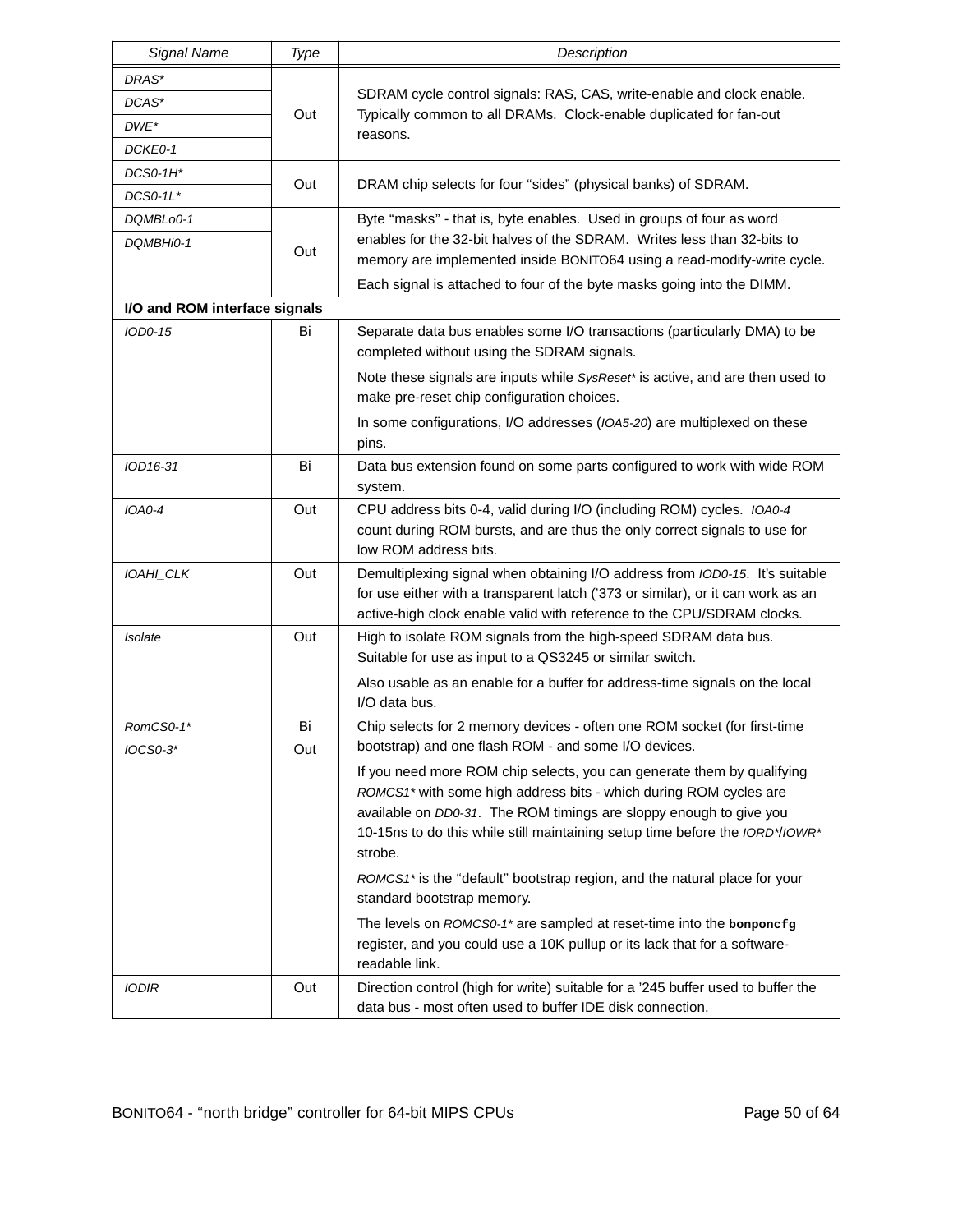| Signal Name                              | Type | Description                                                                                                                                                                                                                                                             |
|------------------------------------------|------|-------------------------------------------------------------------------------------------------------------------------------------------------------------------------------------------------------------------------------------------------------------------------|
| IODEN*                                   | Out  | Enable control for an <i>IOD</i> data buffer - most often used to buffer IDE disk<br>connection.                                                                                                                                                                        |
| IORd*                                    | Out  | Intel-style read and write strobes for ROM and I/O. Addresses and chip                                                                                                                                                                                                  |
| IOWr*                                    | Out  | selects have enough setup and hold time from the active strobes to allow<br>external logic to generate more chip selects from the addresses.                                                                                                                            |
| <b>IORDY</b>                             |      | These two signals are usually connected together; if you configure an I/O                                                                                                                                                                                               |
| UDMA_DSTROBE                             | In   | bus DMA mode to support UDMA IDE, this signal becomes a source-<br>synchronous clock for DMA read data, and at high speed it's essential to<br>wire them to one of the FPGA's "global clock" pins - called<br>UDMA_DSTROBE.                                             |
|                                          |      | However "I/O channel ready" has another role in slower I/O cycles, where<br>it's an active-low request for extra wait states. If you don't use it in this role,<br>you must make sure this signal is always high during I/O cycles.                                     |
| I/O bus DMA and IDE support              |      |                                                                                                                                                                                                                                                                         |
| <b>DMARQ</b>                             | In.  | DMA peripheral is ready to transfer data.                                                                                                                                                                                                                               |
| DMACK*                                   | Out  | DMA acknowledge "decode" distinguishing I/O bus reads or writes for DMA<br>(with no chip select).                                                                                                                                                                       |
| Programmable IO signals                  |      |                                                                                                                                                                                                                                                                         |
| GPIO0-8                                  | Bi   | General purpose programmable I/O. Note that GPI00-3 (only) are usable as<br>interrupt inputs, and GPIO7-8 (only) may be used as clock inputs for the<br>reference timer described in §5.16.<br>GPIn8 may also be used to supply a modebit stream to feed options into a |
|                                          |      | MIPS CPU, when you need to have full control over more than 32<br>configuration bits.                                                                                                                                                                                   |
| GPIn0-5                                  | In   | Interrupt/General purpose input pins. These signals are weakly pulled<br>down and with a link to VDD can be used to implement software-readable<br>link or switch settings.                                                                                             |
| Test and dedicated configuration signals |      |                                                                                                                                                                                                                                                                         |
| SysController*                           | In   | Dedicated configuration signal. If it's low, BONITO64 drives the PCI Reset*<br>signal; if it's high, PCI Reset* becomes an input and itself resets all functions<br>in BONITO64. Unlike all other BONITO64 configuration signals, it must be<br>stable at all times.    |
| enable_outputs*                          | in   | When inactive, float everything. Board test feature.                                                                                                                                                                                                                    |
| MOD_TYPE0-3                              | In   | Available to allow the FPGA to be configured to support different CPU<br>interfaces. On Algorithmics' evaluation board the levels on these signals<br>are typically determined by presets on each variant CPU daughterboard.                                            |
| FPGA_SPARE0-15                           | Bi   | Signals unused in standard logic; on Algorithmics' prototyping board these<br>are brought out to a header for use when experimenting with different FPGA<br>logic programs.                                                                                             |
| <b>JTCK</b>                              | In.  |                                                                                                                                                                                                                                                                         |
| <b>JTDI</b>                              | In   | JTAG boundary test pins.                                                                                                                                                                                                                                                |
| <b>JTDO</b>                              | Out  |                                                                                                                                                                                                                                                                         |
| JTMS                                     | In.  |                                                                                                                                                                                                                                                                         |
| Power and generic signals                |      |                                                                                                                                                                                                                                                                         |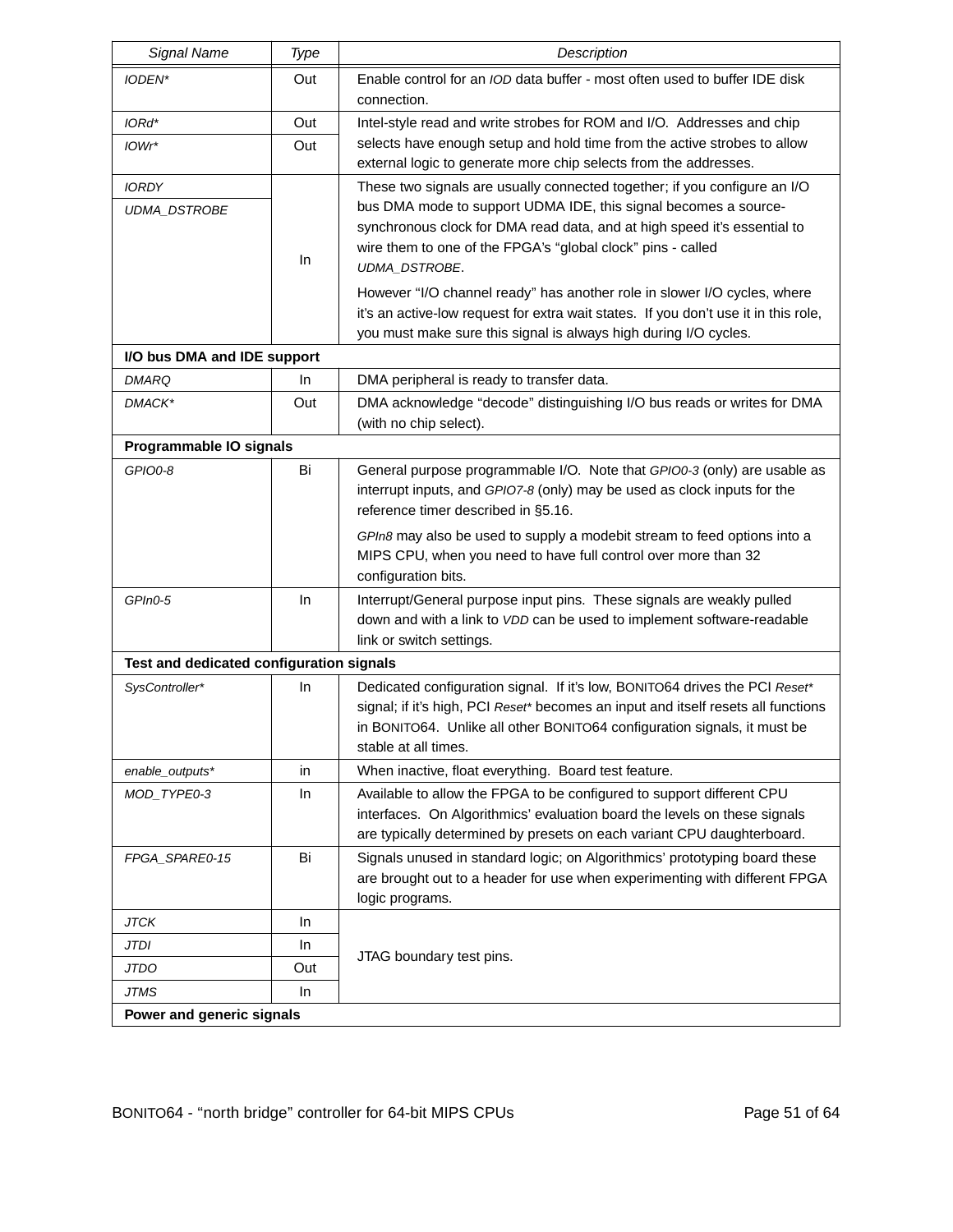| Signal Name                  | Type | Description                                                                                                |
|------------------------------|------|------------------------------------------------------------------------------------------------------------|
| <b>GND</b>                   |      | System ground                                                                                              |
| V1V25                        |      | 1.25V reference signal for DDR SDRAM (SSTL2) interface signals.                                            |
| $V1_8V$                      |      | 1.8V power, used for most of FPGA logic                                                                    |
| <b>VDD</b>                   |      | 3.3V power used for most I/Os.                                                                             |
|                              |      | Note that the XCV400E part is not 5V tolerant, which makes the evaluation<br>boards more complicated.      |
| <b>FPGA-specific signals</b> |      |                                                                                                            |
| FPGA_CCLK                    | In.  |                                                                                                            |
| FPGA_CS~                     |      |                                                                                                            |
| FPGA_D1-7                    |      |                                                                                                            |
| FPGA DIN D0                  |      |                                                                                                            |
| FPGA_DONE                    |      | Signals used to program the FPGA (which is a soft device which receives                                    |
| FPGA_DOUT_BUSY               |      | its logic "program" when the system is reset).                                                             |
| FPGA_DXN                     |      | Some of them can be reconfigured for I/O, but on Algorithmics' evaluation                                  |
| FPGA_DXP                     |      | boards these signals are not used for any other purpose.                                                   |
| FPGA_INIT~                   |      |                                                                                                            |
| FPGA_M0-2                    |      |                                                                                                            |
| FPGA_PROGRAM"                |      |                                                                                                            |
| FPGA WRITE~                  |      |                                                                                                            |
|                              |      |                                                                                                            |
| HWDEBUG_CAP_CLK              |      |                                                                                                            |
| HWDEBUG_CAP_EN               |      | Xilinx FPGA logic debugging interface. Available as a test header on                                       |
| <b>HWDEBUG_RST</b>           |      | Algorithmics' evaluation board.                                                                            |
| <b>HWDEBUG_TRIG</b>          |      |                                                                                                            |
| <b>IOxx</b>                  |      | You'll see these names on the pin-out diagram, marking where the FPGA<br>has unused I/O pins. Treat as NC. |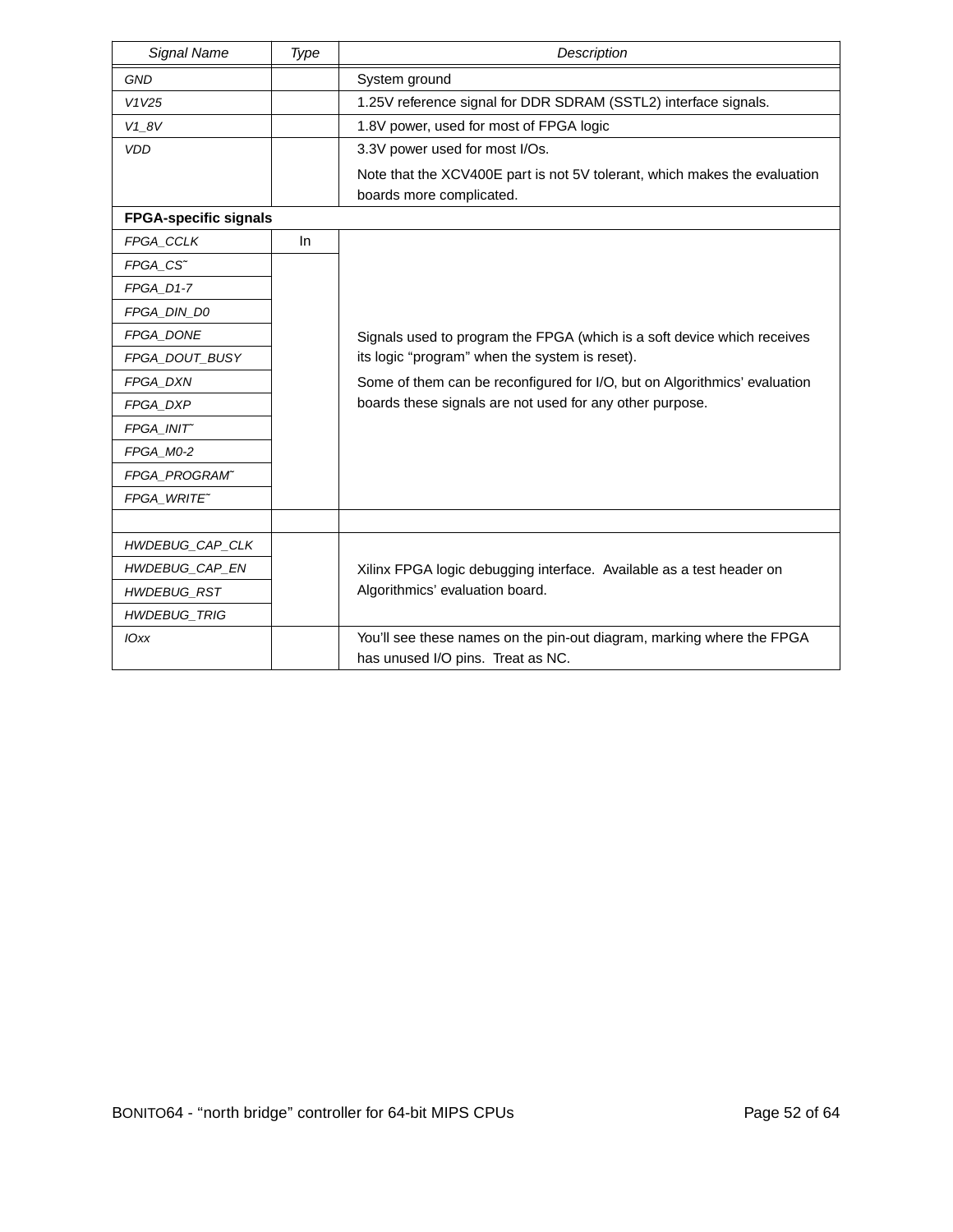### **6.2. Pinout**

Currently the 676-pin FPGA is pinned out like this: this is the pinout as seen looking at the PCB pads. See below for signal name abbreviations - essential to get it on the page.

| A1               | A2              | A3             | A4             | A5                 | A6               | A7                 | A8                       | A9                | A <sub>10</sub>   | A11                      | A12                | A13                | A14                | A15             | A16             | A17             | A18                | A19                | A20                 | A21                | A22                           | A23                | A24              | A <sub>25</sub>    | A26               |
|------------------|-----------------|----------------|----------------|--------------------|------------------|--------------------|--------------------------|-------------------|-------------------|--------------------------|--------------------|--------------------|--------------------|-----------------|-----------------|-----------------|--------------------|--------------------|---------------------|--------------------|-------------------------------|--------------------|------------------|--------------------|-------------------|
| GND              | <b>NC</b>       | <b>NC</b>      |                | MUXAD2DQMBL0       | DWE <sup>-</sup> | DCS0 1 1034        |                          | NC                | NC.               | MDTYP1                   | V1V25              | NC                 | XSPR12             | <b>NC</b>       | NC              | DMARQ           | GPIO6              | GPIN1              | <b>IORDY</b>        | IOD6               | IOD8                          | IOD13              | NC               | <b>NC</b>          | GND               |
| B1               | B <sub>2</sub>  | B <sub>3</sub> | <b>B4</b>      | B <sub>5</sub>     | B <sub>6</sub>   | B7                 | B <sub>8</sub>           | B <sub>9</sub>    | <b>B10</b>        | <b>B11</b>               | <b>B12</b>         | <b>B13</b>         | <b>B14</b>         | <b>B15</b>      | <b>B16</b>      | <b>B17</b>      | <b>B18</b>         | <b>B19</b>         | <b>B20</b>          | <b>B21</b>         | <b>B22</b>                    | <b>B23</b>         | <b>B24</b>       | <b>B25</b>         | <b>B26</b>        |
| NC.              | <b>GND</b>      | <b>MUXAD9</b>  | <b>NC</b>      | DBA1               | NC.              | NC.                | DOMBL                    | GND               | 1039              | <b>NC</b>                | <b>NC</b>          | 1060               | GND                | <b>NC</b>       | NC.             | <b>NC</b>       | GND                | GPIN3              | IOD1                | <b>NC</b>          | IOD11                         | IOD15              | NC.              | GND                | <b>NC</b>         |
| C1               | C2              | C3             | C4             | C5                 | C6               | C7                 | C8                       | C9                | C10               | C11                      | C <sub>12</sub>    | C13                | C <sub>14</sub>    | C <sub>15</sub> | C <sub>16</sub> | C 17            | C <sub>18</sub>    | C <sub>19</sub>    | C20                 | C21                | C <sub>22</sub>               | C <sub>23</sub>    | C24              | C 25               | C26               |
| <b>NC</b>        | <b>NC</b>       | GND            |                | MUXAD8MUXAD4MUXAD0 |                  | $_{\text{DCSOIL}}$ | <b>NMI</b>               | DBA2              | <b>IO42</b>       | V1V25                    | SRest <sup>-</sup> | <b>CLK</b>         | XSPR11             |                 | XSPAR8 XSPAR5   | GPIO0           | GPIO5              | GPIO8              | IOD3                | IOD10              | <b>XWRIT</b>                  | <b>JTDO</b>        | GND              | <b>NC</b>          | <b>NC</b>         |
| D1               | D <sub>2</sub>  | D <sub>3</sub> | D <sub>4</sub> | D <sub>5</sub>     | D <sub>6</sub>   | D7                 | D8                       | D <sub>9</sub>    | D <sub>10</sub>   | D <sub>11</sub>          | D <sub>12</sub>    | D <sub>13</sub>    | D <sub>14</sub>    | D <sub>15</sub> | D <sub>16</sub> | D <sub>17</sub> | D <sub>18</sub>    | D <sub>19</sub>    | D <sub>20</sub>     | D21                | D <sub>22</sub>               | D <sub>23</sub>    | D <sub>24</sub>  | D <sub>25</sub>    | D <sub>26</sub>   |
| ΝC               | DOMBH           | AUXD11         | GND            | MUXAD6             | V1 V25           | DBA0               | DCAS <sup>®</sup>        | DCS1H             | <b>IO38</b>       | 1046                     | MDTYP3             | NC                 | XSPR13             | XSPAR6          | 1079            | GPIO3           | GPIN2              | GPIN4              | IOD7                | IOD14              | JTDI                          | GND                | XCCLK            | <b>NC</b>          | <b>NC</b>         |
| E1               | E2              | E <sub>3</sub> | E4             | E5                 | E6               | E7                 | E8                       | E9                | E <sub>10</sub>   | E11                      | E <sub>12</sub>    | E13                | E14                | E <sub>15</sub> | E16             | E17             | E <sub>18</sub>    | E <sub>19</sub>    | E20                 | E21                | E <sub>22</sub>               | E <sub>23</sub>    | E24              | E25                | E26               |
| DQS0             | DD1             |                | MUXD13 MUXD12  | GND                |                  | JTCK MUXAD3        | V1V25                    | DCS1              | <b>IO35</b>       | 1043                     | MDTYP2 GCLK3       |                    | XSPR <sub>15</sub> | XSPAR7          | MdClck          | GPIO1           | GPIN <sub>5</sub>  | IOD5               | IOD12               | <b>XCS</b>         | GND                           | <b>(DTBS)</b>      | AD31             | FRAME <sup>-</sup> | AD25              |
| F1               | F <sub>2</sub>  | F <sub>3</sub> | F <sub>4</sub> | F <sub>5</sub>     | F <sub>6</sub>   | F7                 | F8                       | F <sub>9</sub>    | F <sub>10</sub>   | F11                      | F <sub>12</sub>    | F <sub>13</sub>    | F14                | F <sub>15</sub> | F16             | F17             | F18                | F <sub>19</sub>    | F <sub>20</sub>     | F <sub>21</sub>    | F <sub>22</sub>               | F <sub>23</sub>    | F <sub>24</sub>  | F <sub>25</sub>    | F <sub>26</sub>   |
| DD5              | <b>NC</b>       | DD3            | V1V25          | <b>JTMS</b>        | ΝC               | MUXAD7 MUXAD       |                          | DRAS <sup>®</sup> | <b>IO32</b>       | 1040                     |                    | MDTYPO XSPR14      | <b>IO61</b>        | XSPAR4          | GPIO2           | GPIO4           | IOD <sub>0</sub>   | IOD <sub>9</sub>   | ΝC                  | <b>NC</b>          | XDINDO                        | AD27               | AD28             | <b>NC</b>          | CBE1              |
| G1               | G <sub>2</sub>  | G3             | G4             | G <sub>5</sub>     | G <sub>6</sub>   | G7                 | G8                       | G9                | G10               | G11                      | G12                | G13                | G <sub>14</sub>    | G <sub>15</sub> | G16             | G17             | G18                | G19                | G20                 | G21                | G22                           | G23                | G <sub>24</sub>  | G25                | G <sub>26</sub>   |
| DD7              | DD <sub>8</sub> | DD10           | V1V25          | <b>DOMBHO</b>      | DCKE0            | $V1_8V$            | MUXAD <sub>5</sub>       | (UXD10            | V1 V25            | <b>IO37</b>              | 1045               | EnOut"             | XSPAR9             | XSPAR3          | GPIO7           | <b>GPINO</b>    | IOD4               | IOD <sub>2</sub>   | V1_8V               | AD30               | AD 29                         | AD26               | CBE3             | AD23               | AD3               |
|                  |                 | H <sub>3</sub> | H4             |                    |                  | H7                 | H <sub>8</sub>           | H <sub>9</sub>    |                   |                          |                    |                    |                    |                 |                 |                 |                    |                    | H <sub>20</sub>     |                    |                               |                    |                  | H <sub>25</sub>    |                   |
| H1               | H <sub>2</sub>  |                |                | H <sub>5</sub>     | H <sub>6</sub>   |                    |                          |                   | H <sub>10</sub>   | H11                      | H <sub>12</sub>    | H <sub>13</sub>    | H <sub>14</sub>    | H <sub>15</sub> | H <sub>16</sub> | H <sub>17</sub> | H18                | H <sub>19</sub>    |                     | H <sub>21</sub>    | H <sub>22</sub>               | H <sub>2</sub> 3   | H <sub>24</sub>  |                    | H26               |
| NC.              | DD12            | DD13           | DD4            | DD <sub>2</sub>    | DD <sub>0</sub>  | DCKE1              | $V1_8V$                  | Vbn k2            | Vbnk2             | Vbnk2                    | Vbn k2             | SCtrT              | XSPR10             | VDD             | VDD             | VDD             | VDD                | V1_8V              | PAR                 | IRDY <sup>-</sup>  | CBE2                          | AD24               | AD <sub>21</sub> | AD17               | NC                |
| J1               | J2              | J3             | J4             | J5                 | J6               | J7                 | J8                       | J9                | J10               | J11                      | J12                | J13                | J14                | J15             | J16             | J17             | J18                | J19                | J20                 | J21                | J22                           | J23                | J24              | J25                | J26               |
| <b>NC</b>        | GND             | DQS2           | DD14           | DD <sub>9</sub>    | DQS1             | DD6                | Vbn k2                   | V1_8V             | V1_8V             | V1 8V                    | Vbnk2              | Vbn k2             | VDD                | VDD.            | V1 8V           | V1 8V           | V1_8V              | VDD                | AD4                 | CBEO               | AD22                          | AD20               | AD19             | GND                | STOP <sup>®</sup> |
| K1               | K <sub>2</sub>  | K3             | K4             | K <sub>5</sub>     | K6               | K7                 | K8                       | K9                | K <sub>10</sub>   | K11                      | K <sub>12</sub>    | K <sub>13</sub>    | K14                | K15             | K16             | K17             | K18                | K <sub>19</sub>    | K20                 | K21                | K22                           | K23                | K24              | K25                | K26               |
| DD19             | DD21            | DD18           | DD15           | DD16               | V1 V25           | DD11               | Vbn k2                   | V1_8V             | GND               | GND                      | GND                | GND                | GND                | GND             | GND             | GND             | V1_8V              | VDD                | AD <sub>18</sub>    | AD <sub>2</sub>    | XD <sub>2</sub>               | AD16               | XD1              | AD1                | <b>NC</b>         |
| L1               | L2              | L3             | L4             | L5                 | L <sub>6</sub>   | L7                 | L8                       | L9                | L <sub>10</sub>   | L11                      | L12                | L <sub>13</sub>    | L <sub>14</sub>    | L15             | L <sub>16</sub> | L17             | L18                | L19                | L <sub>20</sub>     | L21                | L22                           | L <sub>23</sub>    | L24              | L25                | L <sub>26</sub>   |
| <b>NC</b>        | <b>NC</b>       | DQS3           | DD20           | DD17               | DD22             | DD23               | Vbn k2                   | V1 8V             | GND               | GND                      | GND                | GND                | GND                | GND             | GND             | GND             | V1 8V              | VDD                | TRDY                | DEVSL <sup>-</sup> | <b>IDSEL</b>                  | AD <sub>15</sub>   | AD <sub>13</sub> | <b>NC</b>          | AD <sub>12</sub>  |
| M1               | M <sub>2</sub>  | M <sub>3</sub> | M4             | M <sub>5</sub>     | M <sub>6</sub>   | M7                 | M <sub>8</sub>           | M <sub>9</sub>    | M10               | M11                      | M12                | M13                | M14                | M15             | M16             | M17             | M18                | M19                | M20                 | M <sub>21</sub>    | M22                           | M23                | M24              | M <sub>25</sub>    | M26               |
| NC.              | V1V25           | DD25           | DD24           | V1V25              | DD26             | DD27               | Vbn k2                   | Vbn k2            | GND               | GND                      | GND                | GND                | GND                | GND             | GND             | GND             | VDD                | VDD                | AD <sub>14</sub>    | AD11               | XD3                           | AD <sub>0</sub>    | REQ4             | <b>NC</b>          | REQ3              |
| N1               | N <sub>2</sub>  | N3             | N4             | N5                 | N <sub>6</sub>   | N7                 | N8                       | N9                | N10               | N11                      | N12                | N13                | N14                | N15             | N <sub>16</sub> | N17             | N18                | N19                | N <sub>20</sub>     | N21                | N <sub>22</sub>               | N <sub>2</sub> 3   | N24              | N <sub>25</sub>    | N26               |
| <b>NC</b>        | GND             | DD30           | DD29           | IO421              | DD31             | DD28               | DQS8                     | Vbn k2            | GND               | GND                      | GND                | GND                | GND                | GND             | GND             | GND             | VDD                | REQ5               | REQ2                | REQ0               | IO180                         | GNT5               | REQ1             | <b>NC</b>          | <b>NC</b>         |
| P1               | P <sub>2</sub>  | P <sub>3</sub> | P <sub>4</sub> | P <sub>5</sub>     | P <sub>6</sub>   | P7                 | P <sub>8</sub>           | P <sub>9</sub>    | P <sub>10</sub>   | P <sub>11</sub>          | P <sub>12</sub>    | P <sub>13</sub>    | P <sub>14</sub>    | P <sub>15</sub> | P <sub>16</sub> | P <sub>17</sub> | P <sub>18</sub>    | P <sub>19</sub>    | P <sub>20</sub>     | P <sub>21</sub>    | P <sub>22</sub>               | P <sub>23</sub>    | P <sub>24</sub>  | P <sub>25</sub>    | P <sub>26</sub>   |
| NC               | <b>NC</b>       | 10420          | DDP0           | DDP1               | DD <sub>P2</sub> | DDP3               | DDP4                     | Vbn k2            | GND               | GND                      | GND                | GND                | GND                | GND             | GND             | GND             | VDD                | IOCS1              | IOCS0               | IOW <sub>C</sub>   | IOCS3                         | <b>IORd</b>        | IO181            | GND                | <b>NC</b>         |
| R1               | R <sub>2</sub>  | R3             | R4             | R <sub>5</sub>     | R <sub>6</sub>   | R7                 | R8                       | R9                | R10               | R <sub>11</sub>          | R12                | R13                | R <sub>14</sub>    | R <sub>15</sub> | R <sub>16</sub> | R <sub>17</sub> | R <sub>18</sub>    | R <sub>19</sub>    | R <sub>20</sub>     | R <sub>21</sub>    | R <sub>22</sub>               | R <sub>23</sub>    | R <sub>24</sub>  | R <sub>25</sub>    | R <sub>26</sub>   |
| V1 V25           | <b>NC</b>       | DDP6           | V1V25          | DDP5               | DD P7            | DD32               | Vbn k2                   | Vbn k2            | GND               | GND                      | GND                | GND                | GND                | GND             | GND             | GND             | VDD                | VDD                | IOA2                |                    | ROMCSIROMCS0                  | IOA4               | XD4              | IOCS2              | <b>NC</b>         |
| T1               | T <sub>2</sub>  | T3             | T <sub>4</sub> | T <sub>5</sub>     | T <sub>6</sub>   | T7                 | T <sub>8</sub>           | T <sub>9</sub>    | T10               | T11                      | T12                | T <sub>13</sub>    | T <sub>14</sub>    | T <sub>15</sub> | T16             | T <sub>17</sub> | T18                | T <sub>19</sub>    | T <sub>20</sub>     | T <sub>21</sub>    | T <sub>22</sub>               | T <sub>23</sub>    | T <sub>24</sub>  | T <sub>25</sub>    | T <sub>26</sub>   |
| <b>NC</b>        | ΝC              | DQS4           | DD33           | DD40               | DD35             | <b>DD38</b>        | Vbn k2                   | V1 8V             | GND               | GND                      | GND                | GND                | GND                | GND             | GND             | GND             | V1 8V              | VDD                | TcMtch              | IODEN <sup>-</sup> | IOA1                          | Isolat             | IOA3             | <b>NC</b>          | NC.               |
| U1               | U <sub>2</sub>  | U <sub>3</sub> | U4             | U <sub>5</sub>     | U6               | U7                 | U8                       | U <sub>9</sub>    | U10               | U11                      | U <sub>12</sub>    | U13                | U <sub>14</sub>    | U15             | U16             | U <sub>17</sub> | U18                | U <sub>19</sub>    | U <sub>20</sub>     | U21                | U22                           | U23                | U24              | U <sub>25</sub>    | U26               |
| DD34             | DD36            | DD37           | DD39           | DQS5               | V1 V25           | DD46               | Vbn k2                   | V1 8V             | GND               | GND                      | GND                | GND                | GND                | GND             | GND             | GND             | V1 8V              | VDD                | DM ACK <sup>®</sup> | GNT4               | Modeln                        | XD5                | IOA0             | <b>IODIR</b>       | <b>NC</b>         |
| V1               | V <sub>2</sub>  | V <sub>3</sub> | V <sub>4</sub> | V <sub>5</sub>     | V <sub>6</sub>   | V <sub>7</sub>     | V <sub>8</sub>           | V <sub>9</sub>    | V10               | V11                      | V12                | V13                | V14                | V15             | V16             | V17             | V18                | V19                | V <sub>20</sub>     | V <sub>21</sub>    | V <sub>22</sub>               | V <sub>23</sub>    | V <sub>24</sub>  | V <sub>25</sub>    | V <sub>26</sub>   |
| NC               | GND             | DD41           | DD44           | V1V25              | DD49             | <b>DD55</b>        | Vbn k2                   | $V1_8V$           | $V1_8V$           | $VI_8V$                  | Vbn k1             | Vbn k1             | V <sub>bnk1</sub>  | Vbnk1           | $V1_8V$         | V1_8V           | $VI_8V$            | VDD                | AD <sub>8</sub>     | AD10               | GNTO                          | GNT <sub>2</sub>   | XD6              | GND                | <b>IOHCLK</b>     |
| W <sub>1</sub>   | W <sub>2</sub>  | W <sub>3</sub> | W4             | W <sub>5</sub>     | W <sub>6</sub>   | W7                 | W <sub>8</sub>           | W <sub>9</sub>    | W <sub>10</sub>   | W11                      | W12                | W <sub>13</sub>    | W14                | W15             | W16             | W17             | W18                | W19                | W20                 | W <sub>21</sub>    | W22                           | W <sub>23</sub>    | W24              | W <sub>25</sub>    | W26               |
| DD45             | DD43            | DD42           | DQS6           | DD51               | DD58             | XM1                | V1_8V                    | Vbn kt            | Vbnk1             | Vbnk1                    | Vbn k1             | SADC1              | SAD35              | Vbnk1           | Vbnk1           | Vbn k1          | Vbnk1              | V1_8V              | 10236               | XSPAR1             | DbgCPC                        | AD <sub>5</sub>    | GNT <sub>1</sub> | GNT3               | PERR <sup>-</sup> |
| Y1               | Y2              | Y3             | Y4             | Y5                 | Y6               | Y7                 | Y8                       | Y9                | Y10               | Y11                      | Y12                | Y13                | Y14                | Y15             | Y16             | Y17             | Y18                | Y19                | Y20                 | Y21                | Y22                           | Y23                | Y24              | Y25                | Y26               |
| <b>NC</b>        | DD48            | DD47           | DD53           | <b>DD56</b>        | DD59             | V1_8V              | XDXP                     | SAD1              | SAD <sub>13</sub> | SAD <sub>20</sub>        | SAD <sub>27</sub>  | NC                 | SAD32              | SAD38           | SAD47           | SAD55           | Valdt <sup>-</sup> | Int1               | V1_8V               | XINIT"             | DbgCPN                        | IRQA <sup>-</sup>  | AD6              | <b>SERR</b>        | AD9               |
| AA1              | AA2             | AA3            | AA4            | AA5                | AA6              | AA7                | AA8                      | AA9               | AA10              | AA11                     | AA12               | AA13               | AA14               |                 | AA15 AA16       | AA17            | AA18               | AA19 AA20          |                     | AA21               | AA22                          | AA23               | AA24             | AA25               | AA26              |
| DD50             | NC.             | DD52           | DD57           | DD63               | NC.              | SC <sub>md5</sub>  | SC <sub>md0</sub>        | SAD6              | SAD <sub>15</sub> | SAD <sub>21</sub>        | SADCO              | SADC4              | UDStb              | SAD36           | SAD44           | SAD50           | SAD62              | RSwap <sup>-</sup> | CdRst <sup>-</sup>  | <b>NC</b>          | XPrg <sup>--</sup>            | DbgTRG RESET       |                  | <b>NC</b>          | AD7               |
| AB1              | AB <sub>2</sub> | AB3            | AB4            | AB <sub>5</sub>    | AB6              | AB7                | AB <sub>8</sub>          | AB9               | AB10              | AB11                     |                    | AB12   AB13   AB14 |                    |                 | AB15   AB16     | AB17            |                    | AB18   AB19   AB20 |                     | AB21               |                               | AB22   AB23        | AB24             | AB25               | AB26              |
| DD 54            | DQS7            | V1V25          | DD60           | GND                | XM <sub>2</sub>  | XDXN               | SC <sub>md3</sub>        | SAD <sub>8</sub>  | SAD <sub>18</sub> | SAD <sub>26</sub>        | SAD29              | CClock             | SADC6              | SAD34           | SAD42           | SAD48           | SAD57              | WrRdy <sup>-</sup> | RdType              | XDONE              | GND                           | XD7                | DbgRST           | XSPAR0             | XSPAR2            |
| AC1              | AC <sub>2</sub> | AC3            | AC4            | AC <sub>5</sub>    | AC <sub>6</sub>  | AC7                | AC <sub>8</sub>          | AC9               | AC10              | AC11                     | AC12               |                    | AC13 AC14          |                 | AC15 AC16       | AC17            | AC18               | AC19 AC20          |                     | AC21               | AC22                          | AC <sub>23</sub>   | AC <sub>24</sub> | AC <sub>25</sub>   | AC <sub>26</sub>  |
| <b>NC</b>        | DD61            | DD62           | GND            | SC <sub>md7</sub>  | SCmd2            | SAD3               | SAD4                     | <b>SAD11</b>      | SAD <sub>22</sub> | SAD <sub>24</sub>        | SAD30              | SADC <sub>2</sub>  | <b>IO300</b>       | SAD39           | SAD41           | SAD49           | SAD52              | SAD60              | SAD63               | Int <sub>0</sub>   | IO241                         | GND                | <b>IO237</b>     | <b>NC</b>          | 10235             |
| AD <sub>1</sub>  | AD <sub>2</sub> | AD3            | AD4            | AD <sub>5</sub>    | AD <sub>6</sub>  | AD7                | AD <sub>8</sub>          | AD <sub>9</sub>   | AD10              | AD11                     | AD 12              | AD <sub>13</sub>   | AD14               |                 | AD15 AD16       | AD17            | AD18               | AD19 AD20          |                     | AD21               | AD22                          | AD23               | AD24             | AD <sub>25</sub>   | AD <sub>26</sub>  |
| <b>NC</b>        | <b>NC</b>       | GND            | XMO            | SCmd4              | SAD <sub>2</sub> | SAD <sub>12</sub>  | SAD <sub>16</sub>        | SAD <sub>19</sub> | SAD25             | SAD <sub>28</sub>        | SAD31              | SADC5              | SADC7              | SAD37           | SAD40           | SAD43           | SAD53              | SAD <sub>56</sub>  | SAD59               | Valdn <sup>-</sup> | TcTCE <sup>-</sup>            | CRest <sup>-</sup> | GND              | <b>NC</b>          | IO242             |
|                  | AE2             | AE3            | AE4            |                    | AE6              |                    |                          | AE9               |                   |                          | AE12               |                    |                    |                 | AE15 AE16       | AE17            |                    | AE18   AE19   AE20 |                     | AE21               | AE22                          | AE 23              | AE24             | AE25               | AE26              |
| AE1<br><b>NC</b> | GND             | <b>NC</b>      | SCmd8          | AE5<br>SADO        | <b>NC</b>        | AE7<br>SAD7        | AE8<br>SAD <sub>14</sub> | GND               | SAD <sub>23</sub> | AE10   AE11<br><b>NC</b> | <b>NC</b>          | GND                | AE13   AE14<br>NC  | <b>NC</b>       | <b>NC</b>       | SAD46           | GND                | SAD54              | SAD61               | <b>NC</b>          | P <sub>Req</sub> <sup>-</sup> | VCCOK              | <b>NC</b>        | GND                | <b>NC</b>         |
|                  |                 |                |                |                    |                  |                    |                          |                   |                   |                          |                    |                    |                    |                 |                 |                 |                    |                    |                     |                    |                               |                    |                  |                    |                   |
| AF1              | AF <sub>2</sub> | AF3            | AF4            | AF <sub>5</sub>    | AF6              | AF7                | AF8                      | AF9               |                   | AF10   AF11              | AF12               |                    | AF13   AF14        | AF15 AF16       |                 | AF17            | AF18               | AF19 AF20          |                     | AF21               | AF <sub>22</sub>              | AF <sub>23</sub>   | AF24             | AF25               | AF26              |
| GND              | <b>NC</b>       | NC             | SCmd6 SCmd1    |                    | SAD5             | SAD9               | SAD10                    | SAD17             | NC                | $_{\rm NC}$              | SADC3   10301      |                    | <b>NC</b>          | SAD33           | $N$ C           | SAD45           | <b>NC</b>          |                    | SAD51 SAD58         | PAck <sup>-</sup>  | Reles <sup>-</sup>            | <b>NC</b>          | <b>NC</b>        | <b>NC</b>          | GND               |

Figure 6.1 676-pin FPGA pinout for BONITO64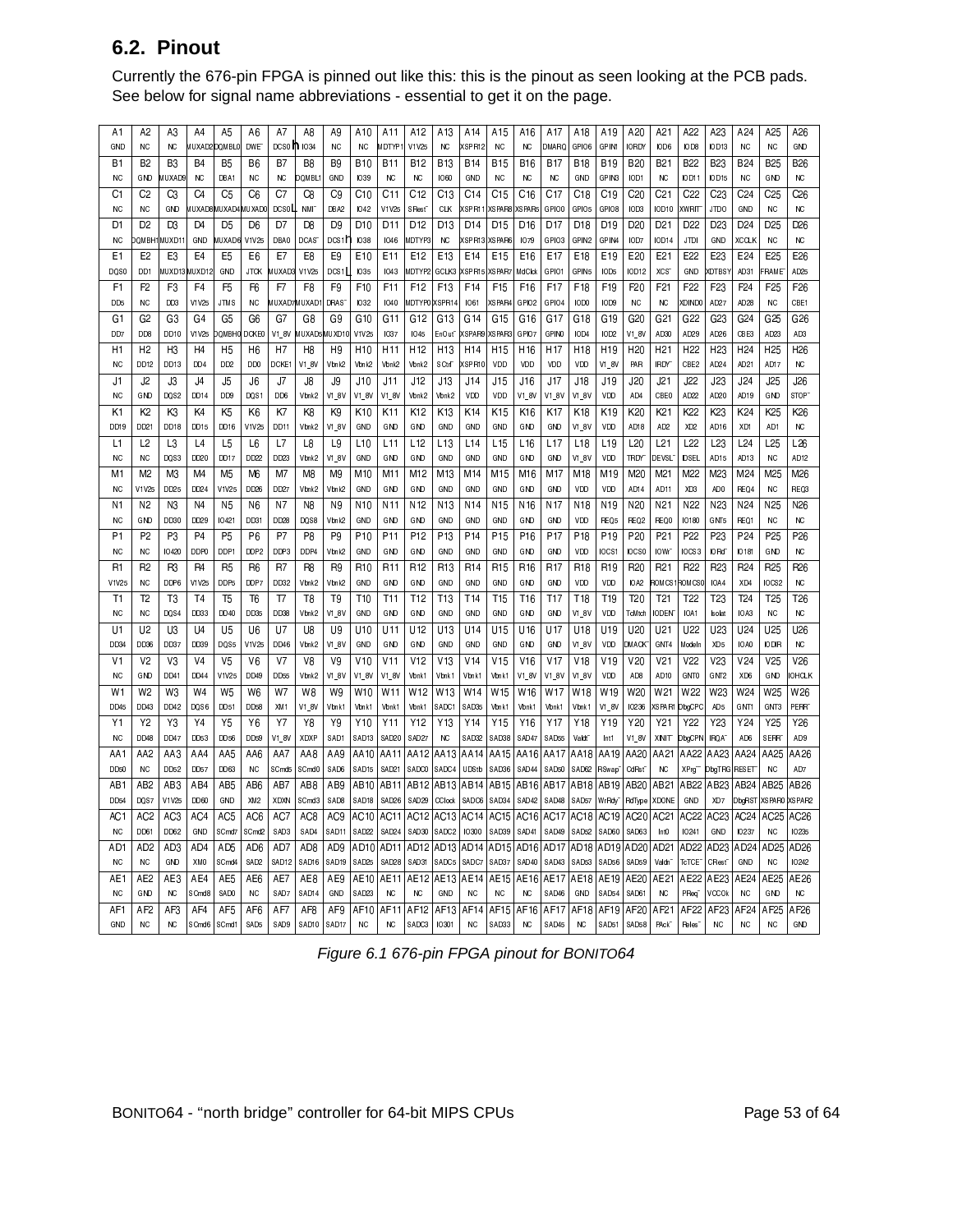#### **Signal name abbreviations used in pinout table**

| Originally            | Abbrev             | Originally           | Abbrev             | Originally             | Abbrev               |
|-----------------------|--------------------|----------------------|--------------------|------------------------|----------------------|
| <b>CPUClock</b>       | <b>CClock</b>      | CPUColdReset~        | CdRst~             | CPUReset~              | CRest <sup>~</sup>   |
| DEVSEL <sup>~</sup>   | DEVSL <sup>~</sup> | DQMBHi0-1            | DQMBH0-1           | DQMBLo0-1              | DQMBL0-1             |
| FPGA CCLK             | <b>XCCLK</b>       | FPGA CS <sup>~</sup> | XCS <sup>~</sup>   | FPGA D1-7              | $XD1-7$              |
| FPGA DIN D0           | XDIND <sub>0</sub> | FPGA DONE            | <b>XDONE</b>       | FPGA DOUT BUSY         | <b>XDTBSY</b>        |
| FPGA DXN              | <b>XDXN</b>        | FPGA DXP             | <b>XDXP</b>        | FPGA INIT~             | XINIT <sup>~</sup>   |
| FPGA M0-2             | $XMO-2$            | FPGA PROGRAM"        | $XPrg^{\sim}$      | FPGA SPARE0-15         | XSPAR0-9,XSPR10-15   |
| FPGA WRITE"           | XWRIT <sup>®</sup> | HWDEBUG CAP CLK      | <b>DbgCPC</b>      | HWDEBUG CAP EN         | <b>DbgCPN</b>        |
| <b>HWDEBUG RST</b>    | <b>DbgRST</b>      | <b>HWDEBUG_TRIG</b>  | <b>DbgTRG</b>      | <b>IOAHI CLK</b>       | <b>IOHCLK</b>        |
| <b>Isolate</b>        | Isolat             | MOD TYPE0-3          | MDTYP0-3           | MUXAD <sub>10-13</sub> | <b>MUXD10-13</b>     |
| <b>ModeClock</b>      | <b>MdClck</b>      | Release <sup>~</sup> | Reles <sup>~</sup> | RspSwap <sup>~</sup>   | RSwap <sup>~</sup>   |
| SysAD0-63             | SAD0-63            | SysADC0-7            | SADC0-7            | SysCmd <sub>0</sub> -8 | SCmd <sub>0</sub> -8 |
| SysController~        | SCtrl~             | SysReset~            | SRest <sup>~</sup> | TcMatch                | TcMtch               |
| <b>UDMA DSTROBE</b>   | <b>UDStb</b>       | VDD FPGA1-2          | Vbnk1-2            | ValidIn <sup>~</sup>   | Valdn <sup>~</sup>   |
| ValidOut <sup>~</sup> | Valdt <sup>~</sup> | enable_outputs"      | EnOut <sup>~</sup> |                        |                      |

### **6.3. Package information**

BONITO64 is implemented with a Xilinx "Virtex-E" part - the XCV400E6FG676, and you can get physical design information from http://www.xilinx.com/partinfo/pkgs\_pdf/fg676.pdf. Xilinx' drawing shows the bottom of the chip (caution: Algorithmics' pin-layout drawing in Figure 6.1 above shows the PCB pad layout, as if looking "through" the mounted chip.

It's an 1mm pitch BGA, a fully-populated 26×26 square (the inner pads are all power and ground, and are mostly provided for heat dissipation). Fine pitch BGAs can present a challenge to PCB layout and routing, and Xilinx have an application note on their web page about this: see http://www.xilinx.com/xapp/xapp157.pdf or browse the application notes master page http://www.xilinx.com/apps/virtexapp.htm.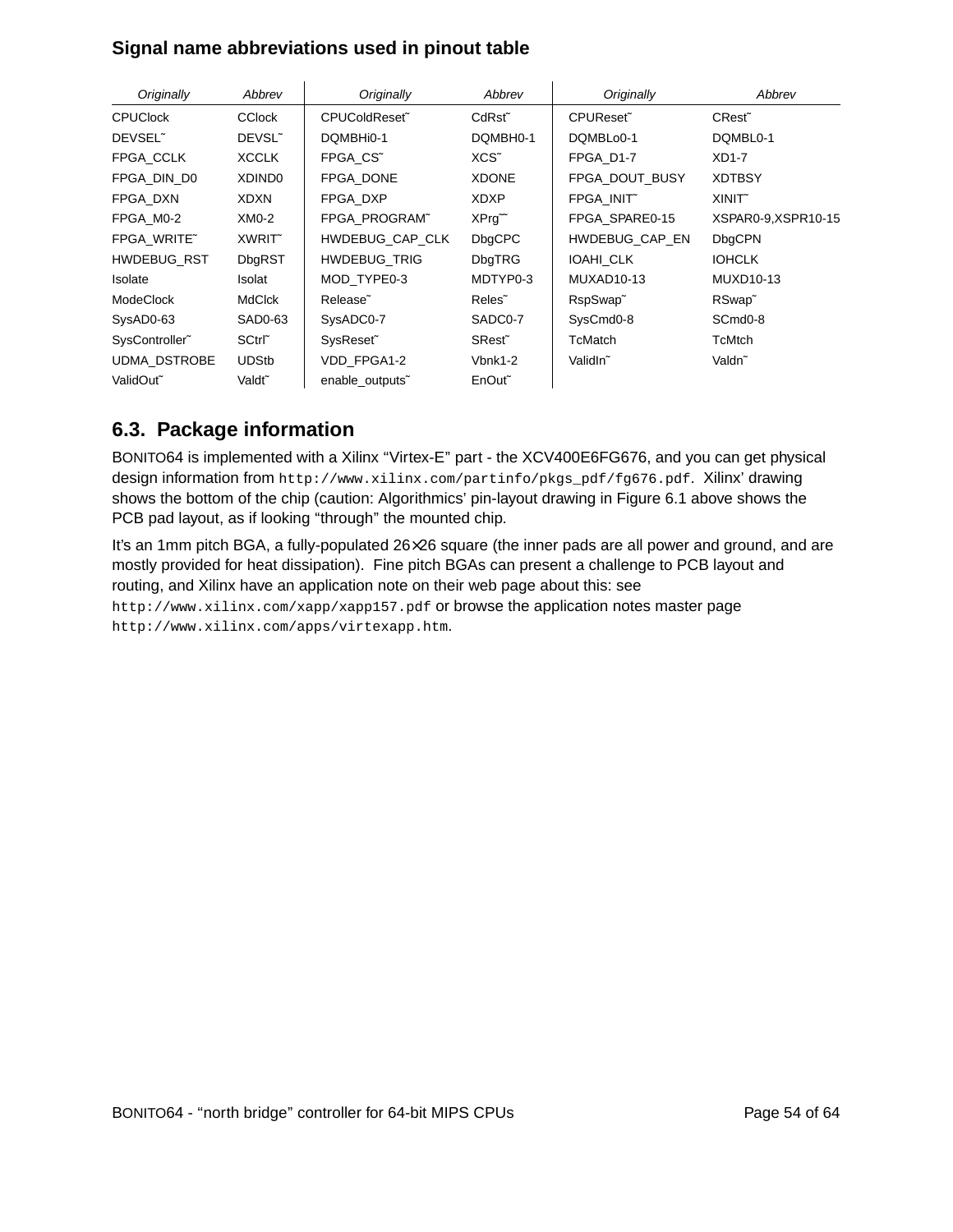# **Appendix A: Register Addresses**

| Registers in address order |          | Registers in name order |          |
|----------------------------|----------|-------------------------|----------|
| register                   | address  | register                | address  |
| pcidid                     | 1FE00000 | bongencfg               | 1FE00104 |
| pcicmd                     | 1FE00004 | bonponcfg               | 1FE00100 |
| pciclass                   | 1FE00008 | copctrl                 | 1FE00300 |
| pciltimer                  | 1FE0000C | copdaddr                | 1FE00308 |
| pcibase0                   | 1FE00010 | copgo                   | 1FE0030C |
| pcibase1                   | 1FE00014 | coppaddr                | 1FE00304 |
| pcibase2                   | 1FE00018 | copstat                 | 1FE00300 |
| pciexprbase                | 1FE00030 | gpiodata                | 1FE0011C |
| pciint                     | 1FE0003C | gpioie                  | 1FE00120 |
| bonponcfg                  | 1FE00100 | intedge                 | 1FE00124 |
| bongencfg                  | 1FE00104 | inten                   | 1FE00138 |
| iodevcfg                   | 1FE00108 | intenclr                | 1FE00134 |
| sdcfg                      | 1FE0010C | intenset                | 1FE00130 |
| pcimap                     | 1FE00110 | intisr                  | 1FE0013C |
| pcimembasecfg              | 1FE00114 | intpol                  | 1FE0012C |
| pcimap_cfg                 | 1FE00118 | intsteer                | 1FE00128 |
| gpiodata                   | 1FE0011C | iodevcfg                | 1FE00108 |
| gpioie                     | 1FE00120 | ldmaaddr                | 1FE00204 |
| intedge                    | 1FE00124 | <b>ldmactrl</b>         | 1FE00200 |
| intsteer                   | 1FE00128 | ldmago                  | 1FE00208 |
| intpol                     | 1FE0012C | ldmastat                | 1FE00200 |
| intenset                   | 1FE00130 | pcibadaddr              | 1FE00158 |
| intenclr                   | 1FE00134 | pcibase0                | 1FE00010 |
| inten                      | 1FE00138 | pcibase1                | 1FE00014 |
| intisr                     | 1FE0013C | pcibase2                | 1FE00018 |
| pcimail0                   | 1FE00140 | pcicachectrl            | 1FE00150 |
| pcimail1                   | 1FE00144 | pcicachetag             | 1FE00154 |
| pcimail2                   | 1FE00148 | pciclass                | 1FE00008 |
| pcimail3                   | 1FE0014C | pcicmd                  | 1FE00004 |
| pcicachectrl               | 1FE00150 | pcidid                  | 1FE00000 |
| pcicachetag                | 1FE00154 | pciexprbase             | 1FE00030 |
| pcibadaddr                 | 1FE00158 | pciint                  | 1FE0003C |
| pcimstat                   | 1FE0015C | pciltimer               | 1FE0000C |
| timercfg                   | 1FE00160 | pcimail0                | 1FE00140 |
| ldmactrl                   | 1FE00200 | pcimail1                | 1FE00144 |
| ldmastat                   | 1FE00200 | pcimail2                | 1FE00148 |
| ldmaaddr                   | 1FE00204 | pcimail3                | 1FE0014C |
| ldmago                     | 1FE00208 | pcimap                  | 1FE00110 |
| copctrl                    | 1FE00300 | pcimap_cfg              | 1FE00118 |
| copstat                    | 1FE00300 | pcimembasecfg           | 1FE00114 |
| coppaddr                   | 1FE00304 | pcimstat                | 1FE0015C |
| copdaddr                   | 1FE00308 | sdcfg                   | 1FE0010C |
| copgo                      | 1FE0030C | timercfg                | 1FE00160 |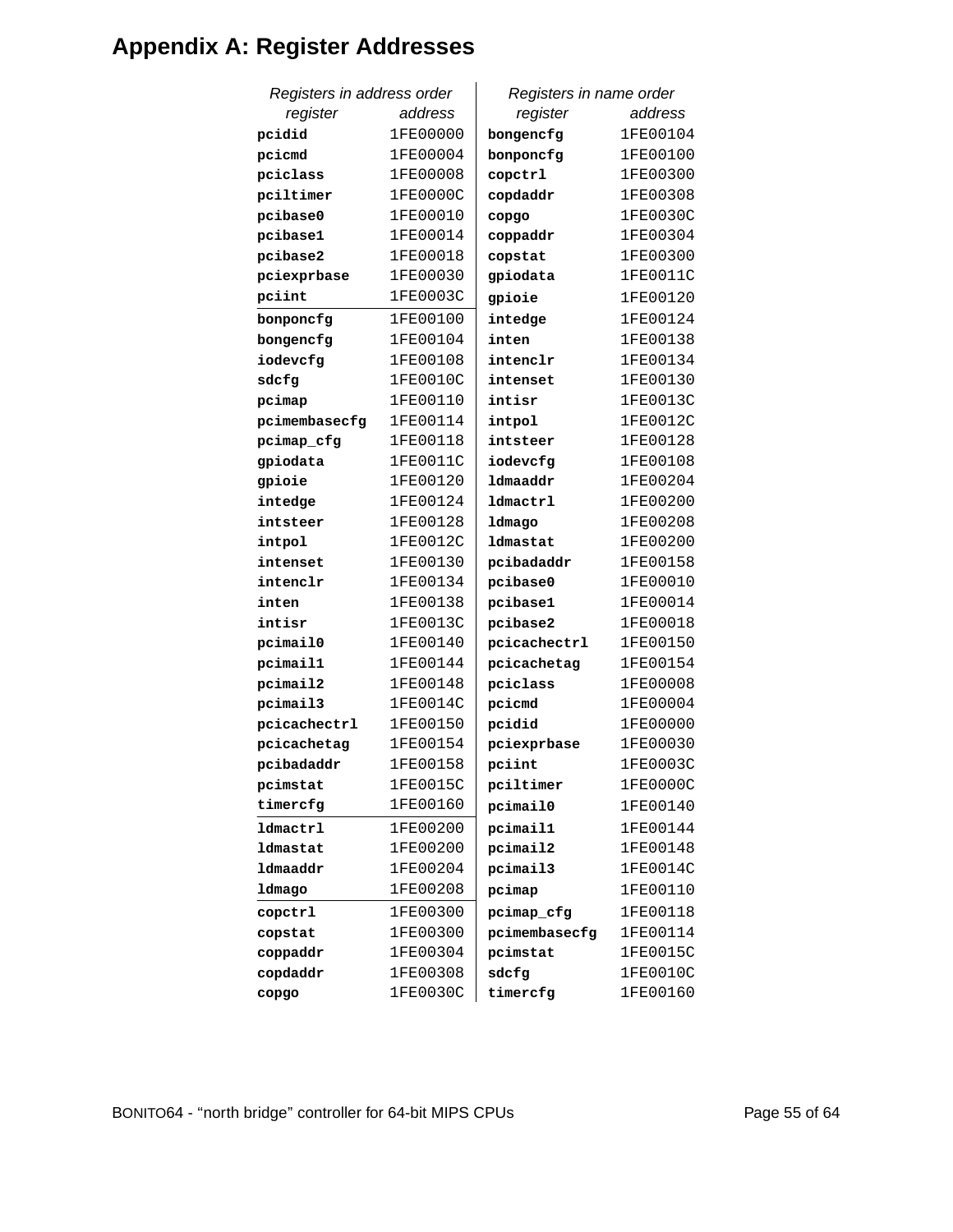# **Appendix B: BONITO64's debug interface**

When you set debug mode in BONITO64, controlled by **bongencfg.debugmode**

- The address for all CPU cycles, and all PCI cycles accessing BONITO64 local memory or registers, are driven out on the SDRAM data bus at the start of what looks like a SDRAM read/write.
- Cycle data is presented on the memory data bus at what looks like SDRAM data time.
- A few other SDRAM control signals are taken over for other purposes.
- When the cycle being reported is not really an SDRAM cycle no DRAM module/side select is active.

A part of the memory map which would have selected the SDRAM bank which the debug board replaces - decoded by one of the top chip selects DCS1H\*/DCS1L\* - is available to access 8-bit devices on the debug board. However, Algorithmics standard 64-bit DIMM debug board doesn't provide any debug board I/O, and customers should definitely ask before relying on the existence of such a feature.

Debug mode is somewhat intrusive, and can alter system timings because I/O and PCI register accesses are reported on the debug interface, and that can hold up DRAM accesses. More precisely:

- DRAM cycles run the same way they always did;
- any IO cycle that needs to take some addresses from the DRAM data bus is unaffected (effectively, debug mode is always on for these cycles).
- With debug mode on all other IO cycles will use the SDRAM bus to report themselves. In particular this means accesses to Bonito's internal registers and CPU PCI reads/writes become visible.

### **How debug cycles work**

The debug protocol provides address information (mostly) on the SDRAM data bus in the first cycle when Ras\* is asserted - which is well before any data is transferred on a real SDRAM read or write. (Remember, the debug protocol is active on SDRAM cycles as well as all others). The debug board sees data too; real SDRAM cycles have data, of course, but debug-only cycles deliver data using the Cas\* strobe.

The debug board has a set of registers which capture the SDRAM bus in two stages - typically the firstcaptured value is the address, and the last-captured the data. However, because the debug board uses programmable logic devices you can't see the registers...

## **Algorithmics' DIMM debug board**

The standard 64-bit BONITO64 debug board is designed to plug into a 168-pin DIMM socket (as configured for standard PC synchronous memory: 3.3V un-buffered type). The debug board provides you with logic analyser connectors which present all the cycles which pass through BONITO64. The debug board buffers and re-registers the buses, so that even a relatively slow analyser will have no trouble following BONITO64's buses up to 83MHz. The connectors are pinned out to allow HP logic analyser ''mass terminator pods'' to be plugged straight in, but can be wired pin-by-pin to any kind of analyser.

Figure B.1 shows the layout of the board.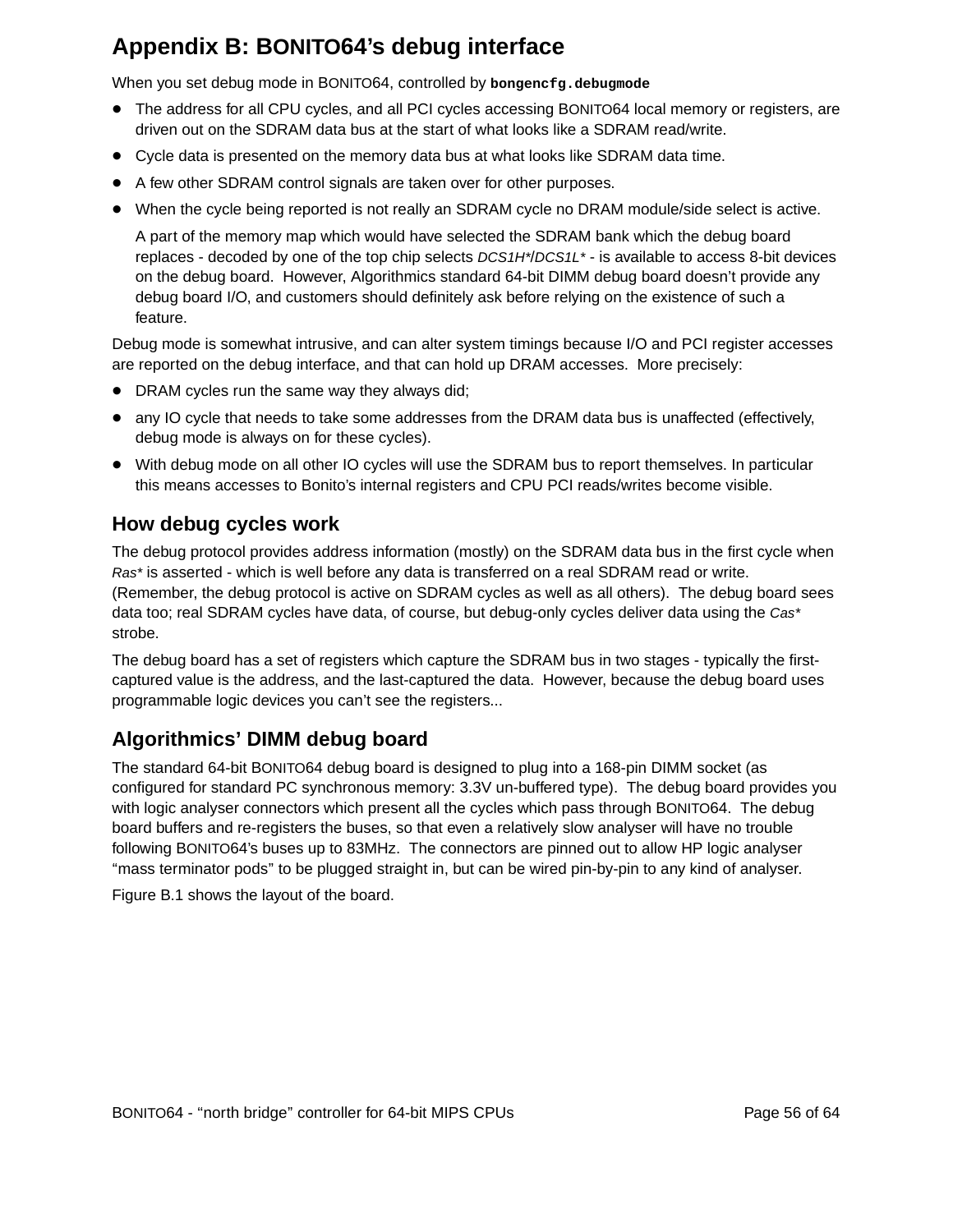

Figure B.1

#### **6.3.1. Debug board analyser connectors**

The signals available on the standard analyser connectors of the debug board are summarised in Table B.1.

| Signal        | Description                                                     |
|---------------|-----------------------------------------------------------------|
| A31-0         | Address of cycle                                                |
| AM13-12       | Raw value of SDRAM multiplexed addresses                        |
| <b>ATRIG</b>  | Rising-edge trigger to capture cycle                            |
| $BE7-0$       | independent active-low byte enables - BE0" selects D7-0 etc.    |
| D63-0         | Data bus and byte-wide parity                                   |
| DP7-0         |                                                                 |
| $SIZE2-0$     | Encodes size of current transfer - a value of n means n+1 bytes |
| <b>SRC1-0</b> | tells you who is initiating the transfer:                       |
|               | $0 \rightarrow$ CPU initiated DRAM cycle.                       |
|               | $1 \rightarrow$ IDE DMA or PCI copier initiated DRAM cycle.     |
|               | $2 \rightarrow$ PCI initiated DRAM cycle.                       |
|               | $3 \rightarrow$ IO or CPU -> PCI cycle                          |
| <b>WR</b>     | High if this transfer is a write.                               |

Table B.1: Signals available from debug board

#### **Connector pin-outs**

The DIMM debug board can have high-density "Mictor" connectors as used by newer HP analysers - but they're hard to buy in the US, so are not always fitted. Let us know if they're important to you.

Most of you will therefore connect into the 20-pin 0.1'' dual headers as used on older and cheaper analysers - and they're also usable if your test equipment needs to be attached pin-by-pin.

If you are using an HP or compatible analyser with mass terminator probes which plug right into the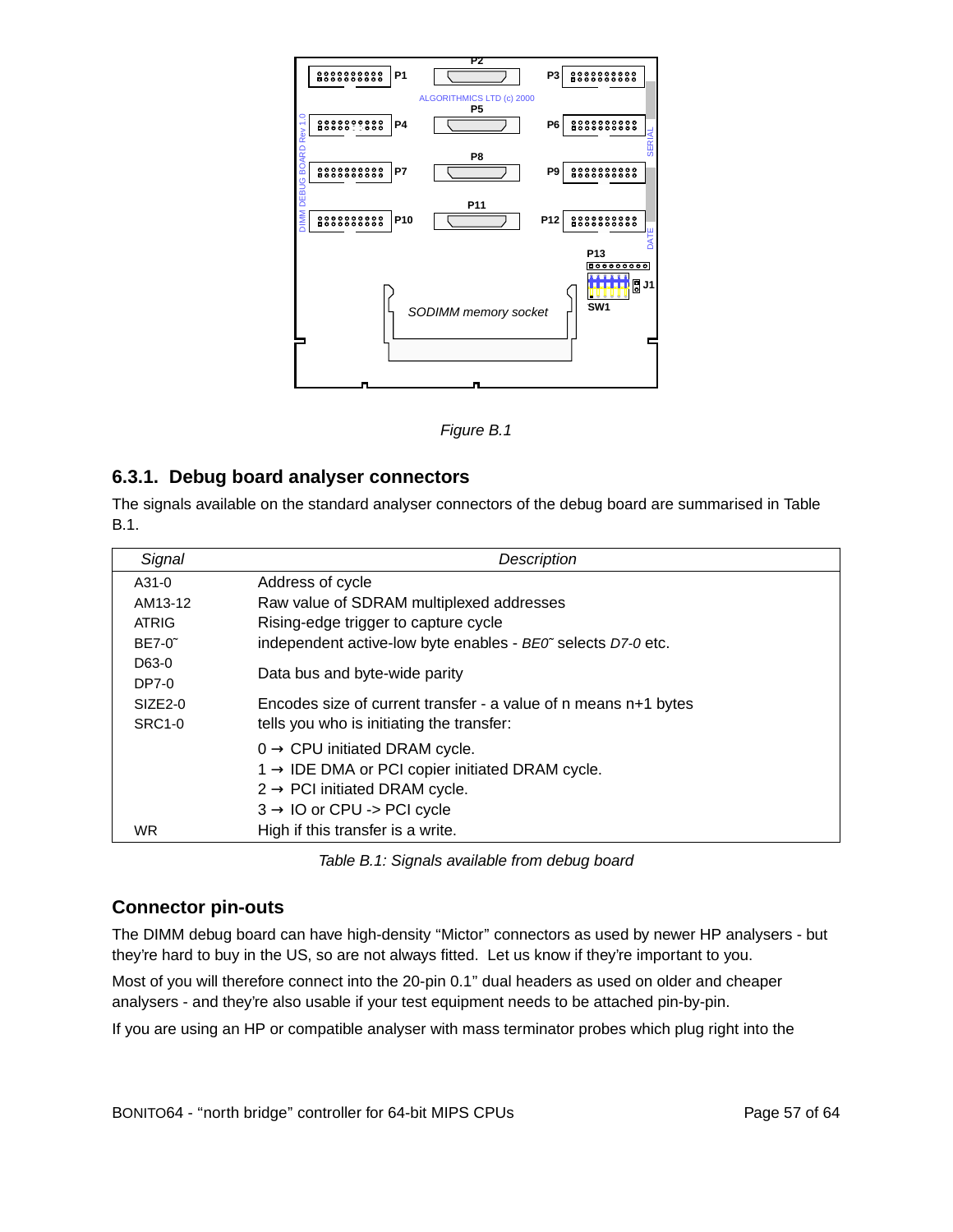connectors, then the signals get laid out for your convenience<sup>17</sup> as shown in Figure B.2.

|                 | <b>Trig</b>  | 15     | 14                                                                     | 13 | 12 | 11 | 10 | 9 | 8                 | $\overline{7}$ | 6 | 5 | $\overline{4}$ | 3 | 2 | $\mathbf{1}$ | $\pmb{0}$ |
|-----------------|--------------|--------|------------------------------------------------------------------------|----|----|----|----|---|-------------------|----------------|---|---|----------------|---|---|--------------|-----------|
| P <sub>1</sub>  |              |        | D47-32                                                                 |    |    |    |    |   |                   |                |   |   |                |   |   |              |           |
| P <sub>3</sub>  |              | D63-48 |                                                                        |    |    |    |    |   |                   |                |   |   |                |   |   |              |           |
| P4              | <b>ATRIG</b> |        | <b>SRC1-0</b><br>AM13-12<br>BE7-0 <sup>~</sup><br><b>WR</b><br>SIZE2-0 |    |    |    |    |   |                   |                |   |   |                |   |   |              |           |
| P6              |              |        |                                                                        |    |    |    |    |   |                   |                |   |   | DP7-0          |   |   |              |           |
| ${\cal P}7$     |              |        |                                                                        |    |    |    |    |   | D31-16            |                |   |   |                |   |   |              |           |
| P <sub>9</sub>  |              |        |                                                                        |    |    |    |    |   | D <sub>15-0</sub> |                |   |   |                |   |   |              |           |
| P <sub>10</sub> |              |        |                                                                        |    |    |    |    |   | A31-16            |                |   |   |                |   |   |              |           |
| P12             | <b>ATRIG</b> |        |                                                                        |    |    |    |    |   | A15-0             |                |   |   |                |   |   |              |           |

Figure B.2 Connecting an HP or compatible analyser to debug board

Those of you who haven't got an HP or compatible analyser can still use the connectors, of course; but you'll probably find Figure B.3 more helpful.

<sup>&</sup>lt;sup>17</sup> Caution: some designs may swap memory data lines around for cleaner routing (for BONITO64, memory data connections can be arbitrar ily swizzled within the low and high words). That might be fixable by a CPLD change on the debug board; so some debug boards somewhere may be different from this.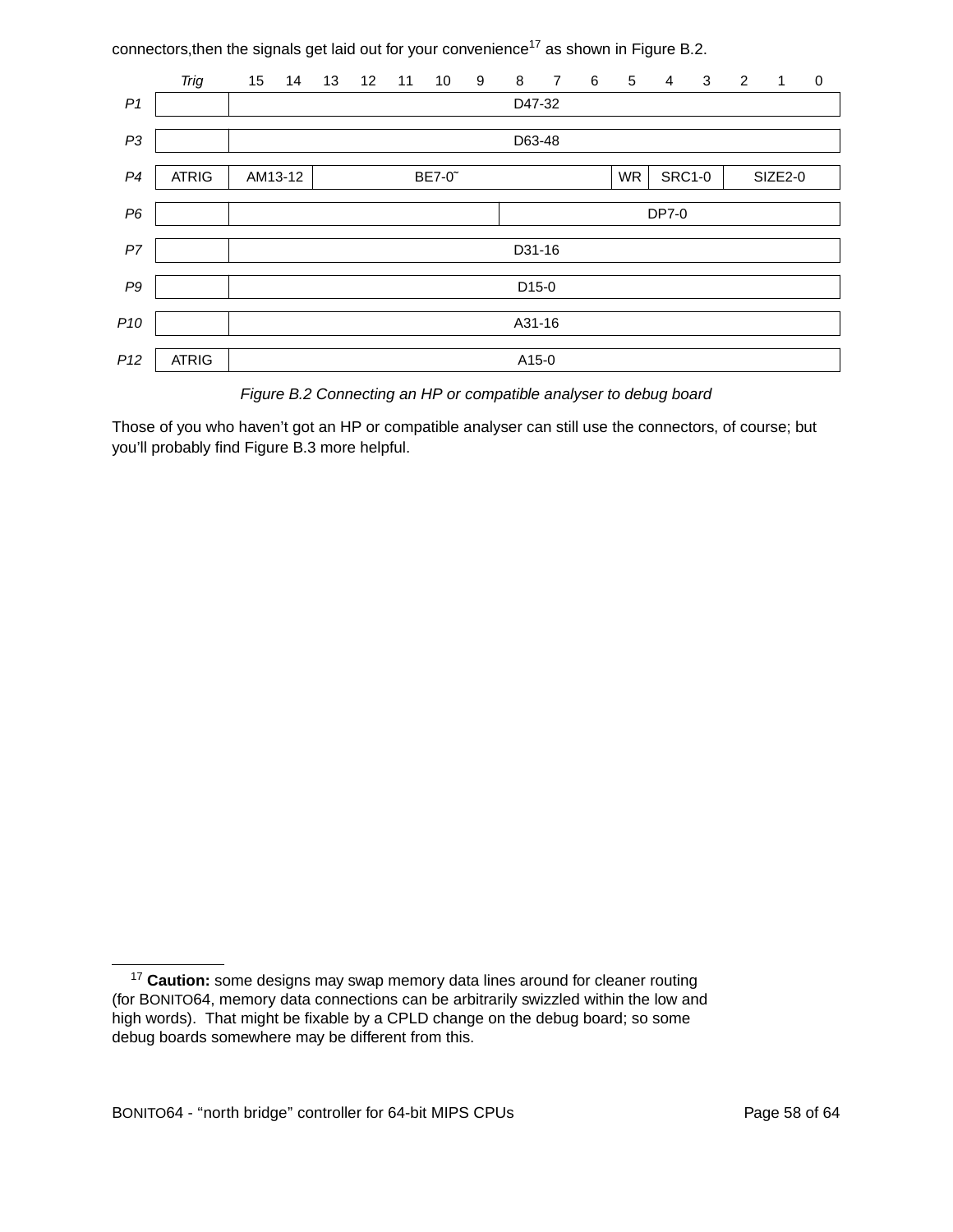|                          |                 | P <sub>10</sub> |                |                          | P7           |                |                 |                          |                | P4             |                          |                          | P <sub>1</sub> |                |                 |  |  |
|--------------------------|-----------------|-----------------|----------------|--------------------------|--------------|----------------|-----------------|--------------------------|----------------|----------------|--------------------------|--------------------------|----------------|----------------|-----------------|--|--|
| $\overline{\phantom{a}}$ | 1               | $\overline{2}$  |                | $\overline{\phantom{a}}$ | $\mathbf{1}$ | 2              |                 | $\blacksquare$           | 1              | $\overline{2}$ |                          | $\overline{\phantom{a}}$ | 1              | 2              |                 |  |  |
| $\overline{\phantom{a}}$ | 3               | 4               | A31            | $\overline{\phantom{a}}$ | 3            | 4              | D31             | <b>ATRIG</b>             | 3              | 4              | AMUX13                   | $\overline{\phantom{a}}$ | 3              | 4              | D47             |  |  |
| A30                      | 5               | 6               | A29            | D30                      | 5            | 6              | D <sub>29</sub> | AMUX12                   | 5              | 6              | BE7 <sup>~</sup>         | D46                      | 5              | 6              | D45             |  |  |
| A28                      | 7               | 8               | A27            | D28                      | 7            | 8              | D <sub>27</sub> | BE6                      | $\overline{7}$ | 8              | BE5 <sup>~</sup>         | D44                      | 7              | 8              | D43             |  |  |
| A26                      | 9               | 10              | A25            | D <sub>26</sub>          | 9            | 10             | D <sub>25</sub> | BE4 <sup>~</sup>         | 9              | 10             | BE3 <sup>~</sup>         | D42                      | 9              | 10             | D41             |  |  |
| A24                      | 11              | 12              | A23            | D <sub>24</sub>          | 11           | 12             | D <sub>23</sub> | BE2 <sup>-</sup>         | 11             | 12             | BE1 <sup>~</sup>         | D40                      | 11             | 12             | D39             |  |  |
| A22                      | 13              | 14              | A21            | D <sub>22</sub>          | 13           | 14             | D <sub>21</sub> | BE0 <sup>®</sup>         | 13             | 14             | WR                       | D38                      | 13             | 14             | D37             |  |  |
| A20                      | 15              | 16              | A19            | D <sub>20</sub>          | 15           | 16             | D <sub>19</sub> | SRC1                     | 15             | 16             | SRC0                     | D36                      | 15             | 16             | D35             |  |  |
| A18                      | 17              | 18              | A17            | D <sub>18</sub>          | 17           | 18             | D <sub>17</sub> | SIZE <sub>2</sub>        | 17             | 18             | SIZE1                    | D <sub>34</sub>          | 17             | 18             | D33             |  |  |
| A16                      | 19              | 20              | GND            | D <sub>16</sub>          | 19           | 20             | GND             | SIZE0                    | 19             | 20             | <b>GND</b>               | D32                      | 19             | 20             | GND             |  |  |
|                          | P <sub>12</sub> |                 |                |                          |              |                |                 |                          |                |                |                          |                          |                |                |                 |  |  |
|                          |                 |                 |                |                          |              | P9             |                 |                          |                | P <sub>6</sub> |                          |                          |                | P <sub>3</sub> |                 |  |  |
| $\overline{\phantom{a}}$ | $\mathbf{1}$    | $\overline{2}$  |                | $\overline{\phantom{a}}$ | $\mathbf{1}$ | $\overline{2}$ |                 | $\overline{\phantom{a}}$ | 1              | 2              |                          | $\overline{\phantom{a}}$ | $\mathbf{1}$   | 2              |                 |  |  |
| <b>ATRIG</b>             | 3               | 4               | A15            | $\overline{\phantom{a}}$ | 3            | 4              | D <sub>15</sub> | $\sim$                   | 3              | 4              | $\overline{\phantom{a}}$ | $\overline{\phantom{a}}$ | 3              | 4              | D63             |  |  |
| A14                      | 5               | 6               | A13            | D14                      | 5            | 6              | D13             | $\blacksquare$           | 5              | 6              | ÷,                       | D62                      | 5              | 6              | D61             |  |  |
| A12                      | 7               | 8               | A11            | D12                      | 7            | 8              | D11             | $\blacksquare$           | $\overline{7}$ | 8              |                          | D60                      | 7              | 8              | D <sub>59</sub> |  |  |
| A10                      | 9               | 10              | A <sub>9</sub> | D <sub>10</sub>          | 9            | 10             | D <sub>9</sub>  | $\blacksquare$           | 9              | 10             | $\overline{\phantom{a}}$ | D <sub>58</sub>          | 9              | 10             | D <sub>57</sub> |  |  |
| A8                       | 11              | 12              | A7             | D <sub>8</sub>           | 11           | 12             | D7              | $\overline{\phantom{a}}$ | 11             | 12             | DP7                      | D <sub>56</sub>          | 11             | 12             | D <sub>55</sub> |  |  |
| A <sub>6</sub>           | 13              | 14              | A <sub>5</sub> | D <sub>6</sub>           | 13           | 14             | D <sub>5</sub>  | DP <sub>6</sub>          | 13             | 14             | DP <sub>5</sub>          | D <sub>54</sub>          | 13             | 14             | D <sub>53</sub> |  |  |
| A4                       | 15              | 16              | A <sub>3</sub> | D <sub>4</sub>           | 15           | 16             | D <sub>3</sub>  | DP4                      | 15             | 16             | DP3                      | D <sub>52</sub>          | 15             | 16             | D <sub>51</sub> |  |  |
| A <sub>2</sub>           | 17              | 18              | A1             | D <sub>2</sub>           | 17           | 18             | D <sub>1</sub>  | DP <sub>2</sub>          | 17             | 18             | DP <sub>1</sub>          | D <sub>50</sub>          | 17             | 18             | D49             |  |  |

Figure B.3 Pin-by-pin analyser connection to debug board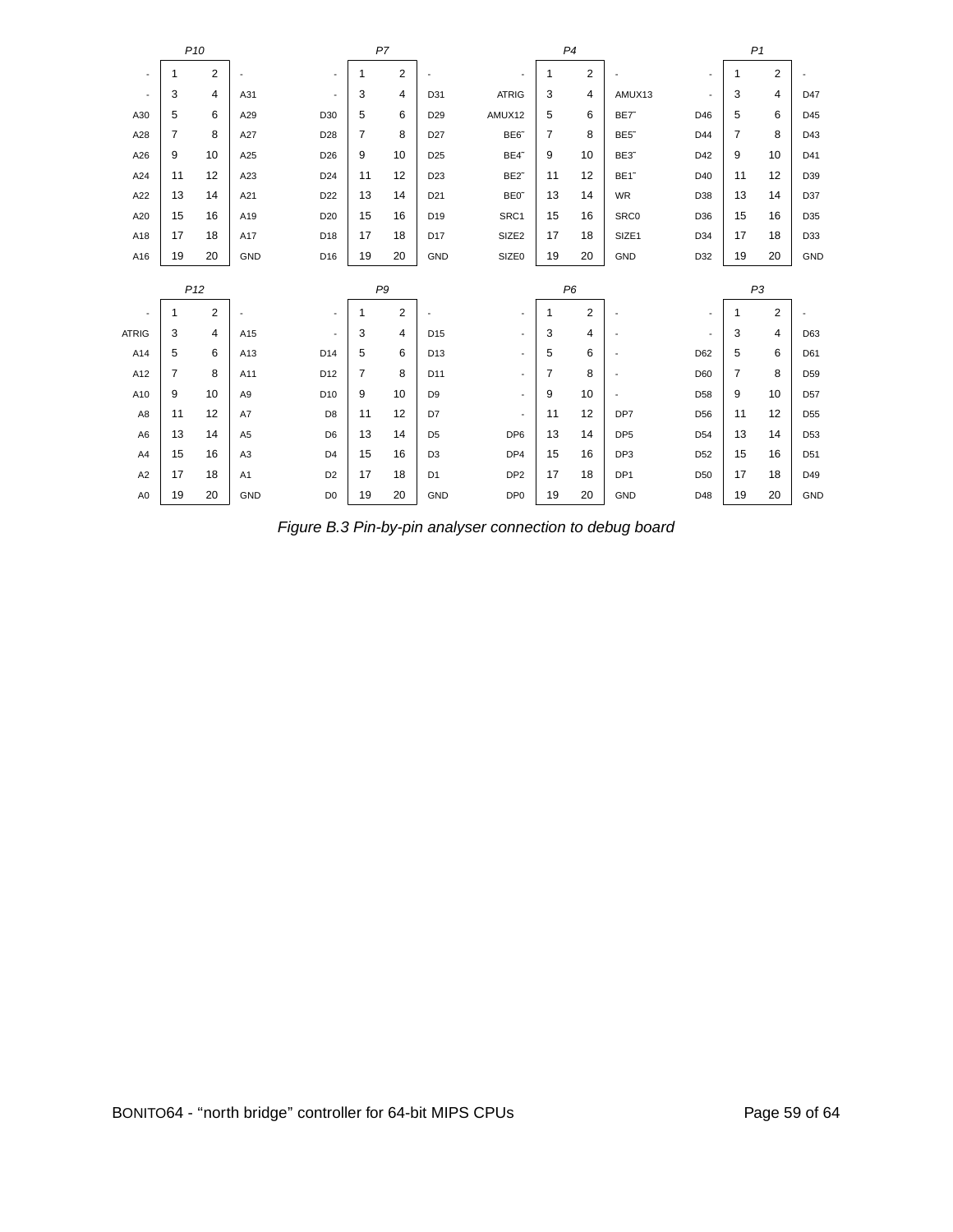## **Appendix C: - IDE interface and UDMA transfers**

The UDMA hardware definitions appear in the "ATA-4" specification. Formally, this is an industry standard and full copies are available only at a price. However, free versions of drafts of the standard - adequate for many purposes - are available on the web from some of the companies who participated in the standards activity.

Under the standard, "UDMA" is a high-speed block data transfer protocol which may be negotiated for use in conjunction with the "ATA", SCSI-like, high-level command set. But many (most?) ATA-4 compatible disk drives are also willing to use UDMA bursts for normal disk data DMA cycles, which may be much easier to program.

## **An introduction to UDMA**

The IDE disk interface started life as really just an extension of the ISA bus, buffered so it could be shared down a ribbon cable. It's accreted more and more options down the years as disk drive performance increased, and as the interface was opportunistically used to connect other kinds of device.

To make high speed transfer work on IDE is difficult, because the cable layout is not very good, it's hard to control cable quality, termination is uncertain and who knows what might be attached. UDMA uses several tricks to try to improve data transfer:

• Source synchronous transfers: synchronous transfers go faster. But with a single clock, skew and uncertainty about clock transitions means that data being received by the clock driver is always more marginal than that being sent. UDMA always defines bursts with a clock supplied by the data provider.

It's not clear whether this is necessary or sensible at UDMA's modest speeds, but it was a very popular scheme in the late 90s.

- Clocking data on both edges: halves the highest frequency on the cable, which reduces EMC emission problems.
- Per-burst CRC check: ensures that if we overreach the capacity of the cable, we get to find out about it. Note that the CRC check is always performed by the disk drive, so that it can be reported through the same register-orientated mechanism as an on-drive data error; bizarre, but might reduce the effort of porting device driver software.

In practice, if anything goes wrong on UDMA it will be down to data hold time; it seems that disk drives do not always provide the required 6ns data hold time from the strobe. You should be careful not to delay the strobe by more than the data - so, for example, we don't recommend putting an extra buffer component between the cable IORDY signal and BONITO64.

## **UDMA cable termination guidelines**

Where BONITO64's IDE interface is used, we recommend that you use a 245-type buffer between the IDE cable and the IOD0-15 data bus, controlled by BONITO64's IODIR and IODEN\* signals.

To try to keep the cable quiet, you're recommended to provide resistive termination on the IDE signals. Series terminators should be close to the buffer or the BONITO64 pin; pullups and pulldowns can be anywhere (within reason).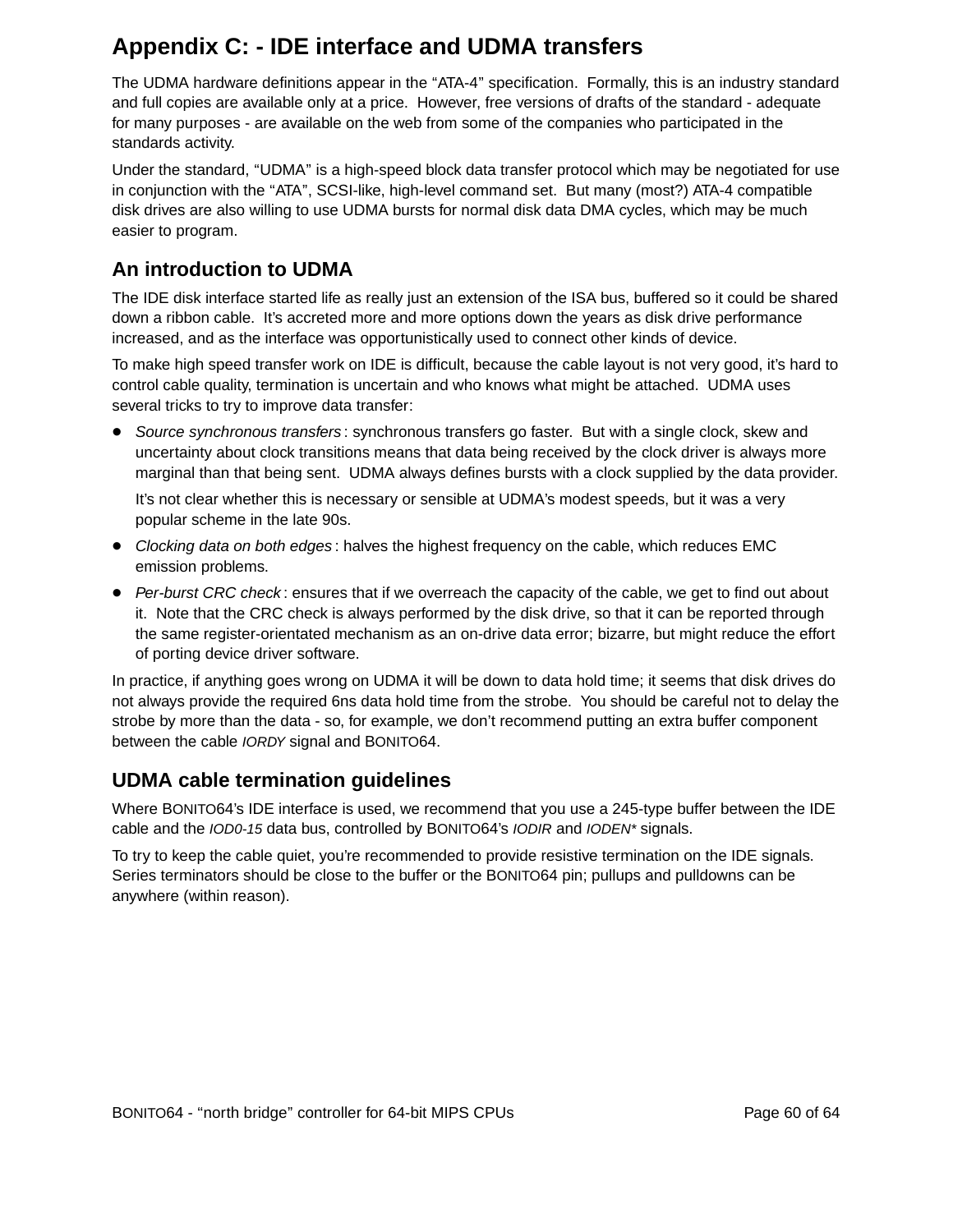| Signal               | Value $(\Omega)$    | Description                                                                                                     |
|----------------------|---------------------|-----------------------------------------------------------------------------------------------------------------|
| <i><b>IORDY</b></i>  | 1K                  | Pull-up to $+5V$ .                                                                                              |
| DMARQ                | 5K6                 | Pull down to ground, to ensure that the                                                                         |
| <i>INTRQ</i>         | 10K                 | signal is "inactive" when no disk is<br>attached.                                                               |
| DD7                  | 10K                 | Make sure bit 7 reads 1 on register access<br>to non-fitted disk drive. Can be used for<br>auto-sense software. |
| DD0-16               | 33                  | series resistors                                                                                                |
| DA0-3                |                     |                                                                                                                 |
| $CSO-1$ <sup>~</sup> | $\hat{\phantom{a}}$ |                                                                                                                 |
| other outputs        | 22                  |                                                                                                                 |
| DMARQ                |                     |                                                                                                                 |
| <i>INTRO</i>         | 82                  | series resistors for inputs                                                                                     |
| <i><b>IORDY</b></i>  |                     |                                                                                                                 |

Table C.1: UDMA signal termination recommendations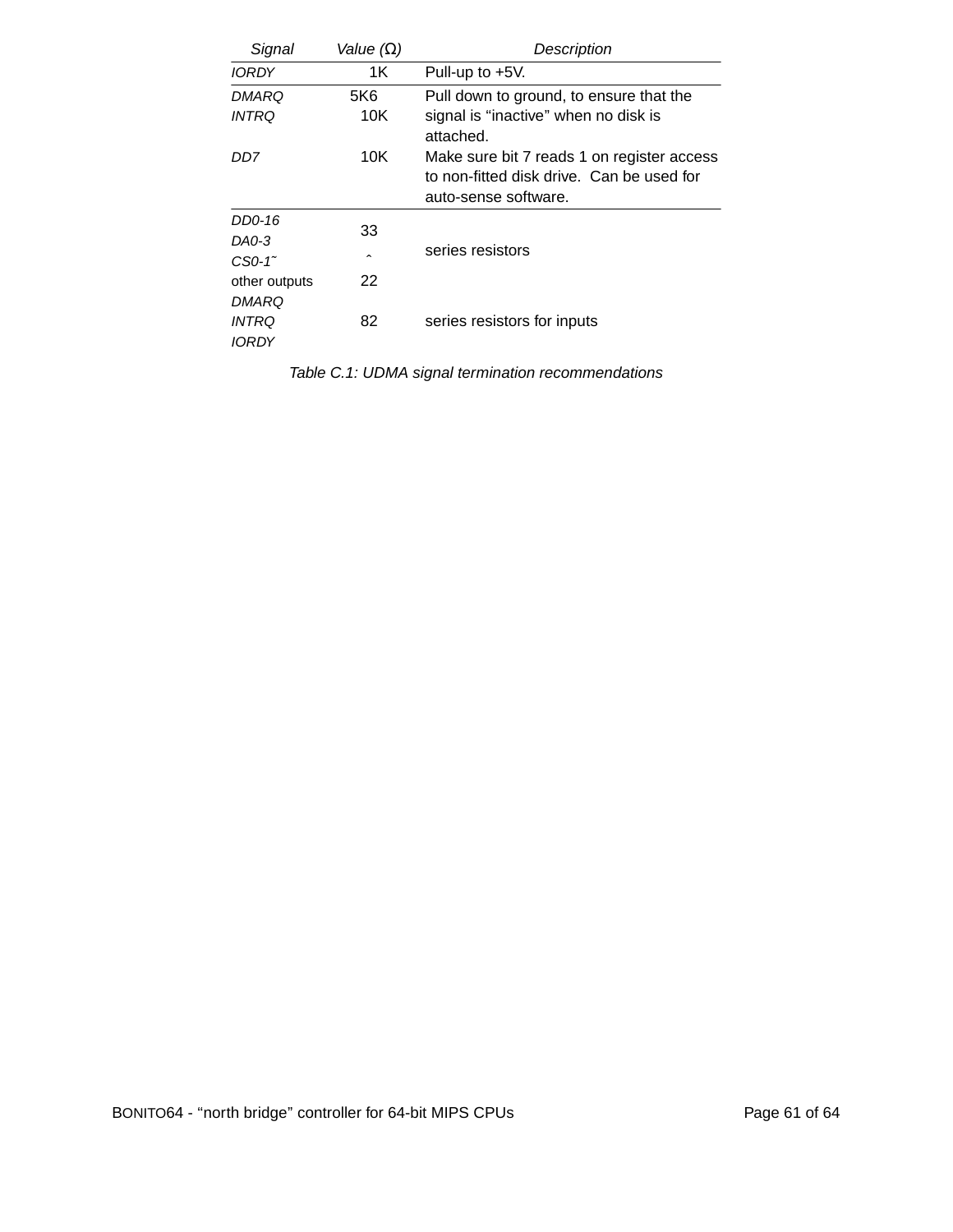## **Appendix D: - Hardware timing and the programmer**

In the past few years a gap has opened up between the performance of CPUs and their attached I/O systems. A MIPS CPU might be able to execute 50-100 instructions (from its cache) in the time that it takes to complete a single-word transfer over PCI.

In an attempt to lessen the impact of this performance difference, BONITO64 does a number of things:

- Writes are "posted", everywhere. The CPU runs on leaving its writes queued somewhere in BONITO64 - or, if not still there, they may be queued in a PCI peripheral controller or bridge. Everything uses write posting...
- Transfers to different memory regions (local SDRAM, local I/O and ROM, PCI, internal registers) use separate queues.
- Many newer MIPS CPUs will continue to run with a read cycle outstanding. The CPU stops only when it tries to use the data obtained from the read.

At worse, external cycles can occur in a different sequence from that programmed. Even when that doesn't happen, the interval between cycles (seen externally) may bear little relationship to the interval between the execution of the load/store instructions which they are servicing.

BONITO64 makes some promises about this cycle re-organising.

There are three different memory regions in BONITO64 for this purpose:

- Local SDRAM.
- Local I/O, ROM and BONITO64's internal registers.
- PCI locations.

The golden rule: reads and writes to any one region are always carried out in the order in which they show up on the CPU interface.

Is that enough to make the hardware sequence invisible to programmers? No, it isn't: here are some examples where you can get caught out, with our recommended solutions:

• Clearing a PCI interrupt: typically, you clear an interrupt by writing some control register on your PCI controller. It's very often the last register access the driver makes. By the time the write hits the device and causes it to de-assert the interrupt signal, the CPU will have executed 50-100 instructions which may well be enough for it to emerge from the interrupt routine, implicitly re-enabling the device interrupt.

The result can be a second bogus interrupt, wasting time and confusing your device driver.

The best solution to this is to do device interrupt signaling through mailbox registers. But not many controllers can be persuaded to do that.

You can make sure your driver will shrug off bogus interrupts, and just let them happen. You system will spin taking interrupts until the write finally gets through and the interrupt is deasserted. This has the advantage of providing a window of opportunity for a higher-priority interrupt, if any such is active.

You can read a device register (after the interrupt-clearing write); that will stall the CPU until the read chases the write through the PCI queues, and returns a value.

• Local register write which affects PCI transfers: most BONITO64 functions are configured by softwareaccessible registers. Cycles aimed at the registers themselves are kept in sequence, but if a write to a register affects cycles on other ports (like PCI or SDRAM) you can get trouble.

Solution: if you're writing a local register which has side-effects on other ports:

1. Issue a dummy read to the affected port and wait for its value. That will ensure that no CPU transfers to the port are still queued.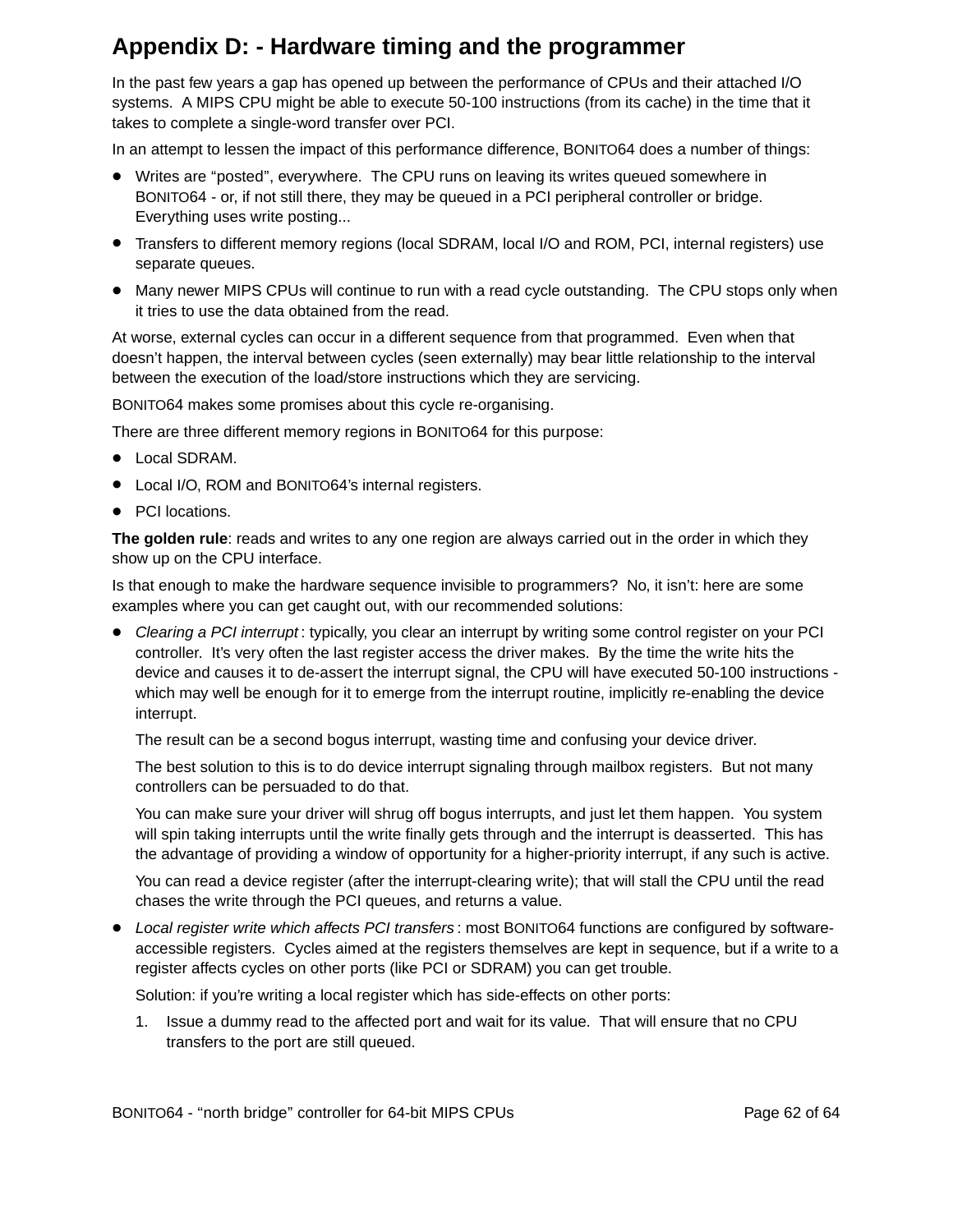- 2. Write your BONITO64 register.
- 3. Read your BONITO64 register back again and wait for the value. That way, your program won't continue until the write has really happened.

You'll need to be even more careful if you reconfigure local registers in a way which might affect DMA or PCI-master cycles, since those can happen at any time.